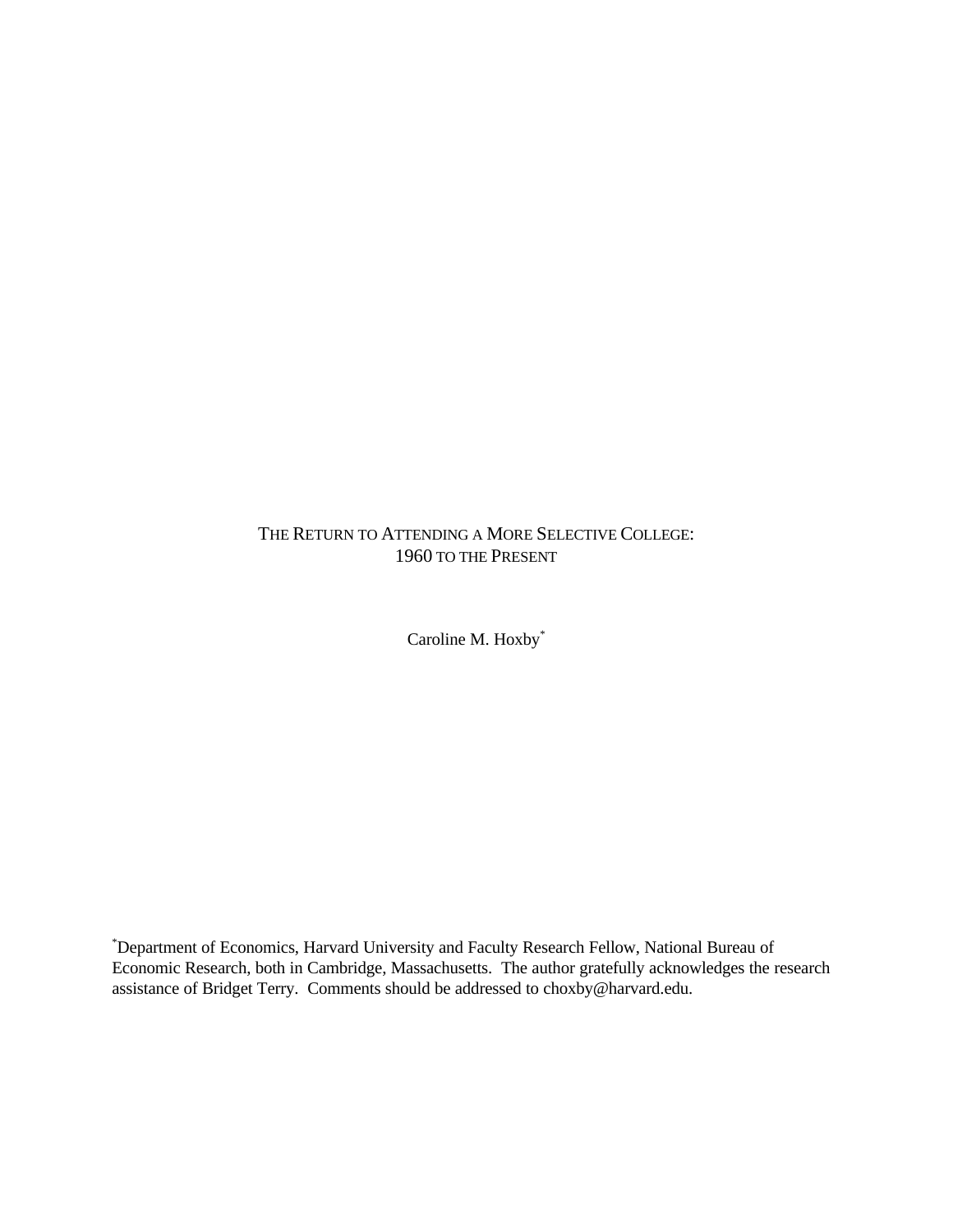## **1. Introduction**

Every year, families are faced with deciding whether a child, who has been admitted to several colleges, should attend a more selective, more expensive college or a less selective, less expensive college. This paper offers empirical evidence relevant to that decision--specifically, estimates of the returns to investing in a more selective college. In order to establish trends in these returns over time, I make calculations for people who entered college in 1960, 1972, and 1982. I also project returns for students who are entering college now. I estimate returns two ways, controlling and not controlling for a student's own measured college aptitude. The estimates that control for aptitude would be relevant to a student who has already been admitted to colleges and is trying to choose among them. The estimates that do not control for aptitude would be relevant to a high school student trying to decide whether to increase his study effort, in order to gain admission to a more selective college.

Computing the return to education is a standard problem in labor economics, and, at least in theory, computing the return to attending a more selective college is particularly simple. The prospective student only needs to consider his costs of attending various colleges and his lifetime earnings conditional on attending various colleges. In the literature on returns to education, there is general agreement that the return to education has been increasing since the early 1970s. There is also general agreement that the return to education has been increasing more for people of higher measured aptitude.<sup>1</sup> To some extent, these trends are external to American colleges--a change in the environment, probably caused by changes in technology and international trade. We should not be surprised to find such external forces affecting the return to graduating from a more selective college, but they would not necessarily do so. There is reason to

<sup>&</sup>lt;sup>1</sup> See Blackburn and Neumark.(1993), Cawley, Heckman, and Tytlacil (1998), Freeman and Katz (1994), Heckman (1995), Heckman, Cawley, Conneely, and Vytlacil (1996), Juhn, Murphy, and Pierce (1993), Katz and Murphy (1992), Levy, Murnane, Willett (1995), and Murnane, Willett, Duhaldeborde, and Tyler (1998).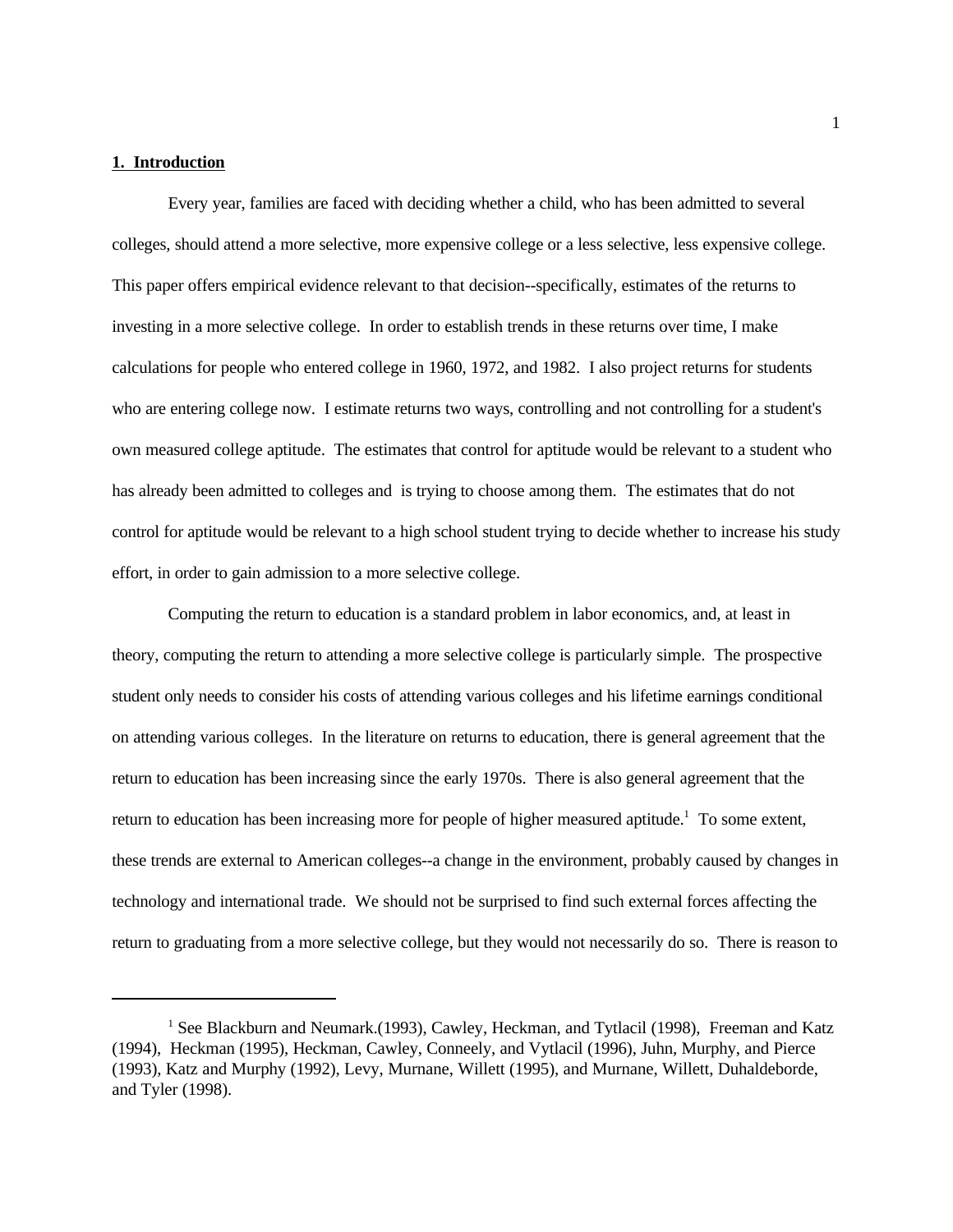think, however, that selective colleges are partially responsible for the fact that the return to education has been increasing more for people of higher measured aptitude.

In other work, I have shown that, from 1940 to the present, the market for college education has become significantly more integrated.<sup>2</sup> That is, students have become more mobile geographically and better informed about how their own aptitude fits into the national distribution, their college options, and financial aid opportunities. Colleges, symmetrically, have become better informed about the aptitude and finances of students from non-local high schools. The growing integration of the market has generated colleges that are more specialized in educating students of a certain type--for instance, I have shown that the distribution of SAT scores within each college has narrowed and the overlap in SAT scores between colleges has diminished. Market integration has also generated a stronger correlation between the inputs that a college offers (the costliness of its faculty, facilities, and so on) and the aptitude of the student body it attracts. Colleges' policies about tuition and subsidies (a general term that embraces all forms of institutional aid) are increasingly constrained by market forces--that is, by the reaction of students. In this environment, we expect to find changes in the return to attending a more selective college.

In this paper, I consider only the monetary costs of and returns to attending a more selective college, although collegiate education naturally generates non-monetary benefits. In addition, I focus on private costs and returns, not social costs and returns. In this context, the word "private" refers to the personal nature of the costs and returns, not the control of the college. The difference between private and social costs is particularly important for students choosing between publicly-controlled and privatelycontrolled colleges. A person considers only the tuition paid by him when calculating his private costs, but social costs would include the tax burden he imposes on other people if he chooses to attend a public college.

 $2$  In this paragraph, I refer to Hoxby (1997a, 1997b).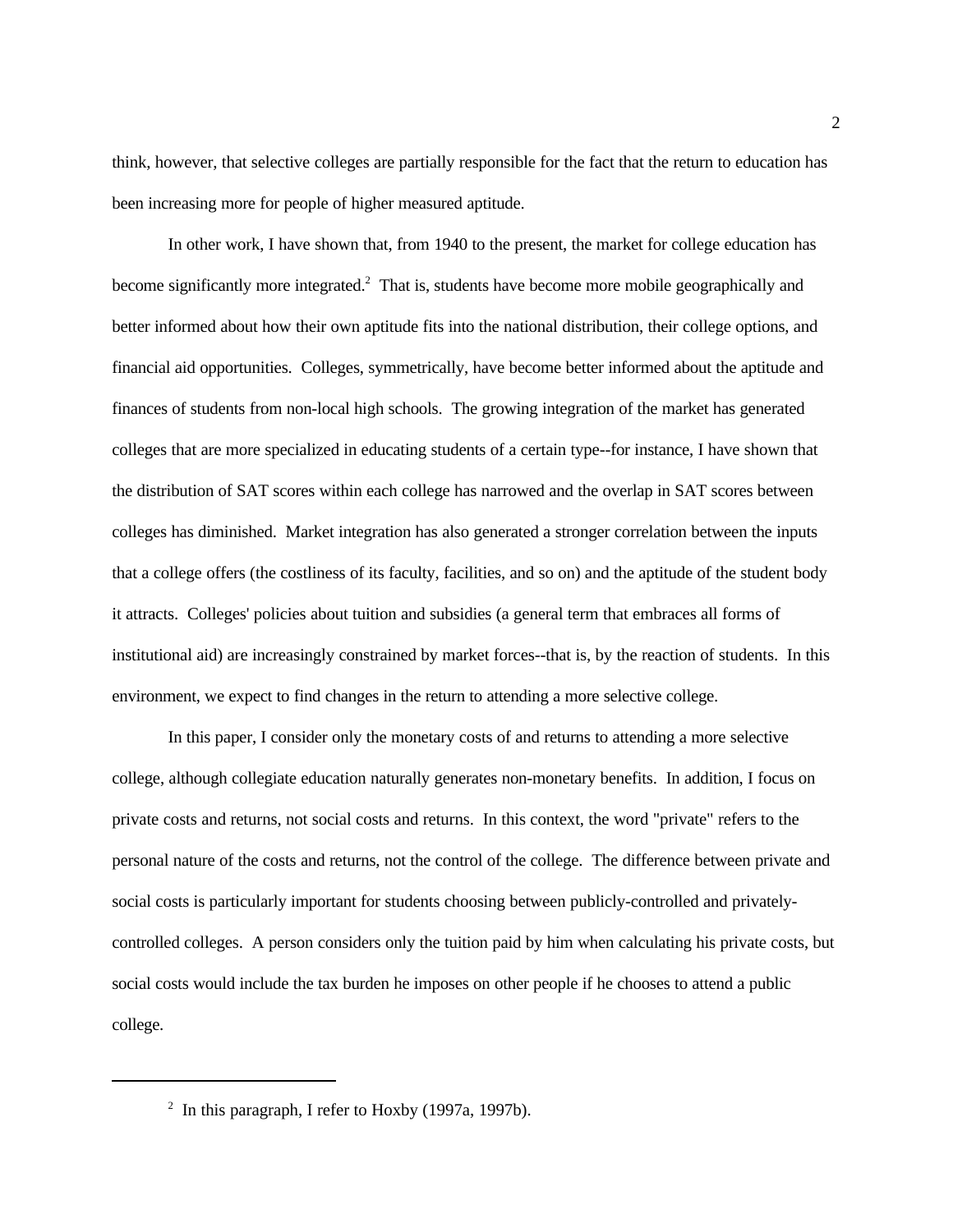In keeping to the question that opens the paper, I focus on baccalaureate-granting colleges that have at least minimal selectivity. This means that I do not analyze the large number of American colleges that are non-selective, in the sense that they admit any student who has a high school diploma and can demonstrate basic readiness for college. Furthermore, I focus on people who actually attain the baccalaureate degree, not on the decision to attend college at all or the decision to persist in college. Elsewhere, there is useful research on non-selective colleges, two-year colleges, and the decisions to attend and persist in college.<sup>3</sup>

## **2. The Student's Problem**

Consider a student calculating monetary returns to graduating from two alternative colleges, to both of which he has been admitted. To keep the problem simple, let us assume that he will attend full time and graduate with a baccalaureate degree after four years. There are only a few components to the student's calculation because many of the opportunity costs associated with attending college, such as the income he could earn if he worked instead of going to college, will not depend on which college he chooses.<sup>4</sup> He needs to know the present value of his total cost of attending each college, taking into account its tuition, fees, and any financial aid that has been offered to him. For instance, student would compare:

*Present Discounted Cost of College* 
$$
A = \sum_{t=1}^{t-4} \frac{(tution_{it}^{A} + fees_{it}^{A} - institutional grants_{it}^{A})}{(1 + \delta)^{t-1}}
$$

to

 $3 \text{ Kane}$  (1995) is a good starting place in this literature.

<sup>&</sup>lt;sup>4</sup> More generally, the choice among colleges generates differences in most components of the opportunity cost that are trivial in comparison to differences in tuition and earnings.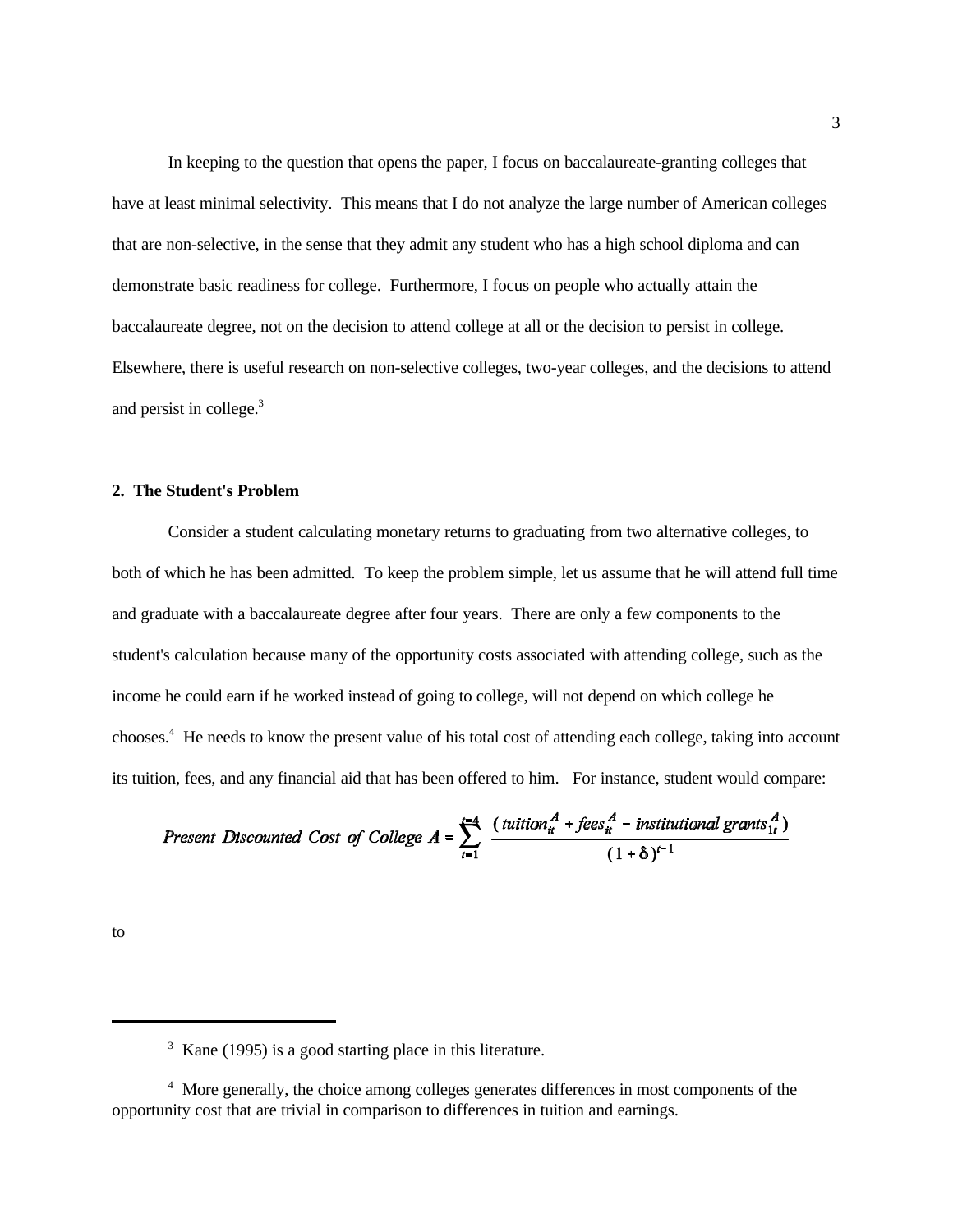*Present Discounted Cost of College* 
$$
B = \sum_{t=1}^{t=4} \frac{(tution_{it}^{B} + fees_{it}^{B} - institutional \textit{ grants}_{it}^{B})}{(1+\delta)^{t-1}}.
$$

The most a student can pay is typically the sum of four years of full tuition and fees, but the average student pays less. Below, I show calculations for both full tuition and average tuition paid. The costs shown above have been discounted back to the year in which the student makes his decision. In the empirical work that follows, all calculations are in real (inflation adjusted) dollars, so the appropriate discount rate is a real discount rate (the intrinsic value a person puts on consuming this year versus next year)--a number generally accepted to be between 0% and 3%.

The student also needs to consider the stream of earnings associated with attending each of the two colleges. Of course, only part of a person's future earnings depends on his college choice. Much depends on his aptitude and the education he has already received in primary and secondary school. Career incomes from the two colleges are the presented discounted sums of annual earnings:

*Career Discounted Earnings Associated with College* 
$$
A = \sum_{t=5}^{t=38} \frac{Earnings_t^A}{(1+\delta)^{t-1}}
$$

and

<sup>&</sup>lt;sup>5</sup> The superscripts "A" and "B" indicate the colleges. Years are indexed by the subscript "t", and counting effectively begins at the beginning of the freshman academic year. The subscript "i" indexes individual students, because tuition, fees, and grants can vary across individuals, depending on their undergraduate program, state-of-residence, need, merit, and so on.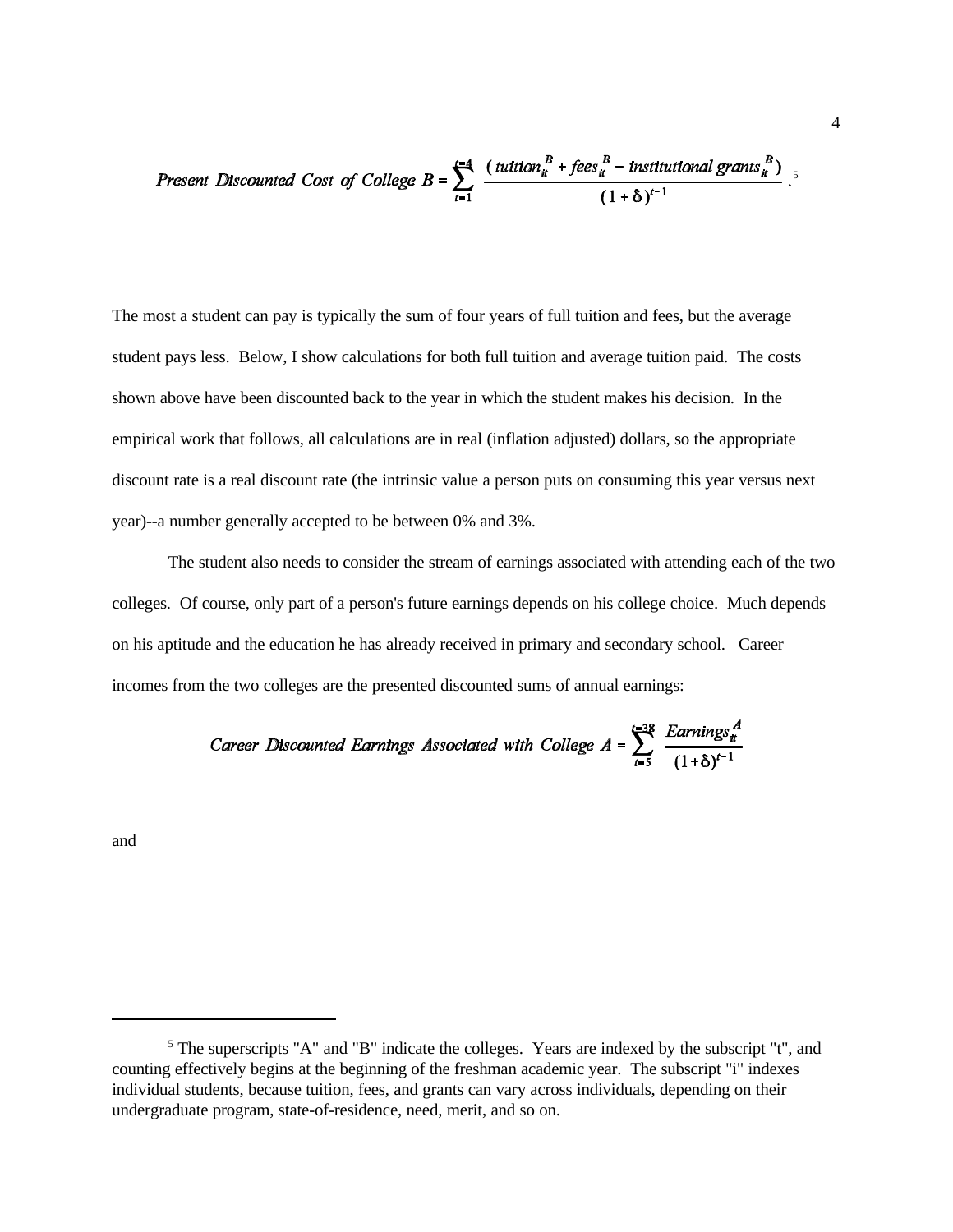# *Career Discounted Earnings Associated with College B* =  $\sum_{t=5}^{t=38} \frac{Earnings_{it}^B}{(1+\delta)^{t-1}}$ .

Earnings are subscripted with the letter "i" to remind us that an individual's earnings do not just depend on his college; they also depend on his individual traits. In other words, we will need to account for individual aptitude if we are to simulate students' opportunities accurately. Accounting for the effects of individual aptitude on earnings is a well-known and only partly remediable problem. In this paper, I am able to control for some of the key measures of aptitude that colleges use to admit students: individuals' college admission test scores, high school grades, and other high school standardized test scores.

## **3. The Data**

In order to compute the return to graduating from a more selective college, it is necessary to have data on income, college attendance, aptitude, and family background for a nationally representative sample of individuals. Such data must be matched to institutional information on colleges, such as tuition and selectivity. In practice, these data requirements can be fulfilled by only a few surveys, all of which are used in this paper. The surveys used are, in chronological order, Occupational Changes in a Generation (a supplement to the 1973 Current Population Survey), the National Longitudinal Study of the Class of 1972, and the National Longitudinal Survey of Youth. These surveys are described in detail in Hoxby and Terry (1998). For this paper, it is only necessary to know that three surveys provide us with information on

<sup>&</sup>lt;sup>6</sup> These sums assume that a person has a working life of 34 years. Empirical age-earnings profiles are used for the calculations that follow, and these naturally take account of the low working hours in a person's 20s and 60s. See previous footnote for the definitions of the superscripts and subscripts.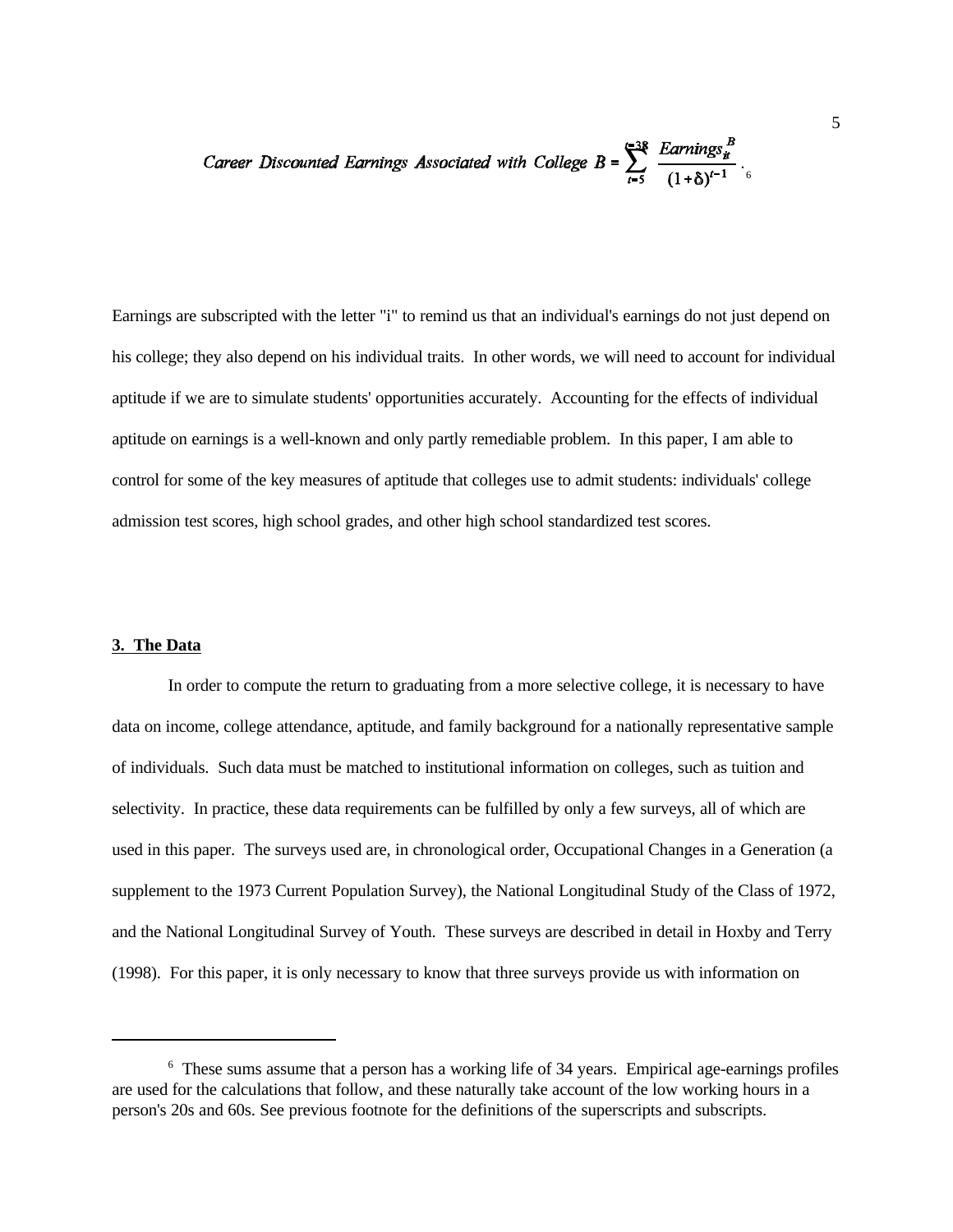people who entered college in, respectively, 1960, 1972, and 1982. The years of college entry are approximate, since people who started college one or two years off-schedule are included.

To estimate career income, I use individuals' incomes at age 32. 32 is old enough for earnings patterns to be established and young enough to give us reasonably current earnings patterns.<sup>7</sup> I focus on the earnings of men because comparing their earnings over time is straightforward. Women, in contrast, have changed their working and childbearing behavior significantly over the period of interest, making comparisons difficult. Fortunately, focusing on males does not pose a problem for contemporary females seeking evidence to guide their college choices. A female student who is about to enter a selective college in 1998 can use recent men's earnings to get a reasonable prediction of her own returns.

Colleges are divided into eight rank groups, based on Barron's rating of their selectivity. It is possible to use a finer ranking of colleges (see Hoxby and Terry, 1998), but the precision of earnings estimates falls as the ranking becomes more fine. The Barron's index has two additional merits: it is widely accepted and its construction is external to this paper (it does not take returns or costs into account). Table 1a lists the colleges in each of the top four rank groups and describes the colleges in the each of the next four rank groups. Non-selective colleges are omitted because the thought experiment in this paper involves students who have expressed at least some interest in selective colleges.

#### **4. The Background: College Selectivity and Tuition**

Table 2 presents average SAT scores for each college rank group in 1960, 1972, 1982, and 1996.

<sup>&</sup>lt;sup>7</sup> That is, the people who entered college in 1982 are typically age 32 in 1994 or 1995. If I were to use earnings at age 40, say, the most recent college entrants whom I could examine would have been freshmen in 1974. For an empirical exercise of this kind, it would be a poor idea to use earnings at an age less than 30 because so many individuals with high aptitude have irregular earnings in their 20s, owing to their taking internships, attending graduate and professional school, and so on. The National Longitudinal Study of the Class of 1972 and the National Longitudinal Survey of Youth report several years of earnings for each individual, but Occupational Changes in a Generation reports earnings only in 1972.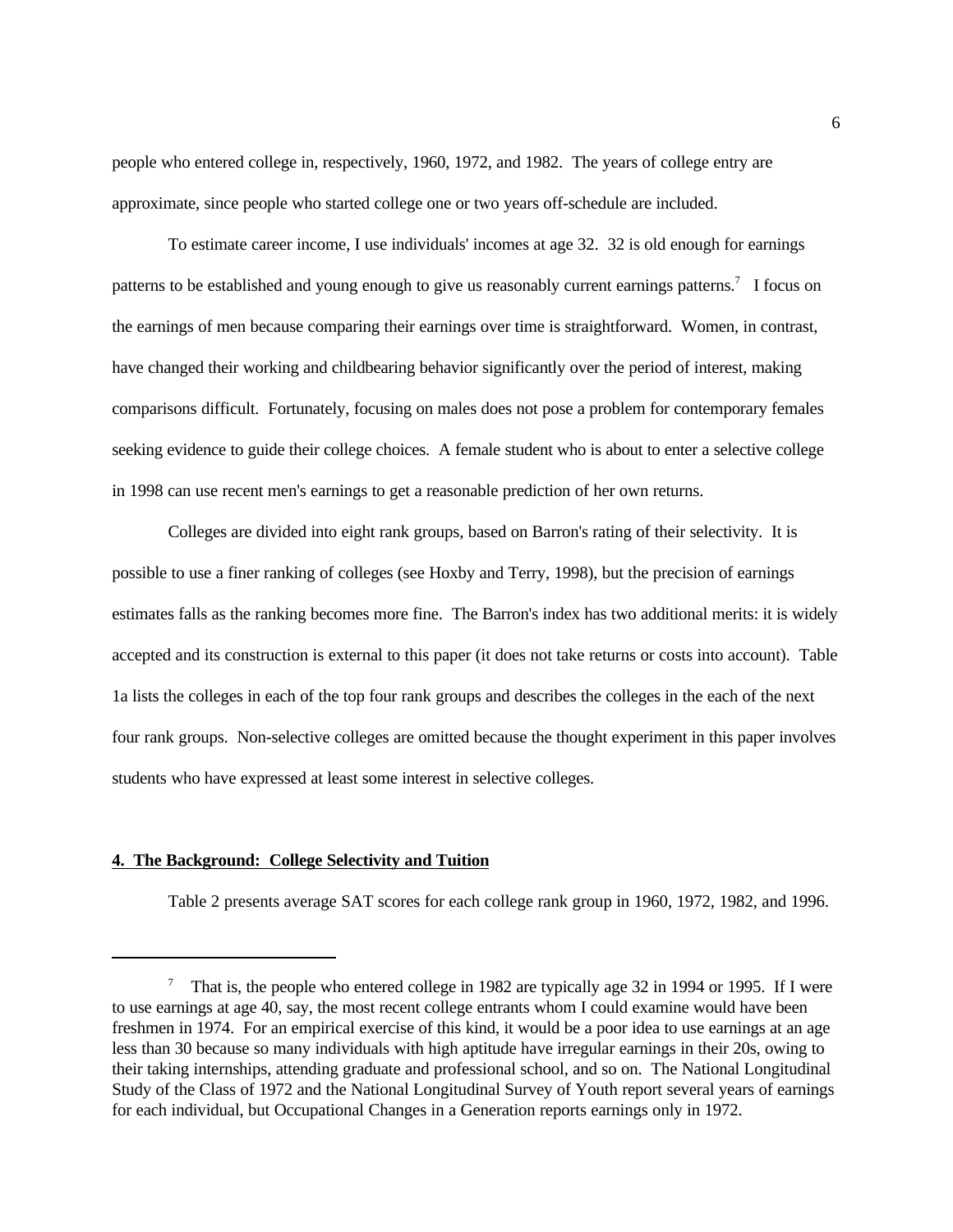Scores have been converted into percentile scores using the national distribution of SAT scores in the relevant years. This conversion is useful for making comparisons over long periods of time because the distribution of SAT scores has shifted down over time.<sup>8</sup> Since the verbal and mathematics tests have different typical distributions (the verbal test is significantly more discriminating among high scorers), the conversion also aids comparison across the tests. Finally, the conversion is almost a necessity for comparing colleges of widely differing selectivity. The reason is that a 100 point difference near the top of the test score range (between 700 and 800 on an individual test) corresponds to only a few percentiles in the national distribution, but a 100 point difference near the middle of the range (between 450 and 550 on an individual test) corresponds to almost 30 percentiles.<sup>9</sup>

The table demonstrates, first, that Barron's ranking does indeed reflect measured college aptitude and, second, that colleges in the top rank groups have grown more selective over time. Average aptitude in colleges that have minimal selectivity (rank group 8) has fallen over time, as has aptitude in non-selective colleges, which are not shown in the table.<sup>10</sup> These changes reflect the more general increase in the tendency of students to be sorted among colleges on the basis of aptitude.<sup>11</sup> I separate public and private colleges in the table because the public-private distinction will be useful for considering tuition differences.

<sup>&</sup>lt;sup>8</sup> Also, the dispersion of SAT scores has increased over time. The change in dispersion is, however, of little empirical significance compared to the change in the mean SAT score.

<sup>&</sup>lt;sup>9</sup> Each college's reported average SAT scores are converted into percentile scores, and an enrollment-weighted average percentile score is computed for each rank group. It would be preferable (and different) to convert each individual student's SAT scores into percentile scores and then take the average within each rank group. The latter statistic cannot be computed, unfortunately.

 $10\,$  Non-selective colleges typically do not report average admissions test scores. However, their draw from the aptitude distribution may be inferred by eliminating the students who attend colleges that fit into one of the eight rank groups.

 $11$  The tendency to sort not only affects differences between rank groups (as shown in the table), but differences between colleges within a rank group. In Hoxby (1997b), I show that the dispersion in SAT scores within each college has fallen over time.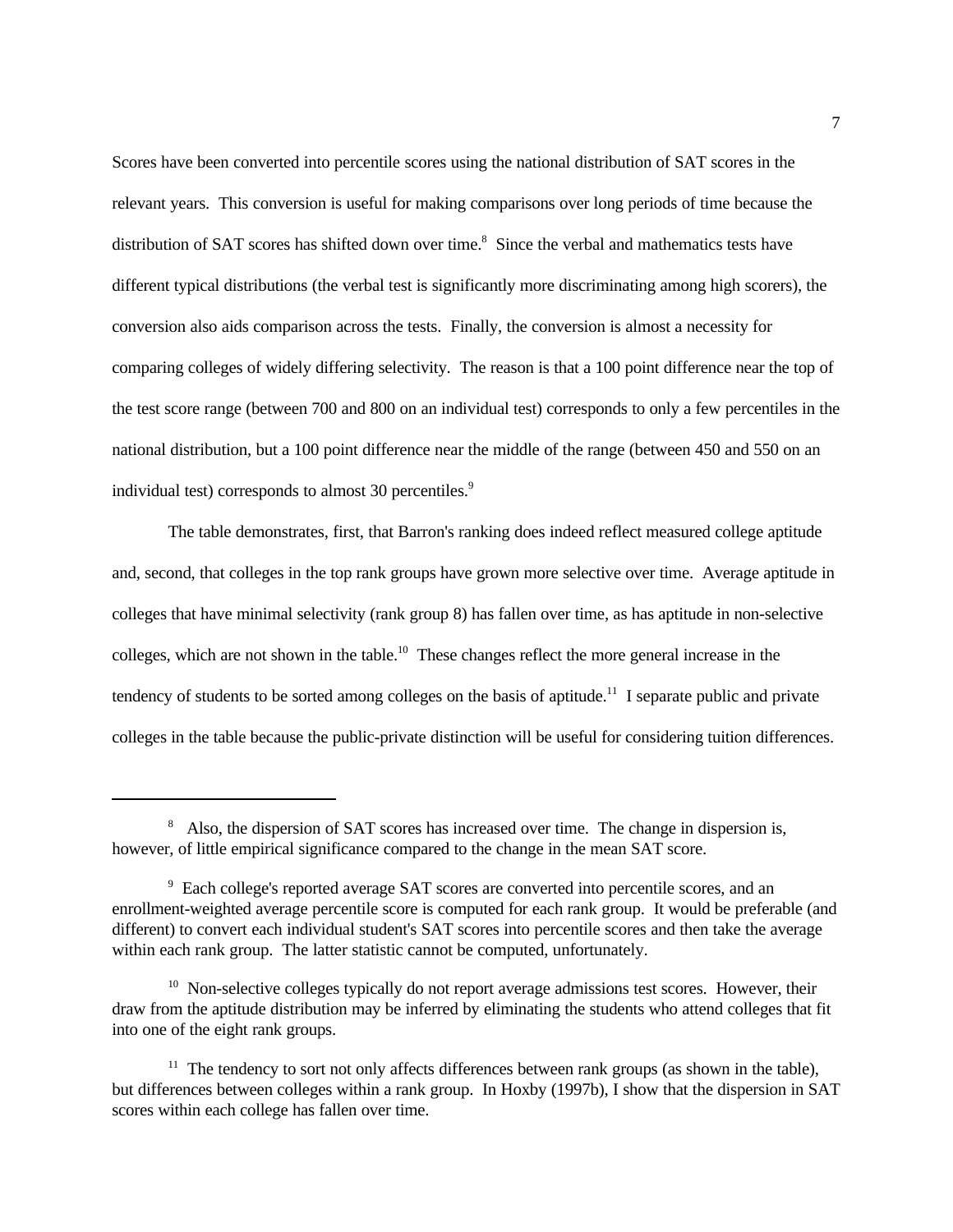At this point, it is worth noting that there are no publicly controlled colleges in rank group  $1<sup>12</sup>$ 

Tables 2a and 2b show several measures of college tuition, by rank group, for 1960, 1972, 1982, 1997. Because people in the three surveys described above entered college in 1960, 1972, and 1982, these three years are the base years that I use to calculate the returns to investing in a more selective college education. Table 2a shows tuition in dollars of the day; Table 2b shows inflation-adjusted tuition, in 1997 dollars. Comparing tuition over time can be deceptive if it is measured in dollars of the day.<sup>13</sup> For private colleges, I show both full tuition and average tuition paid. A public college typically charges lower tuition to students who reside in the state that financially supports the college. Thus, for public colleges, I show both in-state and out-of-state tuition, as well as average tuition paid.

Tables 2a and 2b demonstrate that more selective colleges tend to charge higher tuition, regardless of whether we examine full tuition or average tuition paid. One exception to this rule are private colleges in rank group 1, which have lower tuition paid than colleges in rank group 2. Another departure from this rule are the public colleges in rank groups 2 and 3, which have lower in-state tuition than public colleges in rank group 4. It would be a mistake to make too much of this departure since it depends on the policies of just a few colleges.<sup>14</sup> Tables 2a and 2b also show that, although the tuition increase for moving from a rank group 8 to a rank group 5 private college is large, the tuition increase for moving from a rank group 4 to a rank group 1 private college is small. For instance, examining Table 2b, we see that the tuition difference between rank groups 1 and 4 was between 700 and 900 dollars in all three years.

 $12$  Some of the United States military academies may belong in rank group 1, but, like other specialized colleges, they are omitted from the analysis.

<sup>&</sup>lt;sup>13</sup> A good price deflator for incomes also tends to be a good cost deflator for colleges, since salaries form so large a share of their costs. I use the consumer durable goods price index as a deflator because it places less weight than the CPI does on gasoline and other consumer goods that have had significant, *real* price changes between 1960 and the present.

<sup>&</sup>lt;sup>14</sup> Colorado School of Mines, University of California-Berkeley, College of William and Mary, Georgia Institute of Technology, and University of Virginia.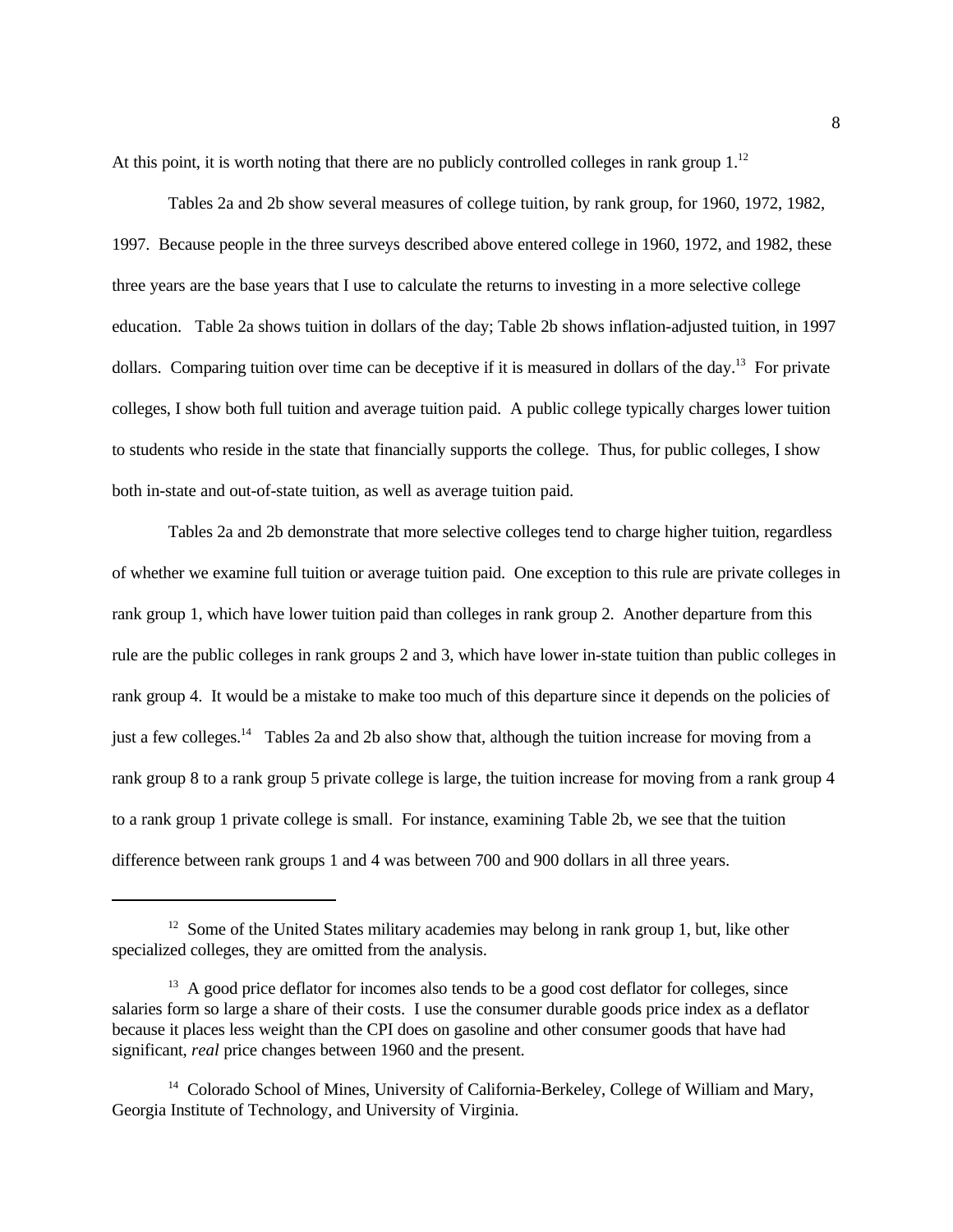Table 2b also shows that average college tuition has risen over time, in real terms, for selective colleges. The rise in college tuition is widely recognized, and it has been analyzed elsewhere.<sup>15</sup> It is worth noting, however, that the increase in tuition is sometimes exaggerated in the popular press by, one, using dollars of the day rather than real dollars; two, showing full tuition rather than average tuition paid; and, three, comparing colleges of different selectivity (or an individual college that has significantly raised its selectivity over time).

#### **5. Earnings and Costs Associated with More Selective Colleges**

In this section, I show earnings of men who graduate from colleges of differing selectivity, and I present estimates of their lifetime earnings. I compare the differences in lifetime earnings to the differences in total college costs. I do not control for the effects of individual aptitude on earnings--I reserve that exercise for the next section. The results presented in this section are, nevertheless, useful. There is considerable interest in income differences by college rank, regardless of the fact that some of the differences reflect aptitude differences. Also, the results of this section would be the information one would give to a high school student who had the opportunity to improve his college aptitude through increased study effort. Finally, this section illustrates the exercise in a simple form and, thus, provides a good introduction to the more complicated version of the exercise that attempts to account for aptitude.

Table 3 shows the average income at age 32 of a baccalaureate-holding male, by college rank group. The men who entered college around 1960 were age 32 in 1972, those who entered college around 1972 were age 32 in 1986, and those who entered around 1982 were age 32 in 1994 or 1995. The first panel of the table shows incomes in dollars of the day; the second panel shows incomes in inflation-adjusted

<sup>&</sup>lt;sup>15</sup> See Hoxby (1997b) for an analysis of the tuition rise that focuses on the increasing competitiveness of the market for college education. See Clotfelter (1996) for a constrasting analysis that emphasizes rising demand for education combined with colleges' having market power that allows them to let costs grow without discipline during periods of rising demand.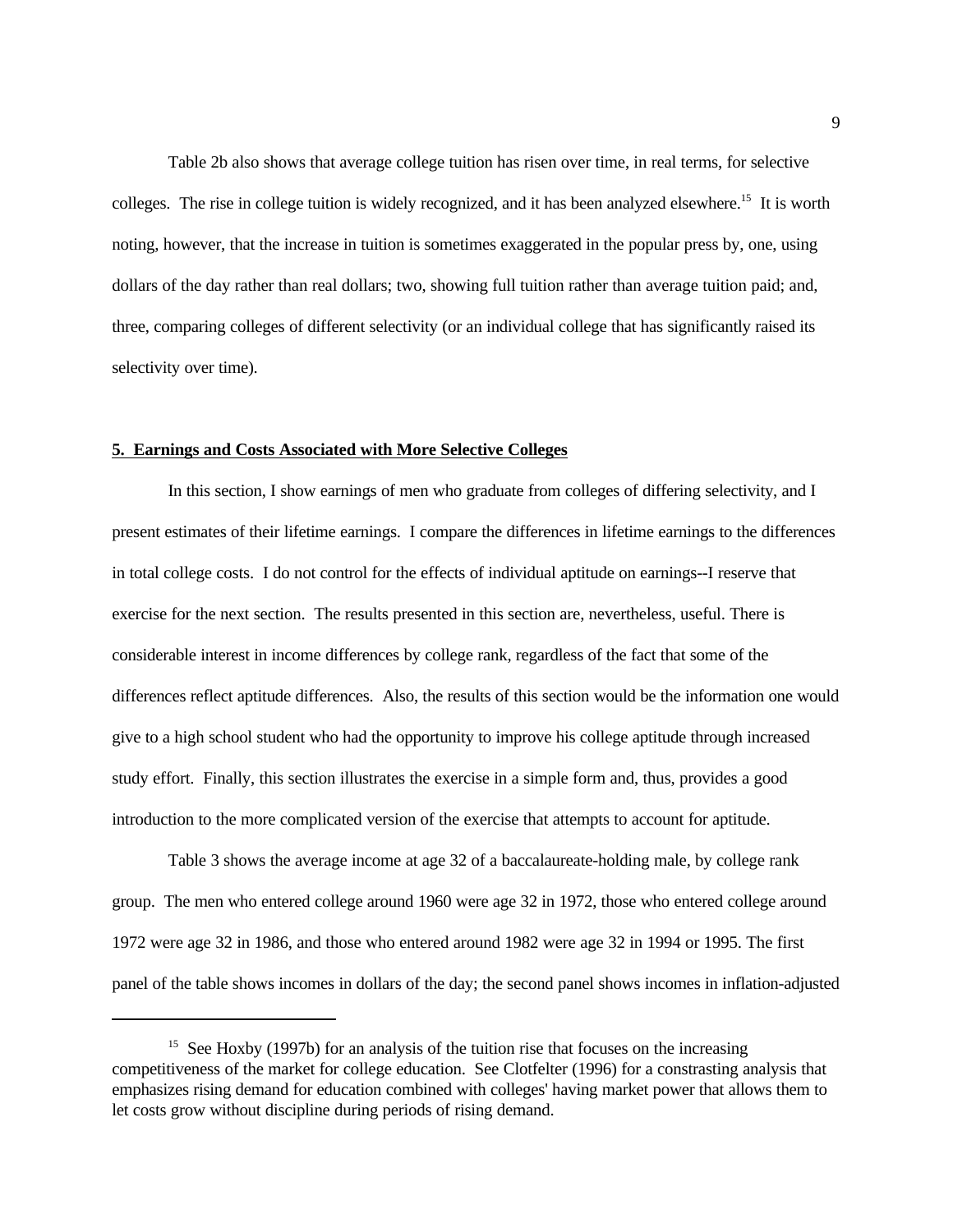1997 dollars. In the top 2 rank groups, the incomes reported are close to actual *median* incomes rather than *mean* incomes owing to survey "topcoding," the censoring of reported incomes of high earners. The topcoding should not be considered a problem--it simply means that the analysis is appropriate for predicting the returns of a fairly typical student.<sup>16</sup>

Table 3 shows that men who graduate from more selective colleges tend to earn substantially more by age 32 than men who graduate from less selective colleges. Moreover, the income differences between rank groups have been growing over time for post-1972 college entrants. For instance, there is a 55 percent income difference between men who entered rank 1 and rank 8 private colleges in 1972. The corresponding income difference for men entered college in 1982 is 66 percent. The growth in income differences between rank groups is particularly large for more selective colleges. There was a 6 percent income difference between men who entered rank 1 and rank 4 private colleges in 1960, but the corresponding income difference for men who entered college in 1972 or 1982 was about 20 percent.

Table 4 shows the results of using income at age 32 to estimate career incomes. I formed the estimates using empirical age-earnings profiles from two large wage surveys, the Current Population Survey and the Panel Survey of Income Dynamics. There is an appropriate estimation method for each of these surveys, which can be described briefly as follows. I use Current Population Survey data to estimate the relationship, at a given point in time, between the incomes of 32-year-olds and the incomes of similar people who are older and younger. I use Panel Survey of Income Dynamics data to estimate the relationship of a 32-year-old's income to his own previous income and his own later income. Appendix A describes the two methods in detail. They produce similar results. The appendix also explains why both

<sup>&</sup>lt;sup>16</sup> For instance, the topcode for 1995 income of 32-year-olds is 150,000 dollars, so that high earners have "150,000 or more" reported. In practice, topcoding makes analyses of the mean and median income for the top rank groups very similar. If there were no topcoding, it would be appropriate to analyze median incomes for the top rank groups in order to predict returns for a typical student. It would be appropriate to analyze mean incomes in order to predict other variables, such as future contributions to the endowment.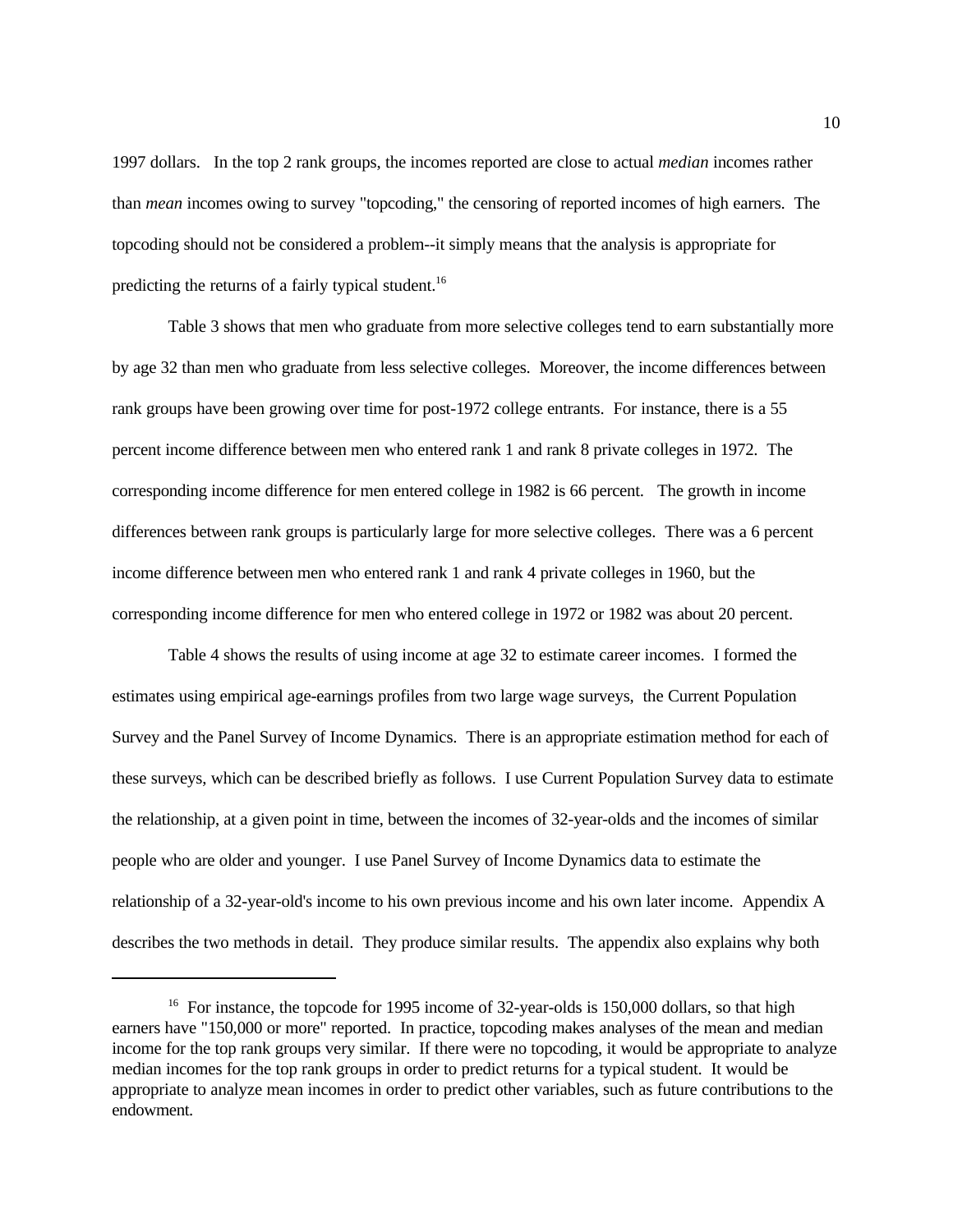methods tend to *understate* the incomes of graduates of highly selective colleges, especially for recent years. Readers should be aware that the differences between the career earnings of graduates of more and less selective colleges are systemically understated, especially for men who entered college in 1982.

The estimates in Table 4 were computed under the assumption that people work 34 years (age 22 to age 65 or age 27 to age70, say) and do not discount the future. These assumptions are relatively innocuous because they can be easily relaxed. For instance, if a person discounts the future at 3 percent per year (a high real discount rate), he should multiply the numbers in the table by about  $0.5$ .<sup>17</sup>

Table 4 shows that men who graduate from more selective colleges tend to earn substantially more over their careers than men who graduate from less selective colleges. A typical man who entered a rank 1 private college in 1982 can expect to earn about 2.9 million dollars over his career, while a man who entered a rank 8 private college at the same time can expect to earn about 1.75 million dollars over his career. Note that these are *real 1997 dollars*--inflation makes observed career incomes appear to be larger. Among 1982 college entrants, the career income difference between the typical rank 1 and rank 3 graduate is 400,000 dollars. It is also worth noting that career income differences by college rank are growing over time, especially for men who entered college after 1972 or entered colleges in rank 5 and above.

It is obvious that the career incomes differences just described swamp the differences in the total costs of attending more versus less selective colleges. In Table 5, I make this point more precisely by examining students who attend colleges that are two selectivity levels apart. A difference of two selectivity levels is large enough to be interesting, but small enough to be a plausible thought experiment. Table 5 shows the ratio of the earnings difference to the cost difference for a move of two selectivity levels. For instance, the top left-hand number in the table is

## (career income assoc. with rank 1 college) - (career income assoc. with rank 3 college) (4 years tuition in rank 1 college) - (4 years tuition in rank 3 college)

 $17$  This rule of thumb is based in actual computations for a 3 percent discount rate.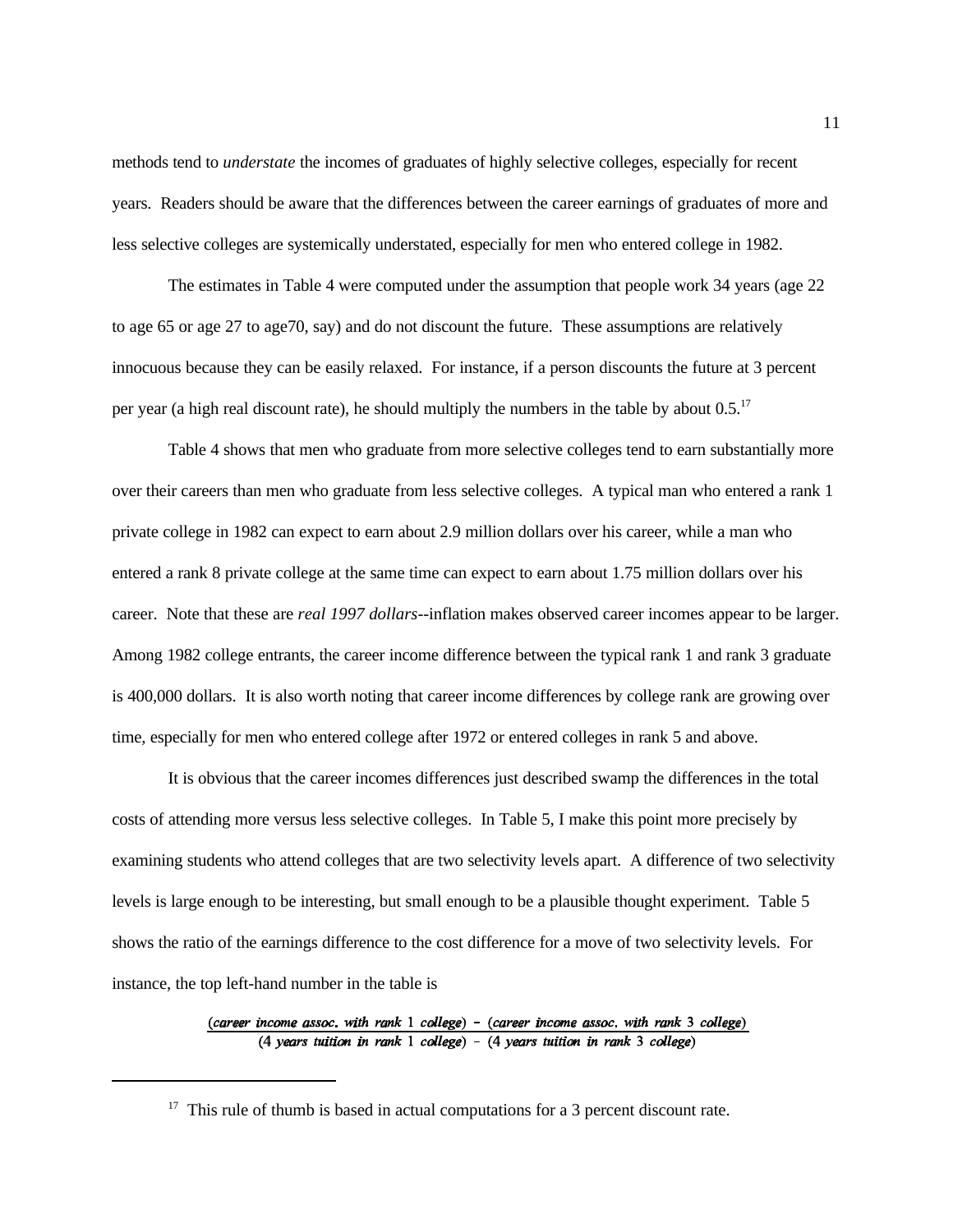for men who entered private colleges in 1960. The left-hand side of each panel of Table 5 considers moving from a private college to another, more selective private college. The right-hand side considers moving from a public college to a more selective private college. The top panel of Table 5 assumes that students pay full tuition at private colleges and in-state tuition at public colleges. The bottom panel assumes that student pay the average tuition paid at both private and public colleges.

Some of the ratios shown in Table 5 are very large. For instance, among men who entered private colleges in 1982, the ratio of earnings difference to the cost difference between rank 1 and rank 3 colleges is 189.6. This ratio is large not only because there are significant career income differences between the men, but especially because there are very small tuition differences between the colleges. Table 5 shows that the ratios of income differences to cost differences have been growing over time for students in highly selective colleges. For instance, the statistic cited above is 32.7 for 1960 entrants, 101.5 for 1972 entrants, and 189.6 for 1982 entrants.

Table 6 presents the statistics in Table 5 in a more accessible way. It shows the number of years that a graduate from a more selective college needs to earn before he "breaks even"--that is, covers his increased tuition costs. The smallest numbers in Table 6 are less than 1 (only a few months of higher earnings are necessary to break even), and the largest numbers are around 4 (4 years of higher earnings are necessary to break even). Because public college tuition is subsidized by tax dollars, the number of years needed to break even on a public-to-private college move is naturally larger than the number needed to break even on a similar private-to-private college move. I will not dwell on the statistics in Tables 5 and 6 because they are not corrected for aptitude. It would be unwise, for instance, to interpret them in a causal way or as a return on investment.

### **6. The Return to Investing in a More Selective College**

Tables 7 through 9 repeat the exercise of Tables 4 through 6, except that earnings have been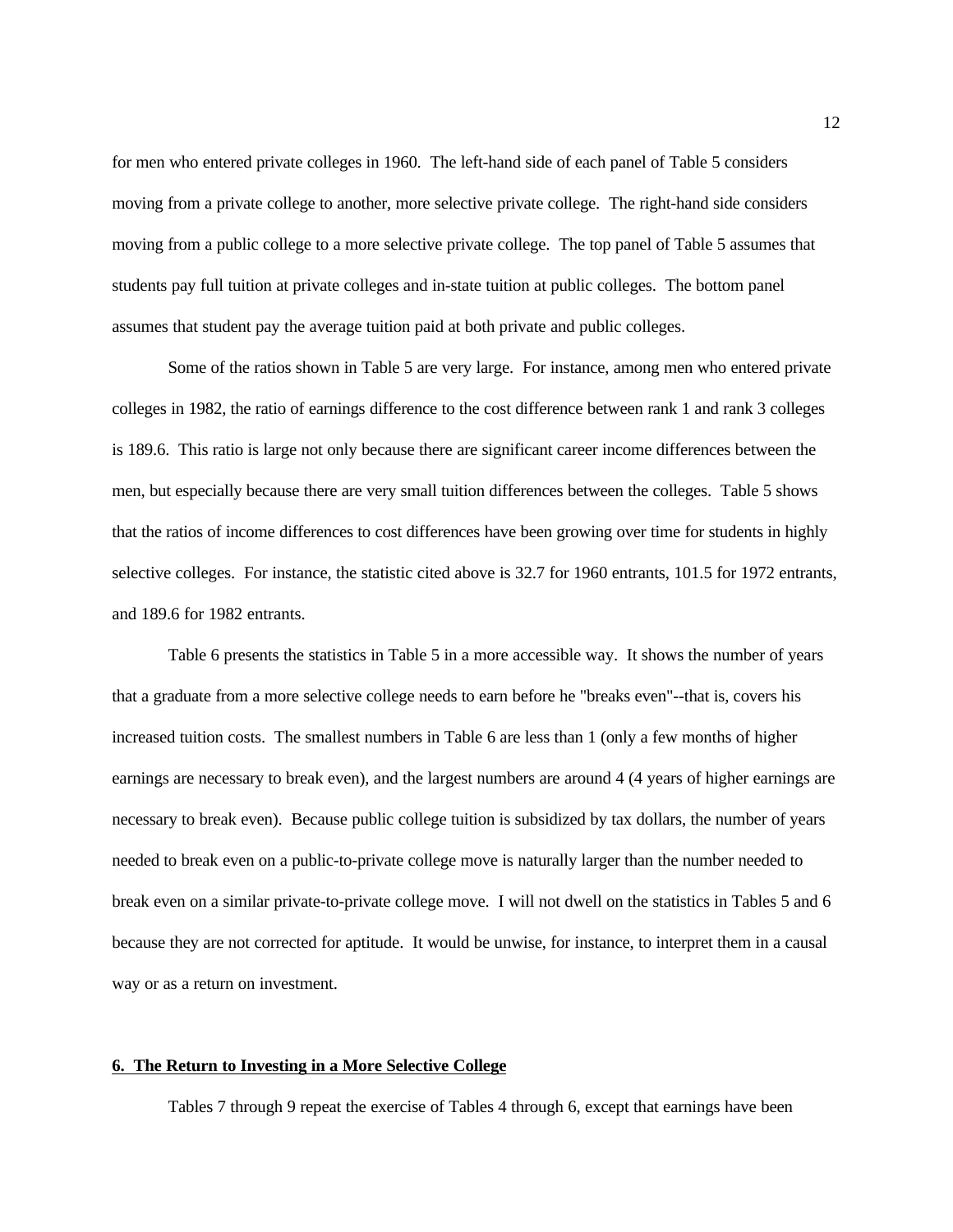corrected for differences in measured college aptitude. I regressed individuals' earnings at age 32 on their college admissions test scores, standardized test scores in English and mathematics, and high school grade point averages. I then predicted what each individual would earn if he had average measured aptitude and computed earnings by college rank group using the predicted earnings rather than actual earnings. Appendix B describes this procedure in more detail. The correction can be carried out for men who entered college in 1972 and 1982 because the two recent, longitudinal surveys include the measures of individual aptitude listed above. The correction cannot be carried out for men who entered college in 1960 because the Occupational Changes in a Generation survey lacks similar measures.

Table 7 shows that controlling for aptitude eliminates the majority (between two-thirds and threequarters), but not all, of the income differences between college rank groups. That is, if we compare two men with the same measured aptitude, the one who graduates from a more selective college still tends to earn more over his career. Among 1982 private college entrants, the career income difference between rank 1 and rank 3 graduates with the same measured aptitude is about 100,000 dollars. The difference between rank2 and rank 4 graduates with the same measured aptitude is about 200,000 dollars. Most career income differences by college rank are growing over time.

Table 8 presents the ratios of return to investment for a student who hypothetically moves up two selectivity levels. Since the returns have been corrected by aptitude measures that are used for college admissions, it is reasonable to think of a student choosing between colleges, to which he has already been admitted, that are located two ranks apart. That is, the correction for aptitude probably does a reasonably good job of eliminating the effects of selection by colleges. (Self-selection on the part of students is a more open issue, and one to which I will return.) Like Table 5, Table 8 shows estimates for full tuition and average tuition paid and analyses private-to-private college moves as well as public-to-private college moves.

The ratios of return to investment vary widely, depending on which ranks the student is moving to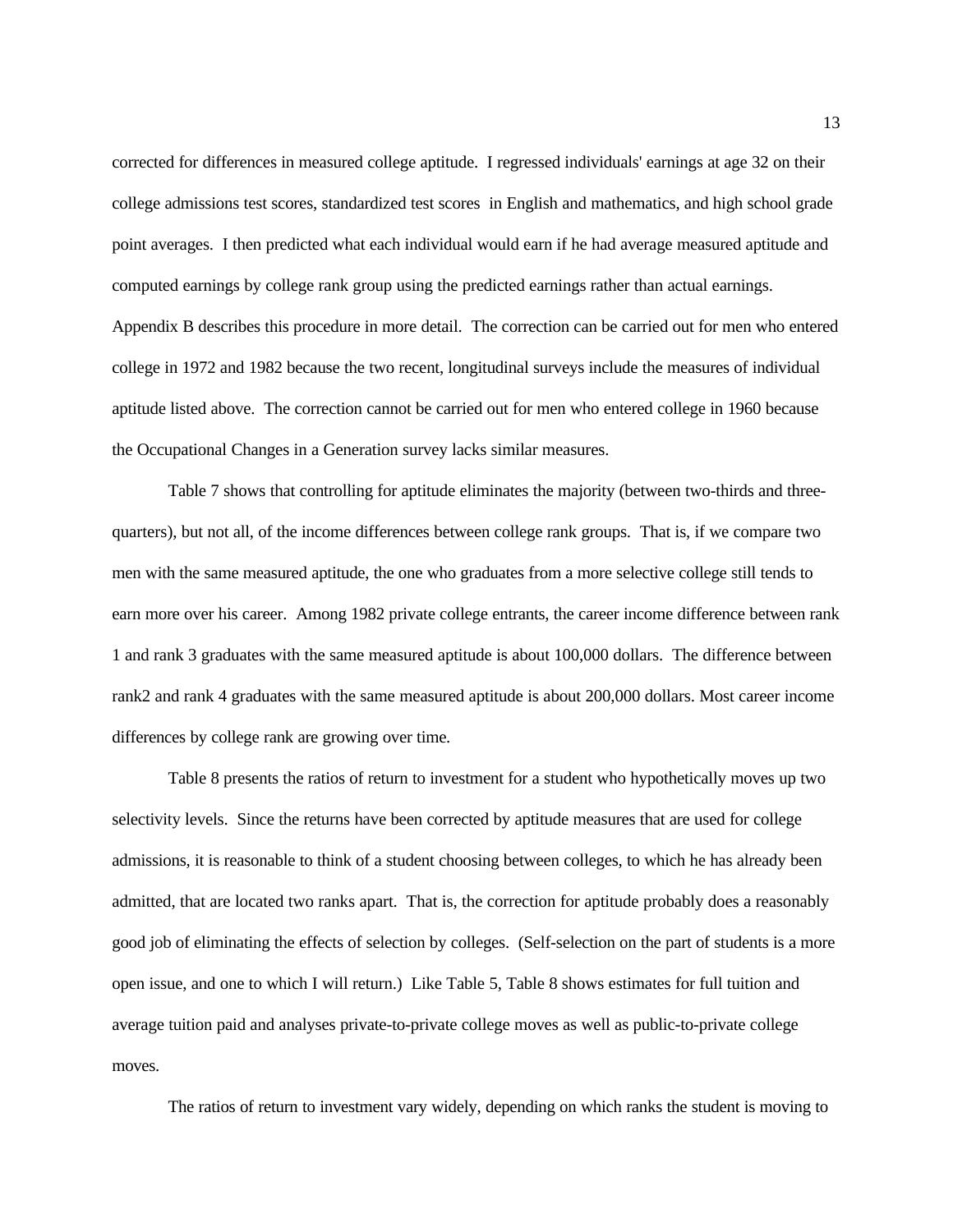and from and whether the lower ranked college is public or private. The ratios are growing over time, indicating that attending a more selective college is an increasingly attractive investment. The best investments tend to be moves among highly selective colleges (from rank 3 to rank 1, from rank 4 to rank 2), but moving away from the minimally selective group of colleges (from rank 8 to rank 6) also tends to be a good investment. The very large ratios for moving between rank 3 and rank 1 private colleges (or rank 4 and rank 2 private colleges) are generated not only by the career income differences shown in the previous table, but also by the very small tuition differences between the colleges.

Table 9 presents the statistics in Table 8 in their more accessible form: the number of years it takes a student to break even on his investment in a more selective college. For private-to-private college moves, the number of years needed to break even ranges from 0.3 (rank 3 to rank 1 moves) to 5.8 (rank 6 to rank 4 moves). For public-to-private college moves, the number of years ranges from about 2 (rank 3 to rank 1; rank 4 to rank 2) to 10.6 (rank 5 to rank 3). Most students would earn back their investment in a few years; in no case would a student have to spend work more than a third of a normal working life earning back his investment.

The career incomes corrected for aptitude can be used for a number of additional thought experiments. They can even be used to form predictions of the return to investment for current (1997) college freshmen, although the accuracy of such predictions will naturally be contingent on the United States earnings distribution remaining as it is. In Tables 10 and 11, I offer a few interesting thought experiments and predictions, with the caveat that I have made no attempt to forecast future earnings distributions.

Table 10 shows comprehensive college costs, by rank group, for 1972, 1982, and 1997 (all in 1997 dollars). One must be wary about comparing comprehensive costs across colleges because differences in the typical "package" offered affects reported costs. For instance, board plans tend to be minimal at colleges that have a majority of their students living in off-campus housing. The information in Table 10 is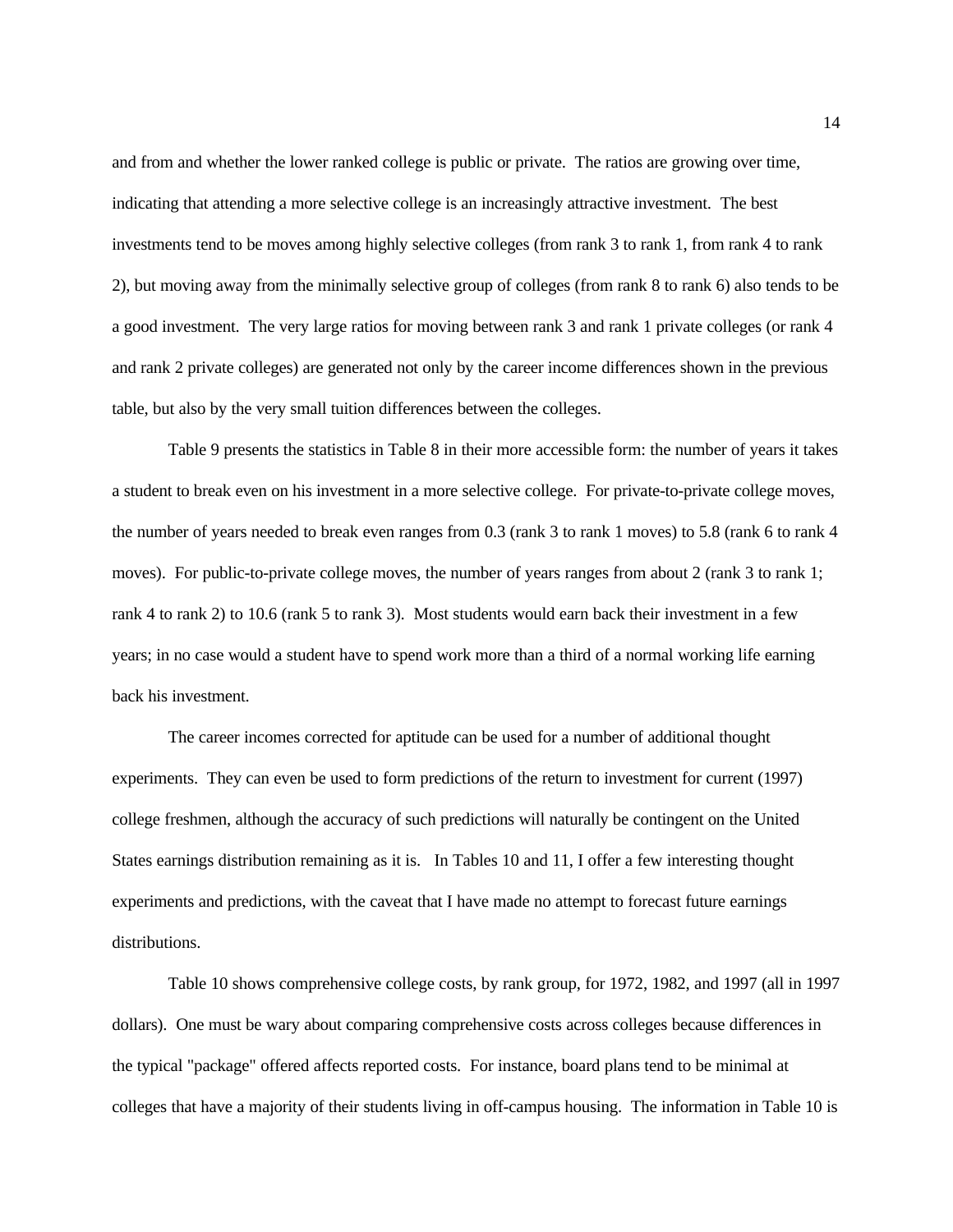needed, however, for the thought experiments in Table 11.

Table 11 shows what 1997 freshmen might anticipate gaining by moving up two selectivity levels. Although I must assume that they will have career incomes like those of 1982 college entrants, I use actual 1997-98 tuition. That is, the students are assumed to pay 1997-98 *real* tuition for four years (tuition will rise at the same pace as inflation). The top panel of Table 11 show ratios of returns to investment; the bottom panel shows years needed to break even.

The first thing to observe in Table 11 is the curious fact that rank 3 private colleges tend to charge higher tuition (full tuition and average tuition paid) than rank 1 private colleges, so that a student who moves from a private rank 3 college to a private rank 1 college makes no financial investment at all. Of course, the student might be offered more merit aid at the lower ranked college. To explore this possibility, some of the statistics in Table 11 represent an extreme form of merit aid--a "free ride" at the lower ranked college versus paying full comprehensive costs at the higher ranked college. If a student has a free ride, his college covers his comprehensive costs (tuition, fees, room, and board).

The ratios of returns to investment for moving up two selectivity levels are lower for 1997 entrants than for 1982 entrants. (This is because real tuition is higher; career incomes are identical by assumption.) All of the investments are still, however, attractive. For instance, a person moving from a rank 5 private college to a rank 3 private college can expect to earn his investment back 3 times over during his career. This is one of the lower ratios shown in the table: moves from rank 4 to rank 2 and from rank 3 to rank 1 are much more attractive investments. The predictions that use average tuition paid or comprehensive costs are broadly similar to those that use full tuition.

The column at the far right of each of the subpanels in Table 11 shows the results of the free ride experiment. This represents an extreme choice, rather than a choice that many students are realistically given the opportunity to consider. While offers of free rides are not rare events *per se*, they are rare events for moves of only two selectivity levels. For instance, most students who are admitted to rank 1 colleges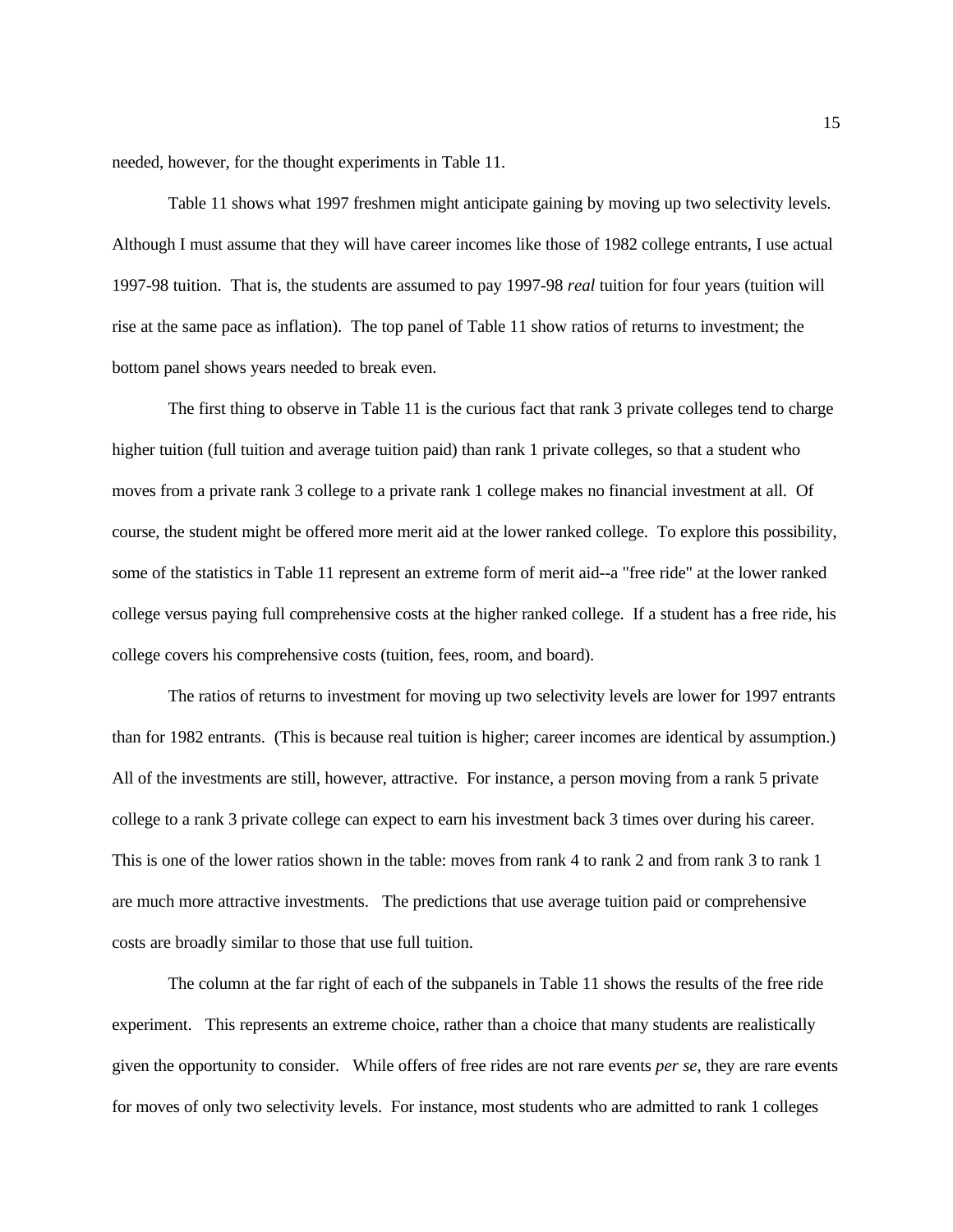receive free ride offers only from colleges in rank 4 or below (if they receive such offers at all). The surprise of Table 11 is not that *some* offers of free rides are better monetary deals than the alternative of paying full comprehensive costs at a college ranked 2 groups higher. We expect this. Rather, the surprise is that many offers of free rides do not appear to be better deals, and a number of offers are not even "close calls." For instance, the numbers suggest that a student should take the free ride if he has a free ride at a rank 5 private college but would have to pay comprehensive costs at a rank 3 private college. In contrast, the numbers suggest that a student should reject the free ride if he has a free ride at rank 3 private college but would have to pay comprehensive costs at a rank 1 private college; he is predicted to earn his investment back 3.4 times over during his career. It is worth noting that free rides from public colleges are not nearly as attractive as free rides from similarly ranked private colleges. This is because public college tuition is already subsidized by tax dollars so that the free ride is not a very big discount.

## **7. Comments on Controlling for Aptitude and Some Caveats**

It is impossible to know when one has controlled sufficiently for aptitude, so we might worry that the results shown above are too favorable toward more selective colleges because they benefit from their students' unobserved ability--that is, ability that is only weakly correlated with admissions test scores, other standardized test scores, and grades. On the other hand, the estimation methods (especially topcoding and career income estimates based on the Current Population Survey) are unfavorable to more selective colleges because their graduates' incomes are systemically understated. We cannot know exactly where the balance lies between these offsetting biases. However, it is possible to say something more about the adequacy of the controls for aptitude.

The measures I use to control for aptitude are important factors in most colleges' admission processes. This suggests that the correction for aptitude probably does a good job of eliminating the effects of selection on the part of colleges. That is, the moves analyzed in Tables 8, 9, and 11 are realistic in the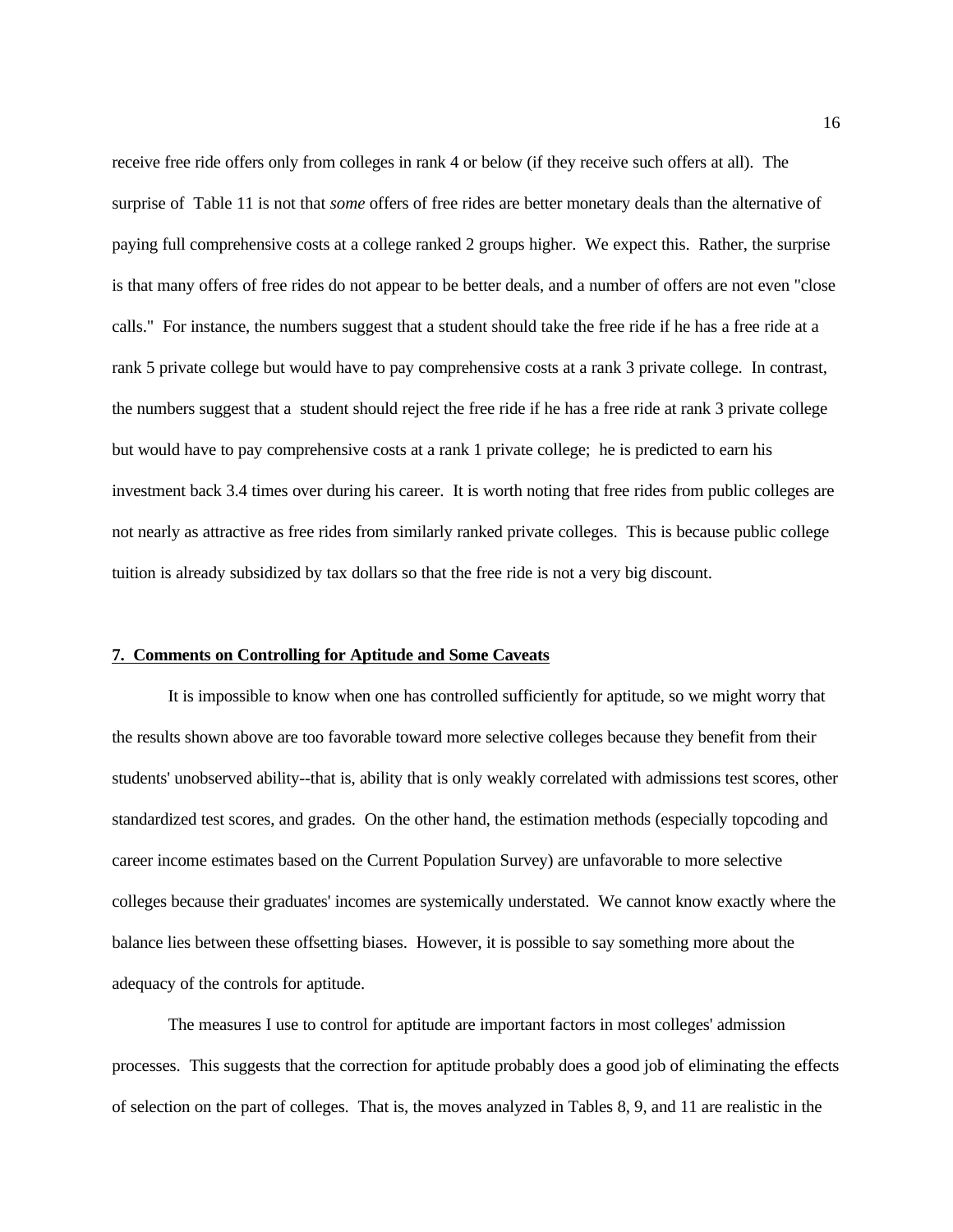sense that we are examining students who probably do have both options open to them (they would be admitted by the higher ranked college). The correction for aptitude does less to eliminate the effects of selfselection on the part of students. That is, some students may refuse admission offers from more selective colleges because they know something about their own abilities or earnings capacity that colleges could not know. For instance, a student might know that he would not thrive in a competitive atmosphere. Or, a student might know that he wants to pursue a career, such as the ministry, that offers unusually low earnings for someone of his ability. (I found no evidence in the data, however, that people who went to low ranked colleges for someone of their ability were more likely to pursue careers in public service. If anything, the data show the opposite pattern.) In any case, some of the apparent returns to graduating from a more selective college may actually be attributable to the self-selection of students who have low earnings potential into less competitive colleges.

In the interests of brevity, I have not shown estimates that I computed for completeness but that would not have altered the overall pattern of results. For instance, career income estimates based on the Panel Survey of Income dynamics are similar to the estimates shown, except that they contain higher earnings growth for graduates from highly selective colleges. Using them increases the income differences by college rank. I have not shown results for different discount rates, but I have indicated the effect of a 3 percent real discount rate in the note that accompanies each table.

## **8. Summary**

The calculations in this paper indicate that people who invest in education at a more selective college generally earn back their investment several times over during their careers. This statement holds across the entire spectrum of colleges, although moving to a more selective college is generally a better investment for students who have the aptitude to attend a rank 1, rank 2, or rank 3 college. In many cases, even students who are offered a "free ride" by a lower ranked college would maximize their monetary worth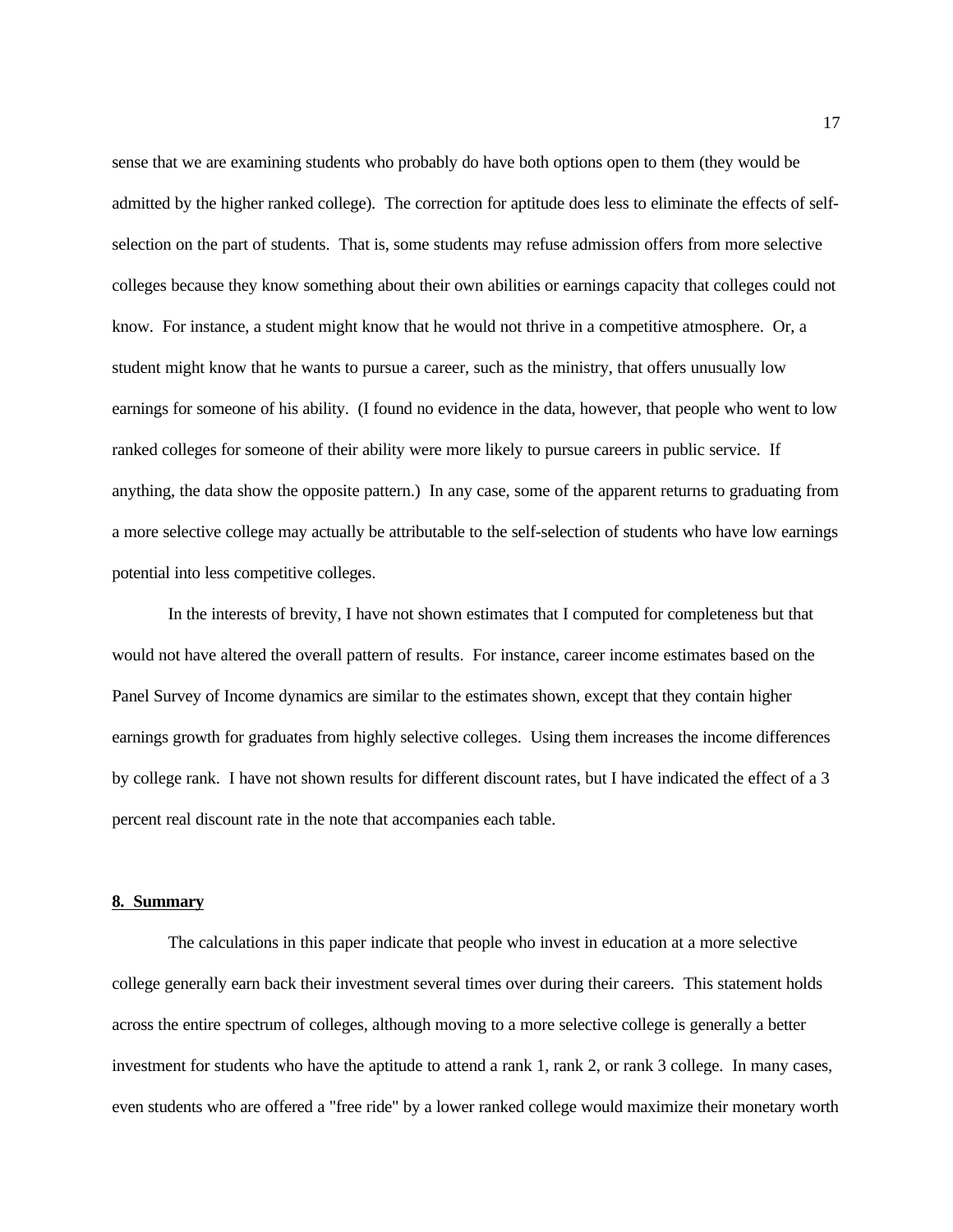by refusing the aid and attending the higher ranked college. Since 1972, the returns to attending a more selective college have been rising over time. For students with the aptitude to attend a rank 1 or rank 2 college, the returns to attending a more selective college have rising over the *entire* period since 1960.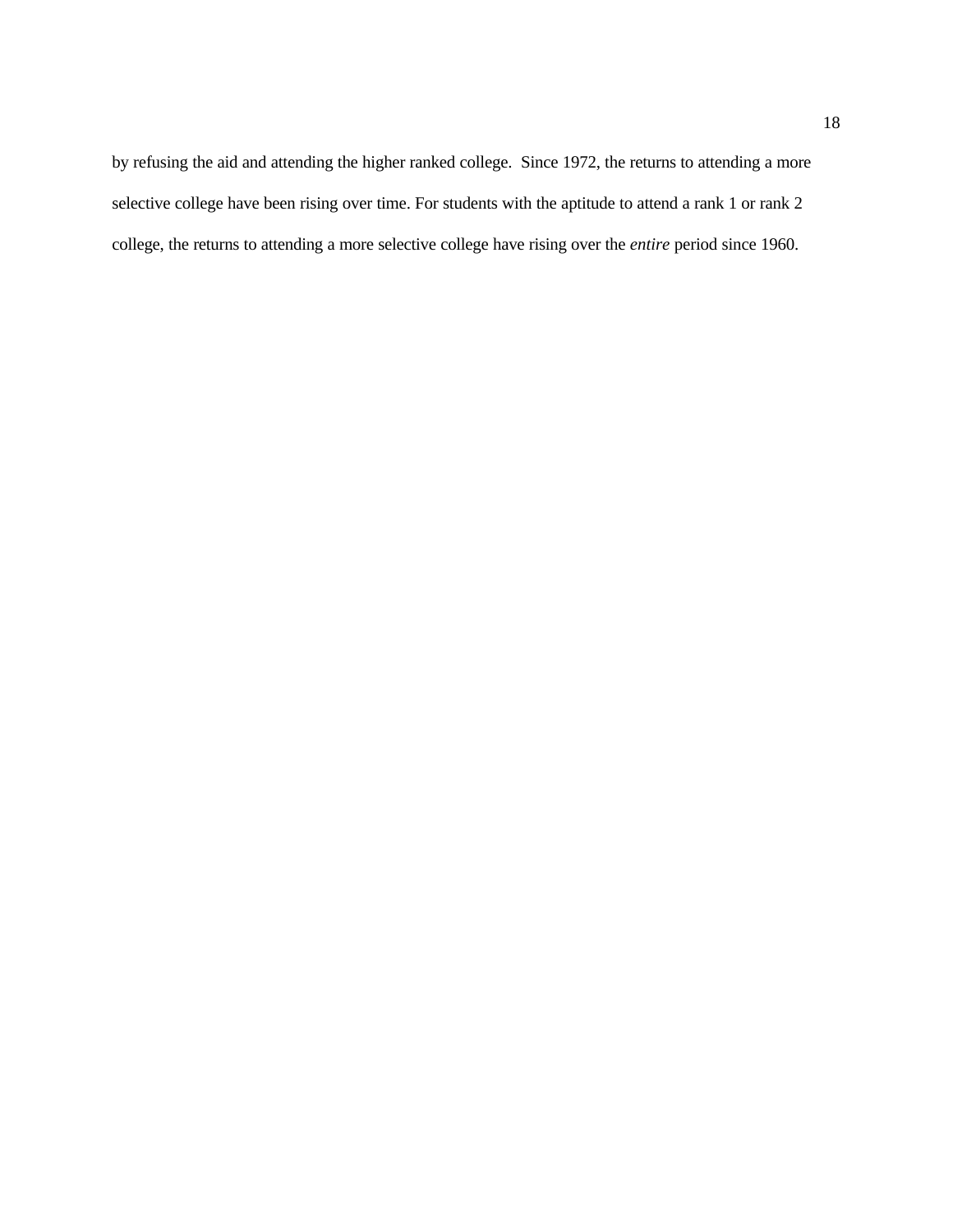## **References**

- Barron's Educational Series. *Barron's Profiles of American Colleges.* various editions. Hauppauge, New York: Barron's Educational Series, various years.
- Blackburn, M.L. and D.Neumark. "Omitted Ability Bias and the Increase in the Return to Schooling," *Journal of Labor Economics*, Vol 11 (1993), No. 3.
- Blau, P.M., O.D. Duncan, D.L. Featherman, and R.M. Hauser. *Occupational Changes in a Generation, 1962 and 1973* [computer file]. Madison, WI: University of Wisconsin [producer], 1983. Ann Arbor, MI: Inter-university Consortium for Political and Social Research [distributor], 1994.
- Cawley, J., J. Heckman, and E. Tytlacil. "Cognitive Ability and the Rising Return to Education," NBER Working Paper No. 6388, 1998.
- Center for Human Resource Research. *National Longitudinal Surveys of Youth.* Columbus, OH: Center for Human Resource Research, The Ohio State University, 1997.
- Center for Human Resource Research. *National Longitudinal Survey of the Class of 1972, Fifth Follow-Up*. Columbus, OH: Center for Human Resource Research, The Ohio State University, 1986.
- Clotfelter, C.T. *Buying the Best: Cost Escalation in Elite Higher Education*. An NBER Monograph (Princeton: Princeton Univ. Press, 1996).
- Freeman, R. and L. Katz. "Rising Wage Inequality: The U.S. vs. Other Advanced Countries," In R. Freeman, ed., *Working Under Different Rules*. New York: Russell Sage Foundation, 1994. pp. 29-62.
- Heckman, J. "Lessons from the Bell Curve," *Journal of Political Economy*, Vol. 103 (1995), No. 5: pp. 1091-1120.
- Heckman, J., J. Cawley, K. Conneely, and E. Vytlacil. "Measuring the Effects of Cognitive Ability." National Bureau of Economic Research Working Paper No. 5645, 1996.
- Hoxby, C. "The Changing Market Structure of U.S. Higher Education: 1940-1990." mimeo, Harvard University Department of Economics, 1997.
- Hoxby, C. "How the Changing Market Structure of American College Education Explains Tuition." National Bureau of Economic Research Working Paper No. 6323, 1997.
- Hoxby, C. and B. Terry. "Explaining Rising Wage and Income Inequality among the College-Educated." National Bureau of Economic Research Working Paper (no. forthcoming), 1998.
- Juhn, C., K. Murphy, and B. Pierce. "Wage Inequality and the Rise in Returns to Skills." *Journal of Political Economy*, Vol. 101 (1993), No. 3: pp. 410-442.
- Kane, T. "Rising Public College Tuition and College Entry." National Bureau of Economic Research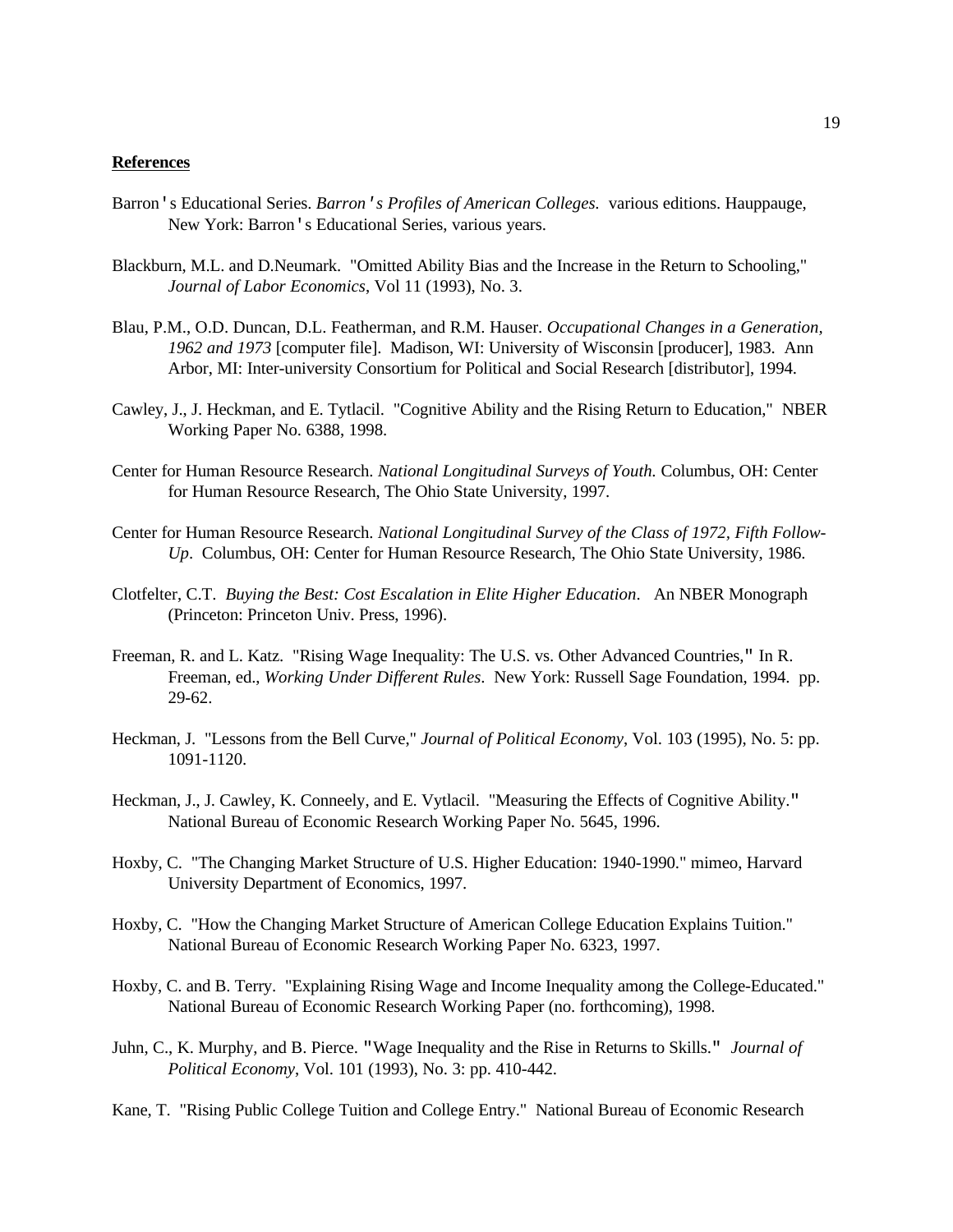Working Paper No. 4124, 1995.

- Katz, L. and K. Murphy. "Changes in Relative Wages, 1963-1987: Supply and Demand Factors." *Quarterly Journal of Economics* Vol. 107 (1992), No. 1: pp. 35-78.
- Levy, F., R.J. Murnane and J.B. Willett. "The Growing Importance of Cognitive Skills in Wage Determination." *Review of Economics and Statistics*, Vol. 77 (1995), No. 2: pp. 251-266.
- Murnane, R.J., J.B. Willett, Y. Duhaldeborde, and J.H. Tyler. "The Role of Cognitive Skills in Explaining Recent Trends in the U.S. Distribution of Earned Income," mimeo, Harvard Graduate School of Education, 1998.
- Murphy, K. and F. Welch. "Empirical Age-Earnings Profiles," *Journal of Labor Economics*, Vol 8 (1990), No. 2: pp. 202-229.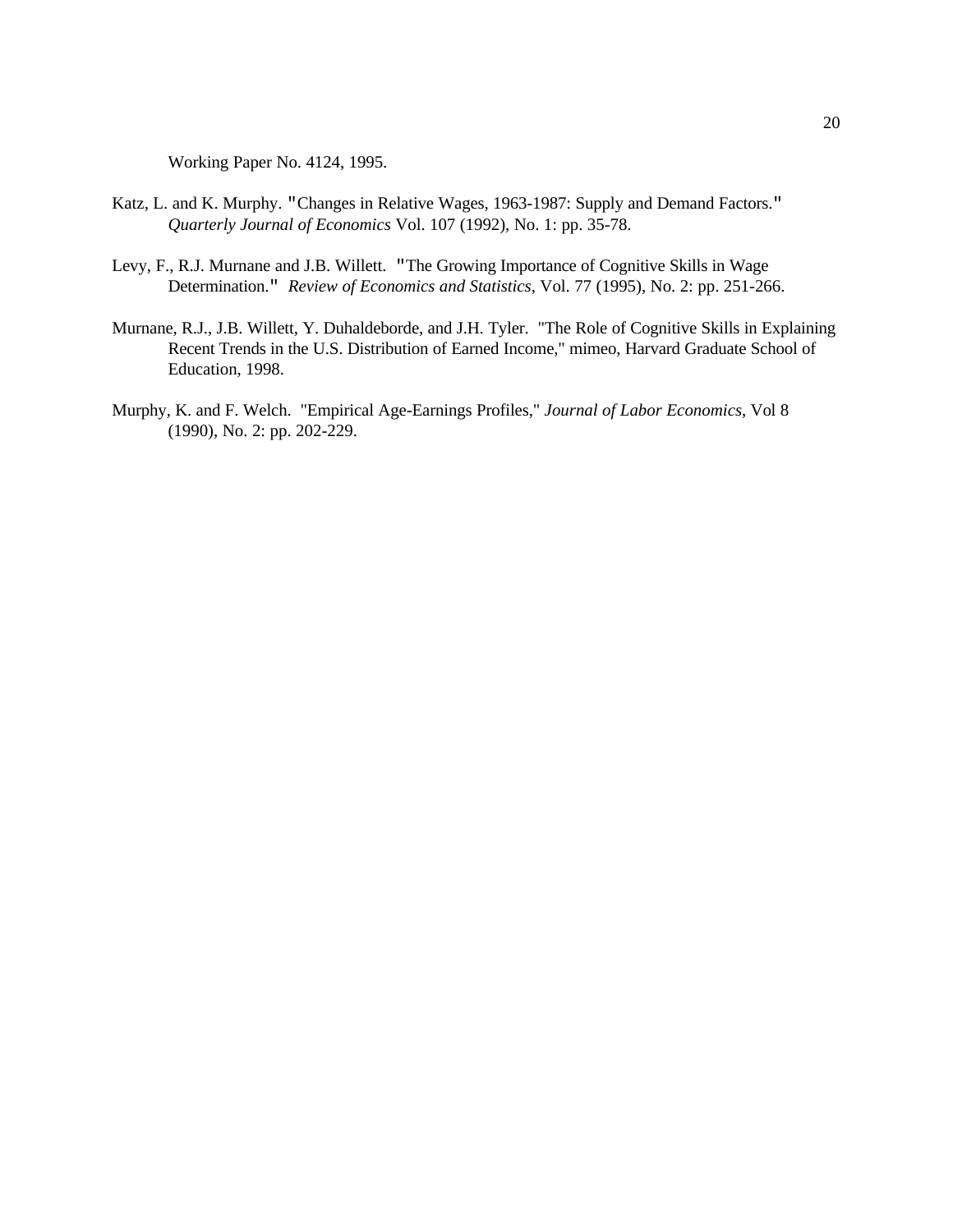## Table 1a Colleges by Barron's Selectivity Index\*

#### Colleges in Rank Group 1 (Most Competitive)

Amherst College, Bowdoin College, Brown University, California Institute of Technology, Harvey Mudd College, Pomona College, Columbia College of Columbia University, Cooper Union, Cornell College of Cornell University (private), Dartmouth College, Harvard University, Haverford College, John Hopkins University, Massachusetts Institute of Technology, Mount Holyoke College, Princeton University, Rice University, Smith College, Stanford University, Swarthmore College, University of Pennsylvania, Wellesley College, Williams College, Yale University.

#### Colleges in Rank Group 2 (Highly Competitive Plus)

Bennington College, Carnegie-Mellon University, Colgate University, Colorado School of Mines, Barnard College, Northwestern University, Reed College, Rose-Hulman Institute of Technology, St. John's College (Maryland), Tufts University, University of California-Berkeley, University of Chicago.

## Colleges in Rank Group 3 (Highly Competitive)

Bates College, Brandeis University, Bucknell University, Carleton College, Case Western Reserve University, Colby College, College of William and Mary, Colorado College, Davidson College, Duke University, Franklin and Marshall Colleges, Georgetown University, Georgia Institute of Technology, Grinnell College, Hamilton College, Kalamazoo College, Kenyon College, Lafayette College, Lehigh University, Middlebury College, New College of the University of South Florida, Oberlin College, Occidental College, Polytechnic Institute of New York, Rensselaer Polytechnic Institute, St. John's College (New Mexico), St. Olaf's College, Stevens Institute of Technology, Trinity College, Union College, University of Dallas, University of Notre Dame, University of Rochester, University of the South, University of Virginia, Vassar College, Washington University.

#### Colleges in Rank Group 4 (Very Competitive Plus)

Bard College, Pitzer College, Scripps College, Clark University, Clarkson College of Technology, Coe College, College of the Atlantic, Connecticut College, Emory University, Gustavus Adolphus College, Hampshire College, Illinois Institute of Technology, St. Lawrence University, University of California-Santa Barbara, University of Michigan (Ann Arbor campus), Vanderbilt University, Washington and Lee University.

#### Colleges in Rank Group 5 (Very Competitive)

Colleges in this category consider applicants who have grade point averages of B- at least and who rank in the top 50% of their graduating class. These colleges typically report median SAT scores between 525 and 575.

#### Colleges in Rank Group 6 (Competitive Plus)

Colleges in this category consider applicants who have grade point averages of B- at least and who rank in the top 67% of their graduating class. These colleges typically report median SAT scores between 500 and 525.

#### Colleges in Rank Group 7 (Competitive)

Colleges in this category consider applicants who have grade point averages of C+ at least and who rank in the top 67% of their graduating class. These colleges typically report median SAT scores between 425 and 500.

#### Colleges in Rank Group 8 (Less Competitive)

Colleges in this category consider applicants who have grade point averages of C at least and who rank in the top 75% of their graduating class. These colleges typically report median SAT scores below 425.

The remaining colleges in the United States are considered non-competitive or non-selective. These colleges admit many of the students with SAT scores in the lower tail of the distribution.

Specialized colleges (art schools, music schools, U.S. military academies) are not included in the analysis.

\* The index is taken from the 1980 Barron's "College Admissions Selector," which also contains the names of the colleges in rank groups 5 through 8. The year 1980 was chosen to correspond with the statistics that follow. The index has changed so little in recent years, however, that none of the statistics would be significantly altered if the 1996 index were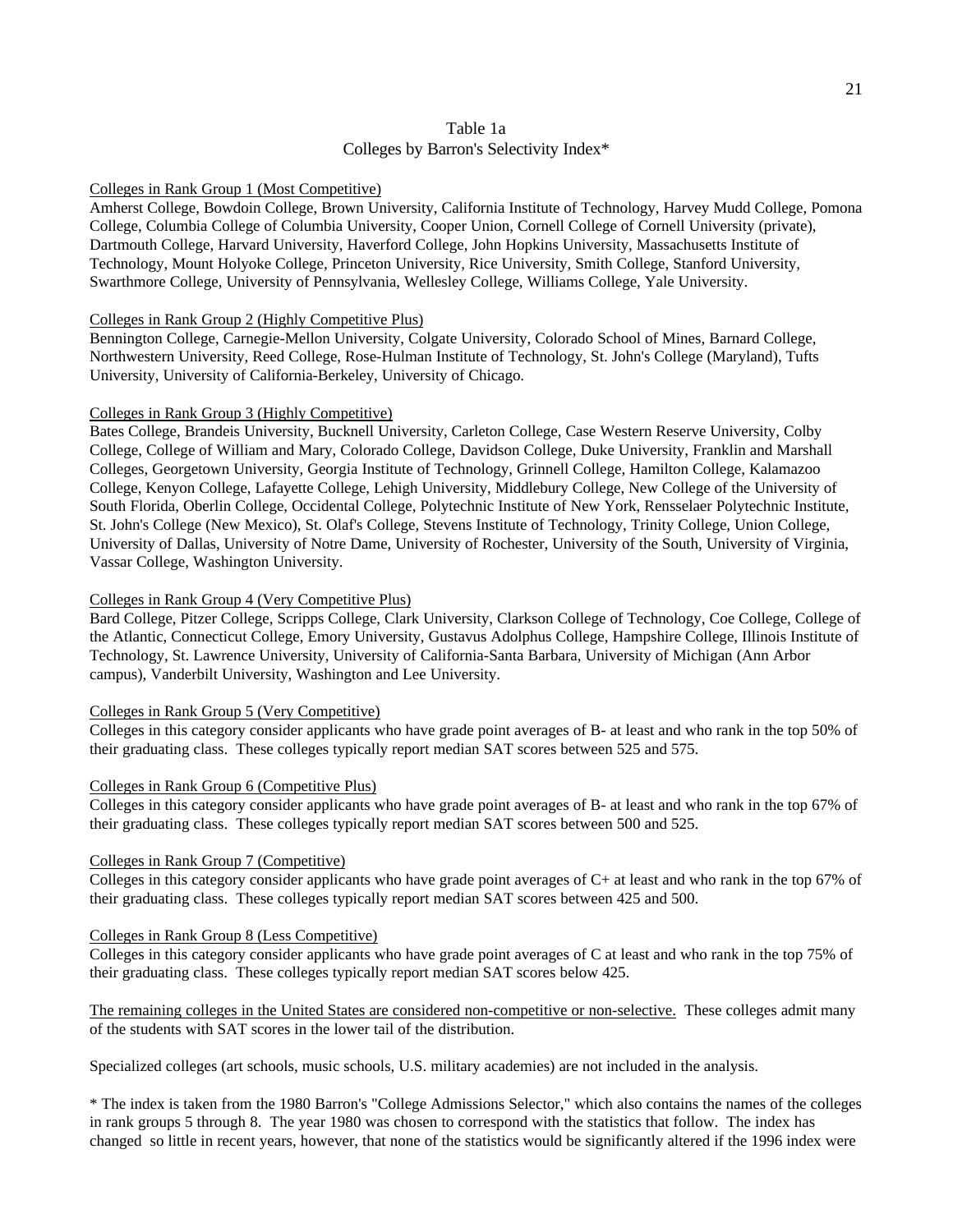used.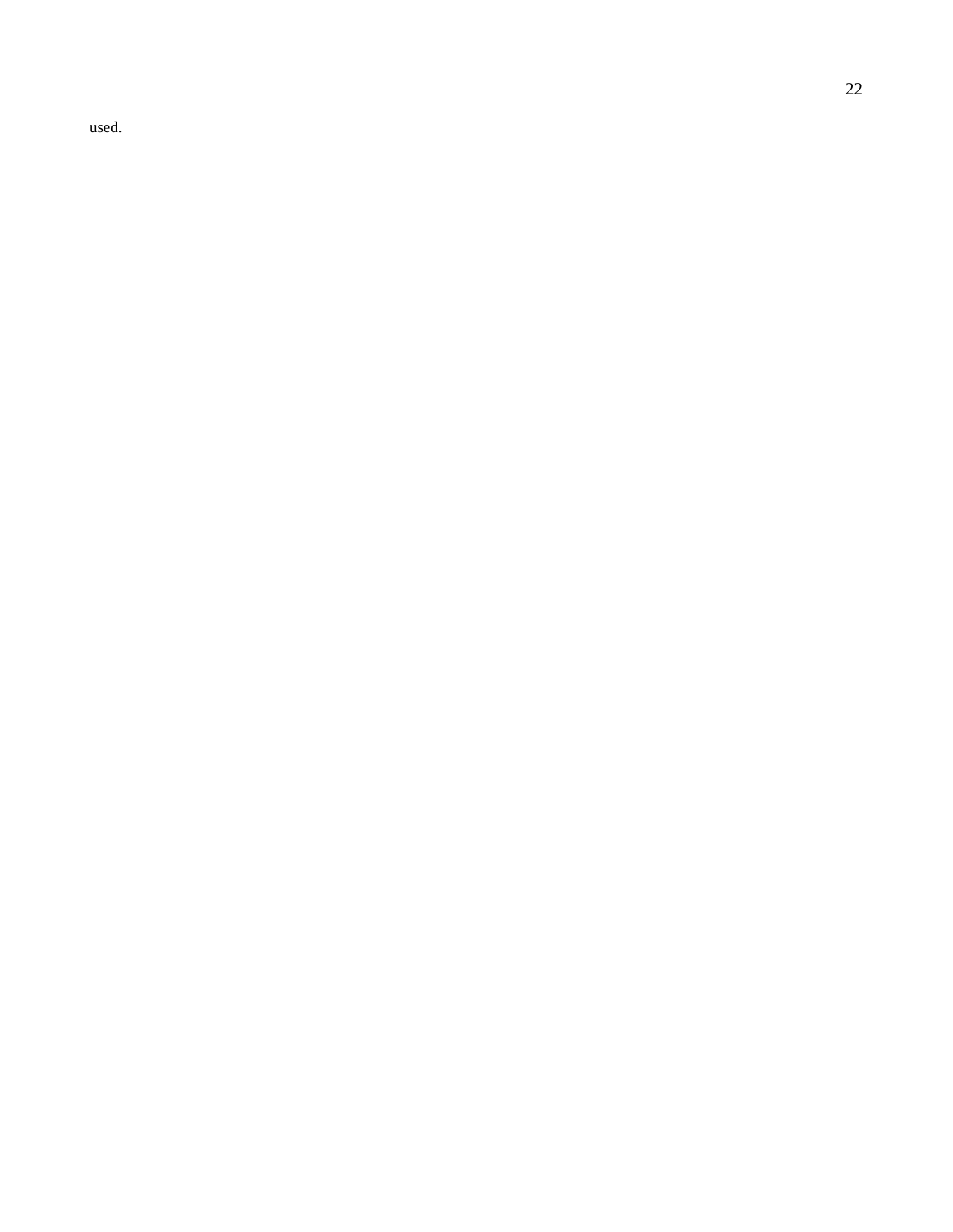## Table 1b Average SAT Scores - by College Selectivity

Scores are Converted into National Percentile Scores to Facilitate Comparison across Years, Tests, and Colleges

|                                                                                           | <b>Verbal Scores</b> |      |                         |      |      |                        |      |      |
|-------------------------------------------------------------------------------------------|----------------------|------|-------------------------|------|------|------------------------|------|------|
|                                                                                           |                      |      | <b>Private Colleges</b> |      |      | <b>Public Colleges</b> |      |      |
|                                                                                           | 1960                 | 1972 | 1982                    | 1996 | 1960 | 1972                   | 1982 | 1996 |
| Rank 1 Colleges                                                                           | 92                   | 95   | 95                      | 96   | nc   | nc                     | nc   | nc   |
| Rank 2 Colleges                                                                           | 86                   | 92   | 92                      | 93   | 78   | 80                     | 83   | 84   |
| Rank 3 Colleges                                                                           | 85                   | 90   | 90                      | 90   | 79   | 87                     | 89   | 84   |
| Rank 4 Colleges                                                                           | 79                   | 84   | 86                      | 86   | 79   | 84                     | 79   | 77   |
| Rank 5 Colleges                                                                           | 77                   | 83   | 81                      | 81   | 69   | 79                     | 79   | 77   |
| Rank 6 Colleges                                                                           | 69                   | 75   | 79                      | 78   | 49   | 58                     | 70   | 68   |
| Rank 7 Colleges                                                                           | 57                   | 64   | 62                      | 61   | 50   | 62                     | 60   | 57   |
| Rank 8 Colleges                                                                           | 41                   | 39   | 37                      | 35   | 39   | 36                     | 30   | 28   |
| Non-Selective/Non-Competitive Colleges absorb the remainder of the SAT score distribution |                      |      |                         |      |      |                        |      |      |

|                                                                                           | <b>Math Scores</b> |                         |      |      |      |                        |      |      |
|-------------------------------------------------------------------------------------------|--------------------|-------------------------|------|------|------|------------------------|------|------|
|                                                                                           |                    | <b>Private Colleges</b> |      |      |      | <b>Public Colleges</b> |      |      |
|                                                                                           | 1960               | 1972                    | 1982 | 1996 | 1960 | 1972                   | 1982 | 1996 |
| Rank 1 Colleges                                                                           | 89                 | 91                      | 92   | 93   | nc   | nc                     | nc   | nc   |
| Rank 2 Colleges                                                                           | 79                 | 85                      | 88   | 89   | 78   | 81                     | 87   | 88   |
| Rank 3 Colleges                                                                           | 80                 | 86                      | 86   | 86   | 77   | 84                     | 88   | 88   |
| Rank 4 Colleges                                                                           | 74                 | 77                      | 77   | 77   | 77   | 77                     | 77   | 76   |
| Rank 5 Colleges                                                                           | 67                 | 75                      | 73   | 74   | 62   | 71                     | 74   | 74   |
| Rank 6 Colleges                                                                           | 60                 | 66                      | 66   | 66   | 52   | 52                     | 64   | 64   |
| Rank 7 Colleges                                                                           | 51                 | 53                      | 52   | 49   | 46   | 52                     | 52   | 49   |
| Rank 8 Colleges                                                                           | 34                 | 31                      | 29   | 27   | 23   | 23                     | 23   | 23   |
| Non-Selective/Non-Competitive Colleges absorb the remainder of the SAT score distribution |                    |                         |      |      |      |                        |      |      |

The abbreviation "nc" indicates that there are no public colleges in the rank 1 group. Mean SAT scores were converted into national percentile scores using College Board reports of the SAT score distributions for 1960, 1972, and 1982. The conversion is useful because: (1) mean SAT scores vary over time, (2) verbal and math scores are distributed differently at a point in time, (3) 100 points at the extremes, such as between 700 and 800, correspond to only a few percentiles, whereas 100 points at the middle of the distribution correspond to about 30 percentiles. ACT scores were converted into SAT scores using College Board conversion tables.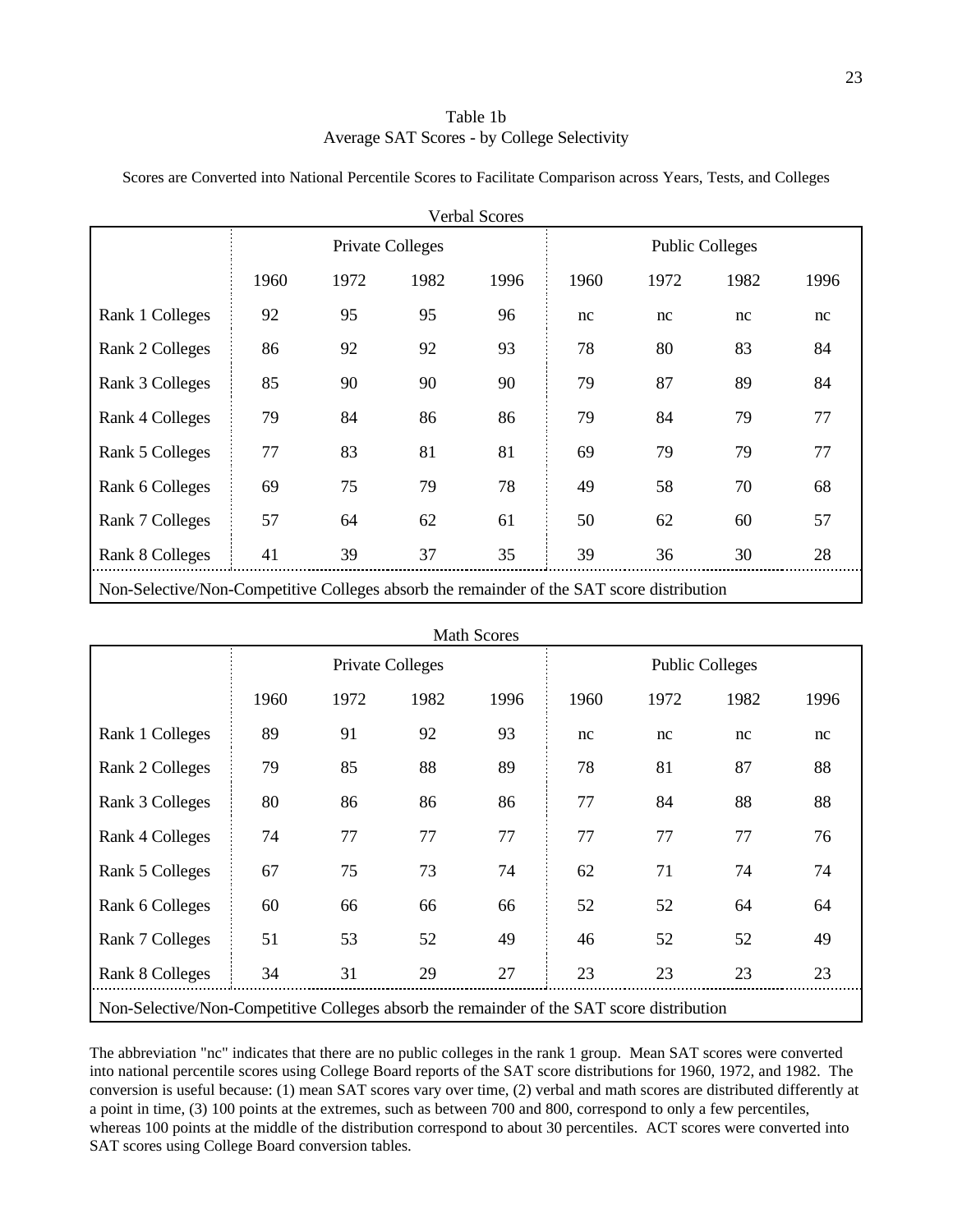Table 2a Average College Tuition in Dollars of the Day - by College Selectivity

|        | <b>Private Colleges</b> |         |                     |          |                             |         |          |  |  |  |
|--------|-------------------------|---------|---------------------|----------|-----------------------------|---------|----------|--|--|--|
|        |                         |         | <b>Full Tuition</b> |          | <b>Average Tuition Paid</b> |         |          |  |  |  |
|        | 1960                    | 1972    | 1982                | 1997     | 1972                        | 1982    | 1995     |  |  |  |
| Rank 1 | \$1,262                 | \$2,837 | \$6,384             | \$19,885 | \$2,242                     | \$6,001 | \$16,439 |  |  |  |
| Rank 2 | \$1,100                 | \$2,749 | \$6,312             | \$20,833 | \$2,587                     | \$6,419 | \$18,582 |  |  |  |
| Rank 3 | \$1,051                 | \$2,637 | \$5,990             | \$21,065 | \$2,162                     | \$5,593 | \$17,583 |  |  |  |
| Rank 4 | \$993                   | \$2,584 | \$5,739             | \$20,113 | \$2,190                     | \$5,439 | \$15,839 |  |  |  |
| Rank 5 | \$835                   | \$2,306 | \$4,895             | \$17,532 | \$1,939                     | \$4,702 | \$13,912 |  |  |  |
| Rank 6 | \$702                   | \$2,059 | \$4,491             | \$15,251 | \$1,695                     | \$3,947 | \$11,675 |  |  |  |
| Rank 7 | \$626                   | \$1,813 | \$3,753             | \$12,632 | \$1,549                     | \$3,285 | \$9,131  |  |  |  |
| Rank 8 | \$456                   | \$1,391 | \$2,950             | \$9,414  | \$1,232                     | \$2,638 | \$6,735  |  |  |  |

## Public Colleges

|        |       |       | Tuition for<br>In-State Students |         | Tuition for<br><b>Out-of-State Students</b> |         |         |          | <b>Average Tuition Paid</b> |         |         |
|--------|-------|-------|----------------------------------|---------|---------------------------------------------|---------|---------|----------|-----------------------------|---------|---------|
|        | 1960  | 1972  | 1982                             | 1997    | 1960                                        | 1972    | 1982    | 1997     | 1972                        | 1982    | 1995    |
| Rank 1 | nc    | nc    | nc                               | nc      | nc                                          | nc      | nc      | nc       | nc                          | nc      | nc      |
| Rank 2 | \$94  | \$595 | \$1,277                          | \$4,684 | \$501                                       | \$2,004 | \$4,465 | \$13,907 | \$818                       | \$2,438 | \$6,411 |
| Rank 3 | \$176 | \$567 | \$1,029                          | \$4,241 | \$498                                       | \$1,324 | \$2,481 | \$13,353 | \$745                       | \$1,239 | \$5,234 |
| Rank 4 | \$250 | \$645 | \$1,322                          | \$4,098 | \$600                                       | \$2,135 | \$4,430 | \$13,082 | \$671                       | \$2,194 | \$4,598 |
| Rank 5 | \$276 | \$683 | \$1,157                          | \$4,019 | \$517                                       | \$1,604 | \$2,821 | \$11,146 | \$579                       | \$1,342 | \$4,836 |
| Rank 6 | \$160 | \$527 | \$1,010                          | \$3,562 | \$432                                       | \$1,405 | \$2,719 | \$9,531  | \$496                       | \$1,064 | \$3,679 |
| Rank 7 | \$145 | \$518 | \$950                            | \$3,244 | \$361                                       | \$1,308 | \$2,424 | \$8,764  | \$458                       | \$966   | \$3,085 |
| Rank 8 | \$101 | \$422 | \$749                            | \$2,439 | \$284                                       | \$1,086 | \$1,885 | \$6,612  | \$366                       | \$722   | \$2,236 |

For private colleges, average tuition paid is approximately equal to tuition minus average institutional aid. The abbreviation "nc" indicates that there are no public colleges in the rank 1 group. Measures of average tuition paid are not available for 1960 or after 1995.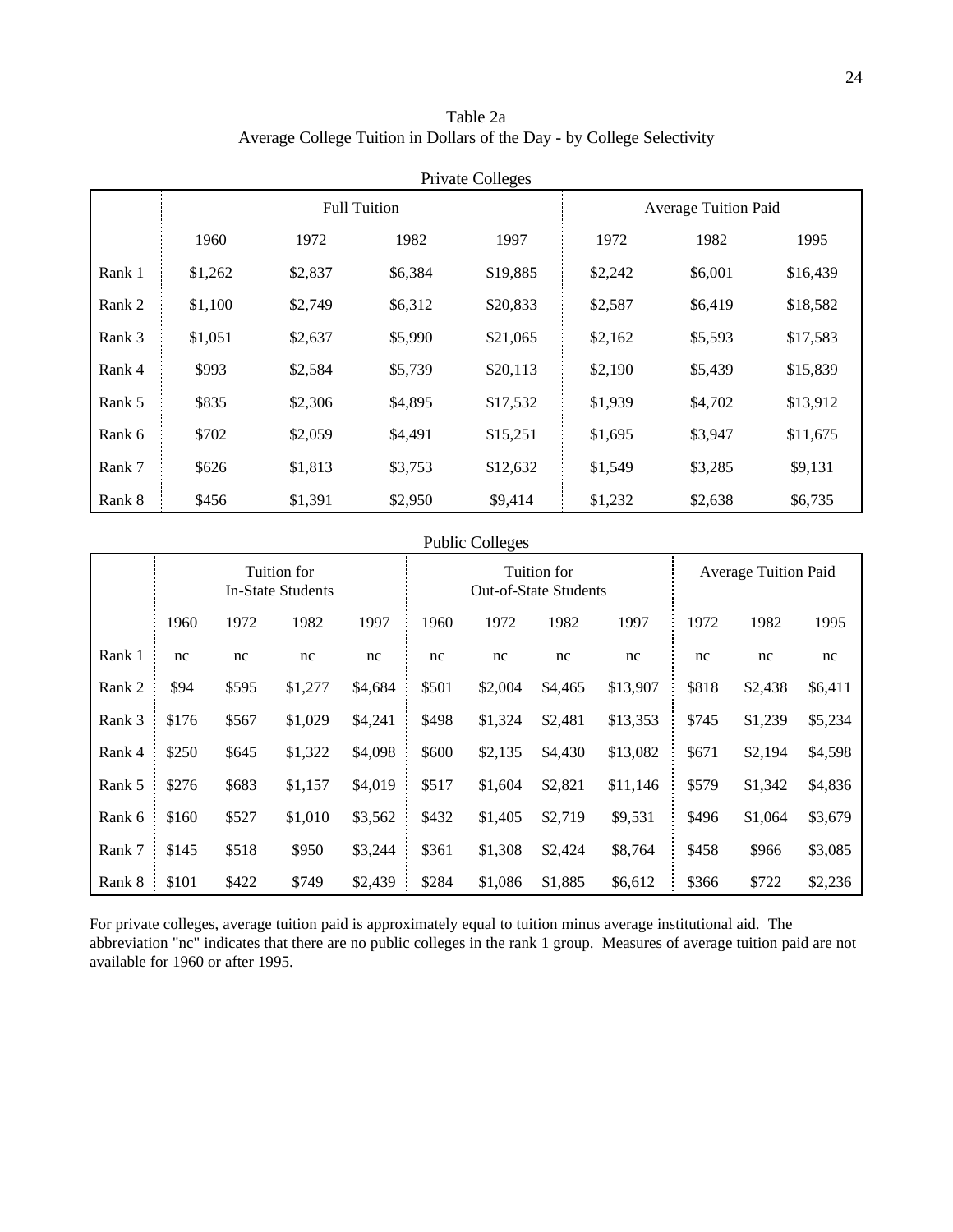Table 2b Average College Tuition in 1997 Dollars - by College Selectivity

|        | <b>Private Colleges</b> |         |                     |          |                             |         |          |  |  |  |
|--------|-------------------------|---------|---------------------|----------|-----------------------------|---------|----------|--|--|--|
|        |                         |         | <b>Full Tuition</b> |          | <b>Average Tuition Paid</b> |         |          |  |  |  |
|        | 1960                    | 1972    | 1982                | 1997     | 1972                        | 1982    | 1995     |  |  |  |
| Rank 1 | \$3,865                 | \$7,615 | \$8,567             | \$19,885 | \$6,018                     | \$8,054 | \$16,625 |  |  |  |
| Rank 2 | \$3,369                 | \$7,378 | \$8,471             | \$20,833 | \$6,944                     | \$8,614 | \$18,793 |  |  |  |
| Rank 3 | \$3,220                 | \$7,078 | \$8,039             | \$21,065 | \$5,803                     | \$7,506 | \$17,782 |  |  |  |
| Rank 4 | \$3,042                 | \$6,935 | \$7,701             | \$20,113 | \$5,878                     | \$7,299 | \$16,018 |  |  |  |
| Rank 5 | \$2,559                 | \$6,189 | \$6,569             | \$17,532 | \$5,204                     | \$6,311 | \$14,069 |  |  |  |
| Rank 6 | \$2,150                 | \$5,526 | \$6,027             | \$15,251 | \$4,549                     | \$5,296 | \$11,807 |  |  |  |
| Rank 7 | \$1,917                 | \$4,866 | \$5,037             | \$12,632 | \$4,158                     | \$4,409 | \$9,234  |  |  |  |
| Rank 8 | \$1,398                 | \$3,733 | \$3,958             | \$9,414  | \$3,307                     | \$3,540 | \$6,811  |  |  |  |

## Public Colleges

|        |       |         | Tuition for<br><b>In-State Students</b> |         | Tuition for<br>Out-of-State Students |         |         | <b>Average Tuition Paid</b> |         |         |         |
|--------|-------|---------|-----------------------------------------|---------|--------------------------------------|---------|---------|-----------------------------|---------|---------|---------|
|        | 1960  | 1972    | 1982                                    | 1997    | 1960                                 | 1972    | 1982    | 1997                        | 1972    | 1982    | 1995    |
| Rank 1 | nc    | nc      | nc                                      | nc      | nc                                   | nc      | nc      | nc                          | nc      | nc      | nc      |
| Rank 2 | \$286 | \$1,597 | \$1,714                                 | \$4,684 | \$1,535                              | \$5,379 | \$5,992 | \$13,907                    | \$2,196 | \$3,272 | \$6,484 |
| Rank 3 | \$538 | \$1,522 | \$1,381                                 | \$4,241 | \$1,524                              | \$3,554 | \$3,330 | \$13,353                    | \$2,000 | \$1,663 | \$5,293 |
| Rank 4 | \$766 | \$1,731 | \$1,774                                 | \$4,098 | \$1,838                              | \$5,730 | \$5,945 | \$13,082                    | \$1,801 | \$2,944 | \$4,650 |
| Rank 5 | \$847 | \$1,833 | \$1,552                                 | \$4,019 | \$1,583                              | \$4,305 | \$3,785 | \$11,146                    | \$1,554 | \$1,801 | \$4,891 |
| Rank 6 | \$490 | \$1,414 | \$1,356                                 | \$3,562 | \$1,322                              | \$3,771 | \$3,648 | \$9,531                     | \$1,331 | \$1,428 | \$3,721 |
| Rank 7 | \$444 | \$1,390 | \$1,274                                 | \$3,244 | \$1,105                              | \$3,511 | \$3,253 | \$8,764                     | \$1,229 | \$1,296 | \$3,120 |
| Rank 8 | \$309 | \$1,133 | \$1,005                                 | \$2,439 | \$870                                | \$2,915 | \$2,530 | \$6,612                     | \$982   | \$969   | \$2,261 |

The abbreviation "nc" indicates that there are no public colleges in the rank 1 group. Measures of average tuition paid are not available for 1960 or after 1995. The price deflator used for putting dollars-of-the-day into 1997 dollars is the consumer durable goods price index.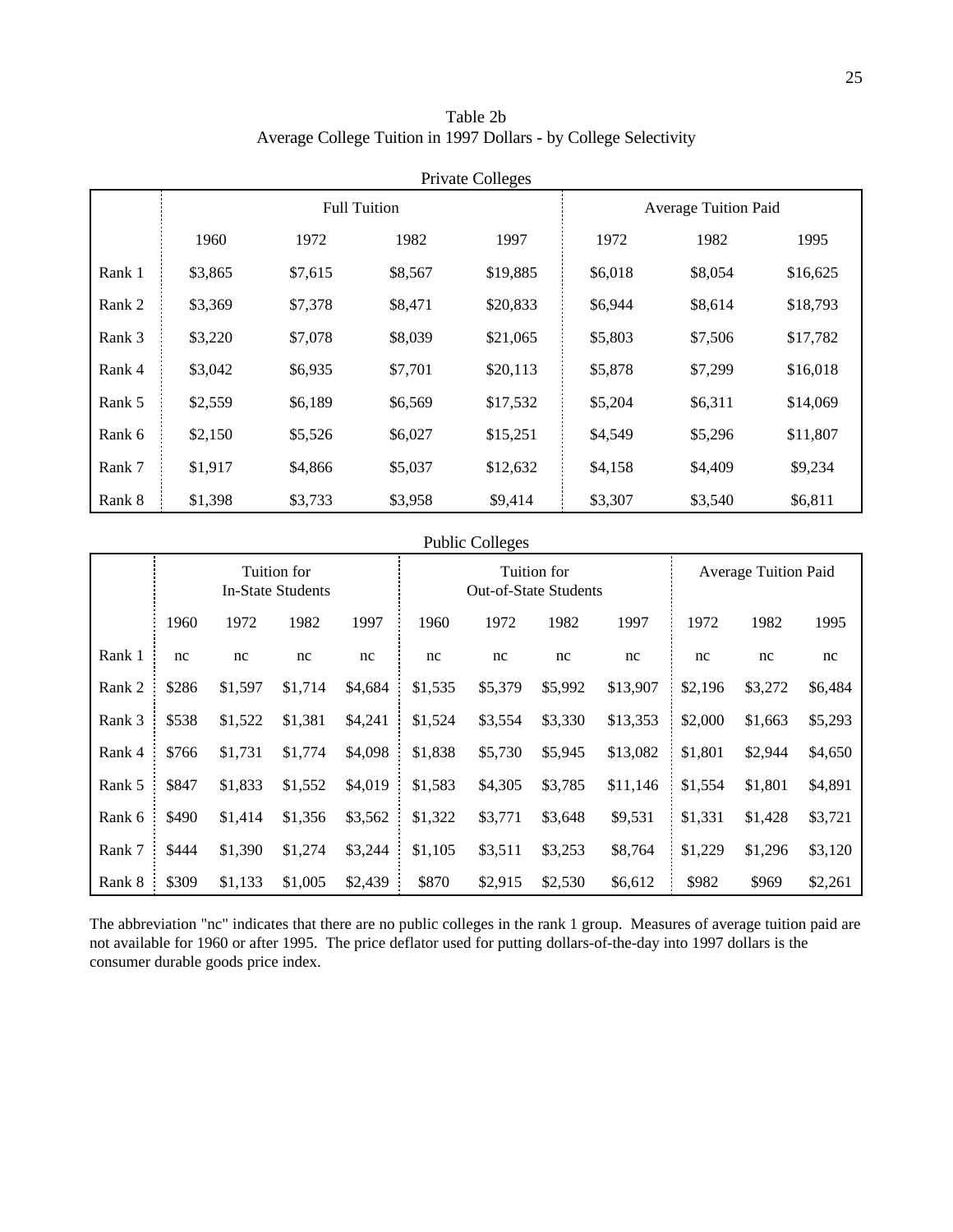Table 3 Average Income at Age 32 - by College Selectivity

| in Dollars of the Day |                                    |                    |                     |                                    |                                    |                    |  |
|-----------------------|------------------------------------|--------------------|---------------------|------------------------------------|------------------------------------|--------------------|--|
|                       | men who entered college in<br>1960 |                    |                     | men who entered college in<br>1972 | men who entered college in<br>1982 |                    |  |
|                       | Private<br>Colleges                | Public<br>Colleges | Private<br>Colleges | Public<br>Colleges                 |                                    | Public<br>Colleges |  |
| Rank 1 Colleges       | \$19,648                           | nc                 | \$42,943            | nc                                 | \$57,135                           | nc                 |  |
| Rank 2 Colleges       | \$18,987                           | \$18,420           | \$35,992            | \$33,453                           | \$51,200                           | \$47,631           |  |
| Rank 3 Colleges       | \$19,014                           | \$18,266           | \$35,864            | \$33,222                           | \$49,263                           | \$45,011           |  |
| Rank 4 Colleges       | \$18,555                           | \$17,301           | \$35,084            | \$32,116                           | \$47,500                           | \$42,500           |  |
| Rank 5 Colleges       | \$18,223                           | \$16,881           | \$34,929            | \$32,049                           | \$46,837                           | \$39,373           |  |
| Rank 6 Colleges       | \$16,327                           | \$14,753           | \$34,381            | \$31,925                           | \$41,176                           | \$37,085           |  |
| Rank 7 Colleges       | \$15,733                           | \$14,703           | \$33,039            | \$31,138                           | \$38,449                           | \$35,568           |  |
| Rank 8 Colleges       | \$11,792                           | \$12,811           | \$27,735            | \$28,601                           | \$34,459                           | \$33,660           |  |

#### in 1997 Dollars

|                 | men who entered college in<br>1960 |                    |                     | men who entered college in<br>1972 | men who entered college in<br>1982 |                    |
|-----------------|------------------------------------|--------------------|---------------------|------------------------------------|------------------------------------|--------------------|
|                 | Private<br>Colleges                | Public<br>Colleges | Private<br>Colleges | Public<br>Colleges                 | Private<br>Colleges                | Public<br>Colleges |
| Rank 1 Colleges | \$52,735                           | nc                 | \$52,920            | nc                                 | \$58,556                           | nc                 |
| Rank 2 Colleges | \$50,961                           | \$49,439           | \$44,354            | \$41,225                           | \$52,473                           | \$48,815           |
| Rank 3 Colleges | \$51,034                           | \$49,026           | \$44,196            | \$40,940                           | \$50,488                           | \$46,130           |
| Rank 4 Colleges | \$49,802                           | \$46,436           | \$43,235            | \$39,577                           | \$48,681                           | \$43,557           |
| Rank 5 Colleges | \$48,911                           | \$45,309           | \$43,044            | \$39,495                           | \$48,002                           | \$40,352           |
| Rank 6 Colleges | \$43,822                           | \$39,597           | \$42,369            | \$39,342                           | \$42,200                           | \$38,007           |
| Rank 7 Colleges | \$42,227                           | \$39,463           | \$40,715            | \$38,372                           | \$39,405                           | \$36,453           |
| Rank 8 Colleges | \$31,650                           | \$34,385           | \$34,178            | \$35,246                           | \$35,316                           | \$34,497           |

Income at age 32 is observed in 1972 for 1960 college entrants, in 1986 for 1972 college entrants, and in 1995 for 1982 college entrants. The calculations are based on men who hold at least a baccalaureate degree and are respondents in the Occupational Changes in a Generation survey (1960 college entrants), National Longitudinal Survey of the Class of 1972 (1972 college entrants), or the National Longitudinal Survey of Youth (1983 college entrants). The average incomes are calculated using survey weights so that they are nationally representative. Average incomes for top ranked colleges are underestimated owing to topcoding (censoring of high incomes) in the surveys. The abbreviation "nc" indicates that there are no public colleges in the rank 1 group. The price deflator used for putting dollars-of-the-day into 1997 dollars is the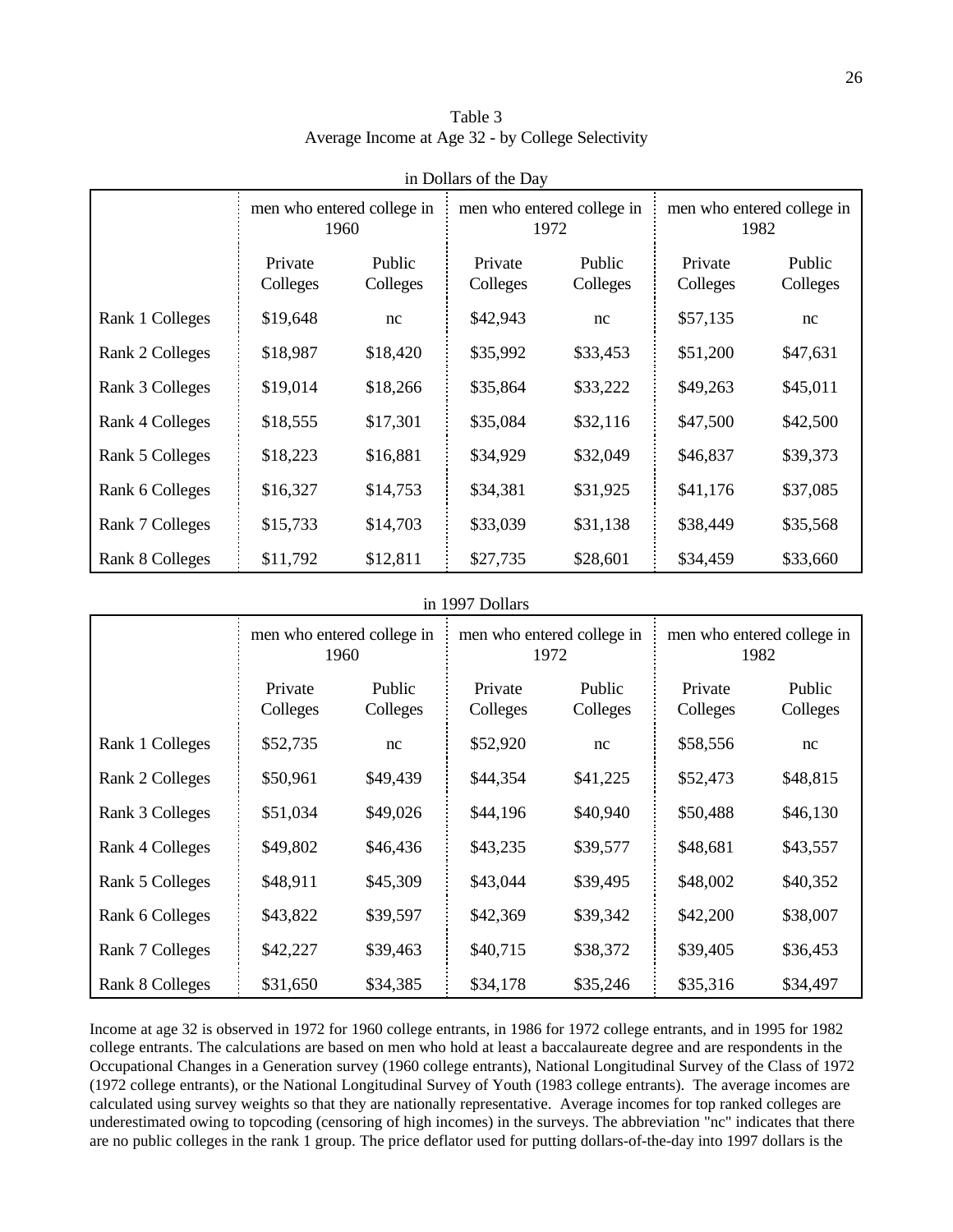consumer durable goods price index.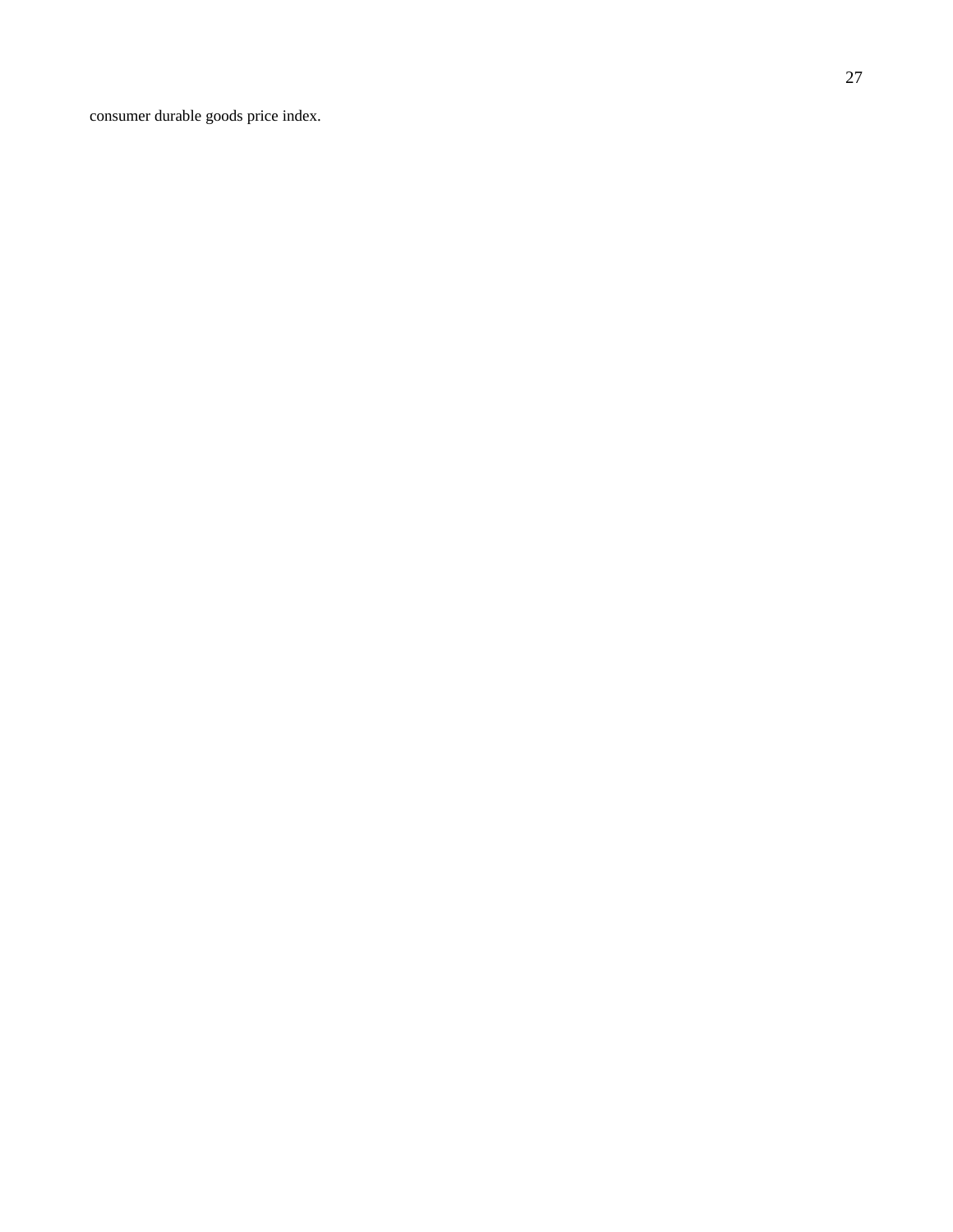| Table 4                                             |
|-----------------------------------------------------|
| Career Income by College Selectivity - 1997 Dollars |
| Not Corrected for College Aptitude                  |

|                 | men who entered college in<br>1960 |                    |                     | men who entered college in<br>1972 | men who entered college in<br>1982 |                           |
|-----------------|------------------------------------|--------------------|---------------------|------------------------------------|------------------------------------|---------------------------|
|                 | Private<br>Colleges                | Public<br>Colleges | Private<br>Colleges | Public<br>Colleges                 | Private<br>Colleges                | <b>Public</b><br>Colleges |
| Rank 1 Colleges | \$2,615,634                        | nc                 | \$2,624,782         | nc                                 | \$2,904,332                        | nc                        |
| Rank 2 Colleges | \$2,527,639                        | \$2,452,158        | \$2,199,919         | \$2,044,730                        | \$2,602,639                        | \$2,421,218               |
| Rank 3 Colleges | \$2,531,234                        | \$2,431,655        | \$2,192,096         | \$2,030,611                        | \$2,504,177                        | \$2,288,037               |
| Rank 4 Colleges | \$2,470,130                        | \$2,303,190        | \$2,144,421         | \$1,963,008                        | \$2,414,559                        | \$2,160,393               |
| Rank 5 Colleges | \$2,425,932                        | \$2,247,278        | \$2,134,947         | \$1,958,913                        | \$2,380,857                        | \$2,001,439               |
| Rank 6 Colleges | \$2,173,528                        | \$1,963,990        | \$2,101,450         | \$1,951,333                        | \$2,093,092                        | \$1,885,134               |
| Rank 7 Colleges | \$2,094,452                        | \$1,957,333        | \$2,019,425         | \$1,903,230                        | \$1,954,471                        | \$1,808,021               |
| Rank 8 Colleges | \$1,569,806                        | \$1,705,460        | \$1,695,232         | \$1,748,164                        | \$1,751,647                        | \$1,711,033               |

Estimates are based on a working life of 34 years and a 0% real discount rate. Career income estimates are based on the age-earnings profile in the 1995 Current Population Survey. Career income estimates for top ranked colleges are underestimated owing to topcoding (censoring of high incomes) and the method used to estimate career income (see Appendix A). The abbreviation "nc" indicates that there are no public colleges in the rank 1 group. Approximate estimates for a 3% real discount rate may be computed by multiplying the numbers in the table by 0.5. The price deflator used for putting dollars-of-the-day into 1997 dollars is the consumer durable goods price index.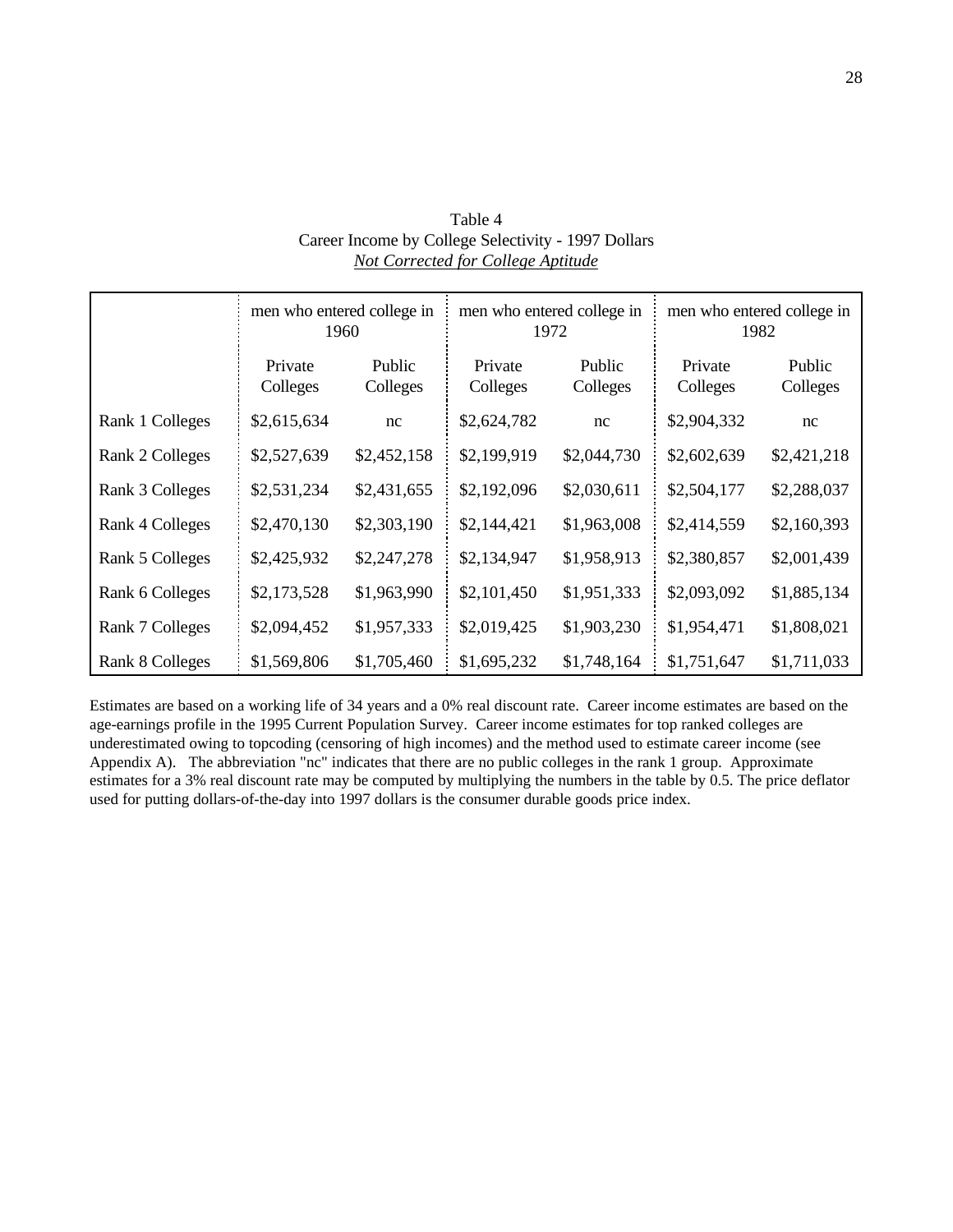## Table 5 Ratio of Earnings Difference to Cost Difference Associated with Moving Up 2 Selectivity Levels *Not Corrected for College Aptitude*

# Ratio =  $\frac{Increase}{increase}$  in Career Income Assoc. with Moving Up 2 Selectivity Levels<br>Increase in Tuition Cost Assoc. with Moving Up 2 Selectivity Levels

| Dasca on buddent I aying Leist Frice. For Frivate Conceges and In-buate Funton for Fubile Conceges |                                            |       |       |                                           |      |      |  |
|----------------------------------------------------------------------------------------------------|--------------------------------------------|-------|-------|-------------------------------------------|------|------|--|
|                                                                                                    | Private College to Private College<br>Move |       |       | Public College to Private College<br>Move |      |      |  |
|                                                                                                    | men who entered college in:                |       |       | men who entered college in:               |      |      |  |
|                                                                                                    | 1960                                       | 1972  | 1982  | 1960                                      | 1972 | 1982 |  |
| from Rank 3 to Rank 1 College                                                                      | 32.7                                       | 101.5 | 189.6 | 13.8                                      | 16.4 | 21.4 |  |
| from Rank 4 to Rank 2 College                                                                      | 44.0                                       | 51.3  | 61.1  | 21.6                                      | 10.5 | 16.5 |  |
| from Rank 5 to Rank 3 College                                                                      | 39.8                                       | 16.1  | 21.0  | 29.9                                      | 11.1 | 19.4 |  |
| from Rank 6 to Rank 4 College                                                                      | 83.1                                       | 7.6   | 48.0  | 49.6                                      | 8.7  | 20.9 |  |
| from Rank 7 to Rank 5 College                                                                      | 129.0                                      | 21.8  | 69.6  | 55.4                                      | 12.1 | 27.1 |  |
| from Rank 8 to Rank 6 College                                                                      | 200.7                                      | 56.6  | 41.3  | 63.5                                      | 20.1 | 19.0 |  |

## Based on Student Paying "List Price" for Private Colleges and In-State Tuition for Public Colleges

| Based on Student Paying Average Tuition Paid (both in Private and Public Colleges) |  |  |
|------------------------------------------------------------------------------------|--|--|
|                                                                                    |  |  |

|                               | Private College to Private College<br>Move |              |       | Public College to Private College<br>Move |      |      |  |
|-------------------------------|--------------------------------------------|--------------|-------|-------------------------------------------|------|------|--|
|                               | men who entered college in:                |              |       | men who entered college in:               |      |      |  |
|                               | 1960                                       | 1972<br>1982 |       | 1960                                      | 1972 | 1982 |  |
| from Rank 3 to Rank 1 College | na                                         | 103.8        | 182.5 | na                                        | 17.0 | 24.1 |  |
| from Rank 4 to Rank 2 College | na                                         | 13.0         | 35.8  | na                                        | 11.5 | 19.5 |  |
| from Rank 5 to Rank 3 College | na                                         | 23.9         | 25.8  | na                                        | 13.7 | 22.0 |  |
| from Rank 6 to Rank 4 College | na                                         | 8.1          | 40.1  | na                                        | 10.6 | 22.5 |  |
| from Rank 7 to Rank 5 College | na                                         | 27.6         | 56.0  | na                                        | 14.6 | 28.6 |  |
| from Rank 8 to Rank 6 College | na                                         | 81.7         | 48.6  | na                                        | 24.8 | 22.1 |  |

Estimates are based on a working life of 34 years and a 0% discount rate. Career income estimates are based on the ageearnings profile in the 1995 Current Population Survey. Career income estimates for top ranked colleges are underestimated owing to topcoding (censoring of high incomes) and the estimation method used (see Appendix A). The abbreviation "na" indicates that measures of tuition paid are not available for 1960. Approximate estimates for a 3% discount rate may be computed by multiplying the numbers in the table by 0.5.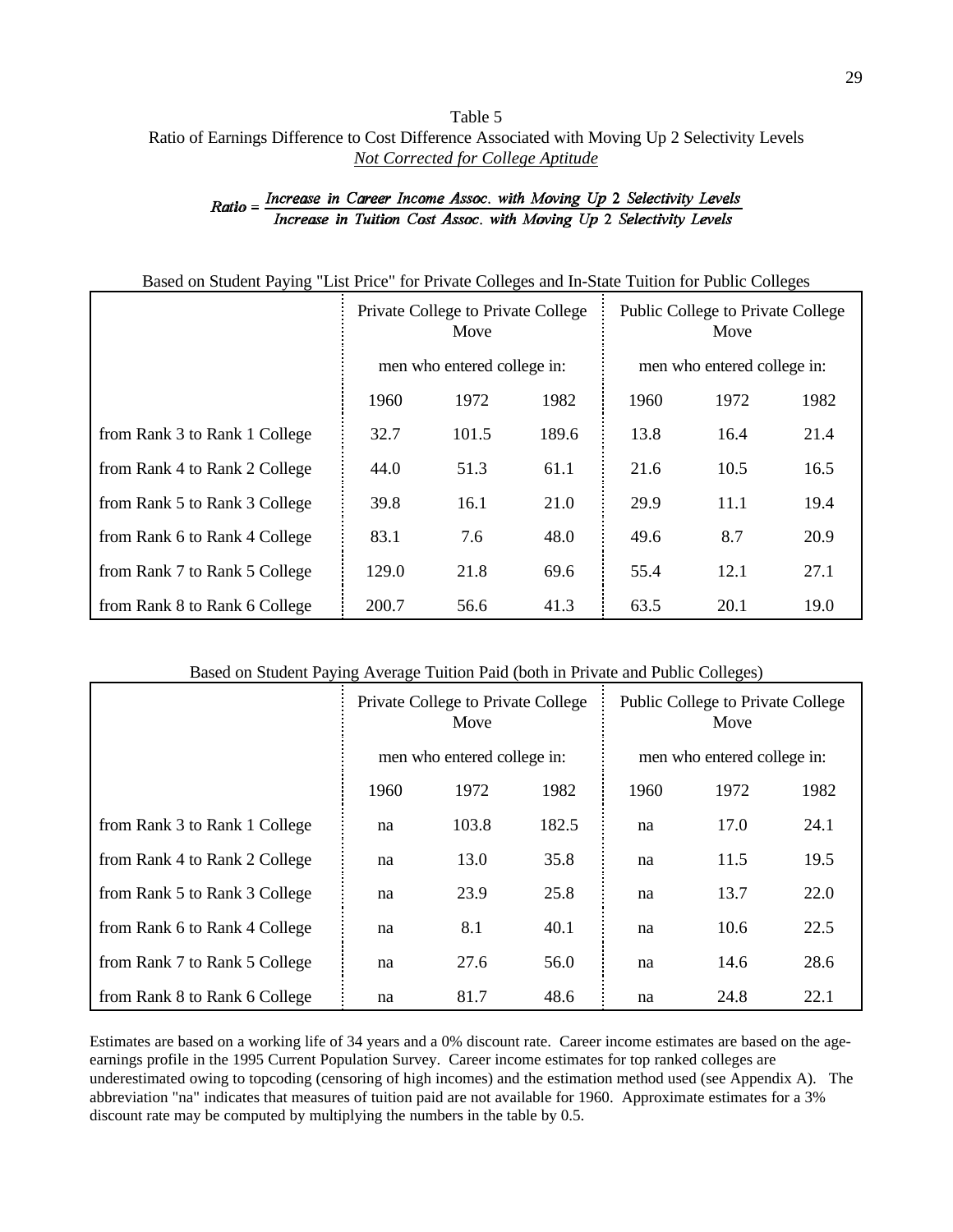Table 6 Years of Earnings Needed to Break Even on Cost of Moving Up 2 Selectivity Levels *Not Corrected for College Aptitude*

|                               | Private College to Private College<br>Move |               |      | Public College to Private College<br>Move |      |      |  |
|-------------------------------|--------------------------------------------|---------------|------|-------------------------------------------|------|------|--|
|                               | men who entered college in:                |               |      | men who entered college in:               |      |      |  |
|                               | 1960                                       | 1972          | 1982 | 1960                                      | 1972 | 1982 |  |
| from Rank 3 to Rank 1 College | 1.0                                        | 0.3           | 0.2  | 2.5                                       | 2.1  | 1.6  |  |
| from Rank 4 to Rank 2 College | 0.8                                        | 0.7           | 0.6  | 1.6                                       | 3.2  | 2.1  |  |
| from Rank 5 to Rank 3 College | 0.9                                        | 2.1           | 1.6  | 1.1                                       | 3.1  | 1.8  |  |
| from Rank 6 to Rank 4 College | 0.4                                        | 4.5           | 0.7  | 0.7                                       | 3.9  | 1.6  |  |
| from Rank 7 to Rank 5 College | 0.3                                        | 1.6           | 0.5  | 0.6                                       | 2.8  | 1.3  |  |
| from Rank 8 to Rank 6 College | 0.2                                        | $0.6^{\circ}$ | 0.8  | 0.5                                       | 1.7  | 1.8  |  |

## Based on Student Paying "List Price" for Private Colleges and In-State Tuition for Public Colleges

## Based on Student Paying Average Tuition Paid (both in Private and Public Colleges)

|                               | Private College to Private College<br>Move |              |     | Public College to Private College<br>Move |      |      |  |
|-------------------------------|--------------------------------------------|--------------|-----|-------------------------------------------|------|------|--|
|                               | men who entered college in:                |              |     | men who entered college in:               |      |      |  |
|                               | 1960                                       | 1972<br>1982 |     | 1960                                      | 1972 | 1982 |  |
| from Rank 3 to Rank 1 College | na                                         | 0.1          | 0.2 | na                                        | 0.9  | 1.4  |  |
| from Rank 4 to Rank 2 College | na                                         | 2.6          | 1.0 | na                                        | 3.0  | 1.7  |  |
| from Rank 5 to Rank 3 College | na                                         | 1.4          | 1.3 | na                                        | 2.5  | 1.5  |  |
| from Rank 6 to Rank 4 College | na                                         | 4.2          | 0.8 | na                                        | 3.2  | 1.5  |  |
| from Rank 7 to Rank 5 College | na                                         | 1.2          | 0.6 | na                                        | 2.3  | 1.2  |  |
| from Rank 8 to Rank 6 College | na                                         | 0.4          | 0.7 | na                                        | 1.4  | 1.5  |  |

Estimates are based on a working life of 34 years and a 0% discount rate. Career income estimates are based on the ageearnings profile in the 1995 Current Population Survey. Career income estimates for top ranked colleges are underestimated owing to topcoding (censoring of high incomes) and the estimation method used (see Appendix A). The abbreviation "na" indicates that measures of tuition paid are not available for 1960. Approximate estimates for a 3% discount rate may be computed by multiplying the numbers in the table by 2.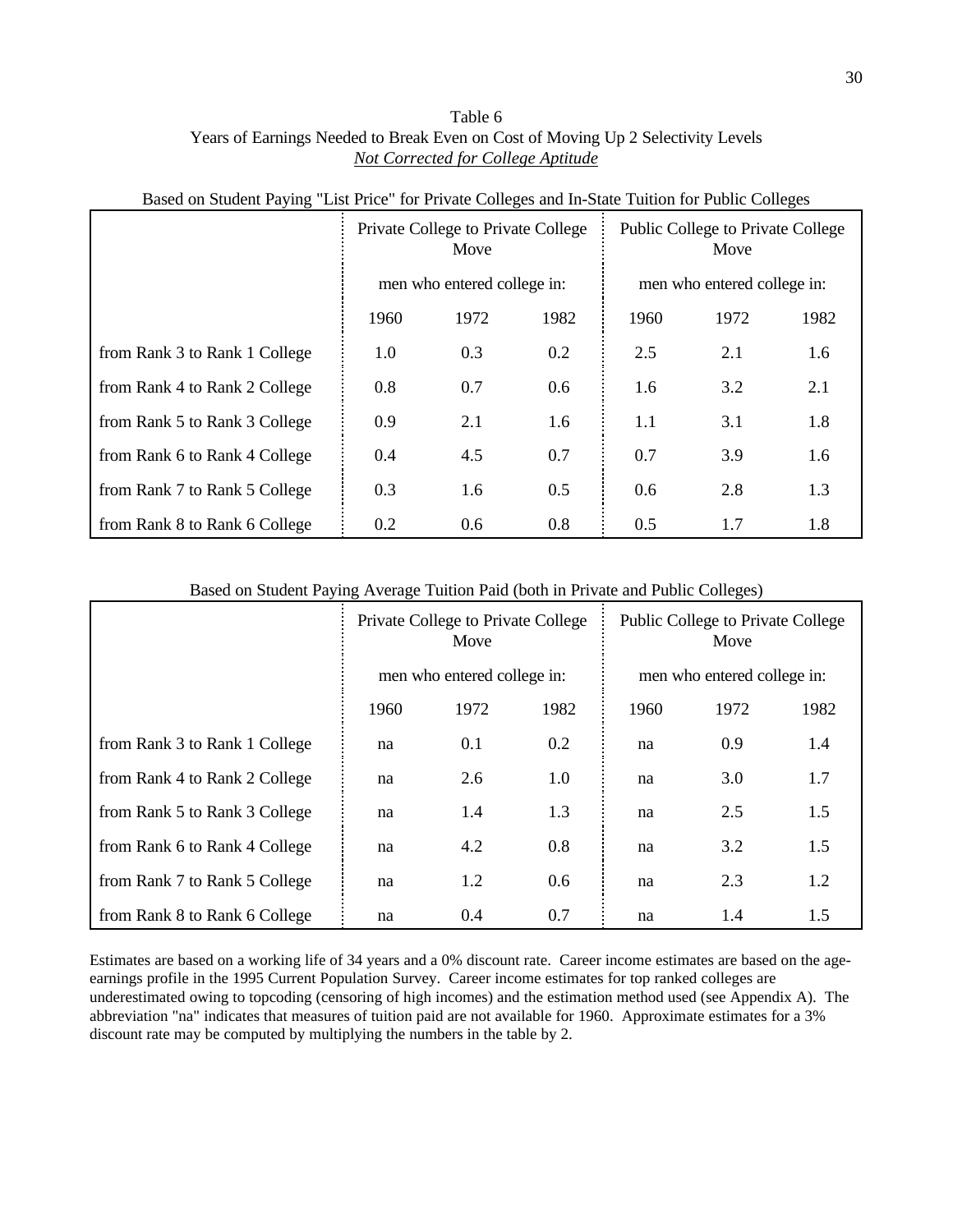|                 | men who entered college in 1972 |                        | men who entered college in 1982 |                        |  |
|-----------------|---------------------------------|------------------------|---------------------------------|------------------------|--|
|                 | <b>Private Colleges</b>         | <b>Public Colleges</b> | <b>Private Colleges</b>         | <b>Public Colleges</b> |  |
| Rank 1 Colleges | \$2,240,995                     | nc                     | \$2,462,036                     | nc                     |  |
| Rank 2 Colleges | \$2,096,134                     | \$2,019,608            | \$2,360,878                     | \$2,138,587            |  |
| Rank 3 Colleges | \$2,017,529                     | \$1,970,466            | \$2,190,843                     | \$2,067,522            |  |
| Rank 4 Colleges | \$2,004,449                     | \$1,957,691            | \$2,166,801                     | \$1,968,297            |  |
| Rank 5 Colleges | \$1,972,728                     | \$1,950,540            | \$2,148,551                     | \$1,921,379            |  |
| Rank 6 Colleges | \$1,971,566                     | \$1,925,846            | \$2,068,946                     | \$1,918,786            |  |
| Rank 7 Colleges | \$1,918,695                     | \$1,878,721            | \$1,992,543                     | \$1,824,592            |  |
| Rank 8 Colleges | \$1,878,721                     | \$1,809,957            | \$1,986,344                     | \$1,815,392            |  |

Table 7 Career Income by College Selectivity - 1997 Dollars *Corrected for College Aptitude*

Estimates are based on a working life of 34 years and a 0% discount rate. Career income estimates are based on the ageearnings profile in the 1995 Current Population Survey. Career income estimates for top ranked colleges are underestimated owing to topcoding (censoring of high incomes) and the estimation method used (see Appendix A). The correction for measured college aptitude is based on coefficients from a regression of individuals' earnings on their college admissions test scores, other standardized test scores, and high school grade point averages (see Appendix B). The abbreviation "nc" indicates that there are no public colleges in the rank 1 group. 1960 estimates are not available because the Occupational Changes in a Generation survey does not include individual aptitude measures. Approximate estimates for a 3% discount rate may be computed by multiplying the numbers in the table by 0.5. The price deflator used for putting dollars-of-the-day into 1997 dollars is the consumer durable goods price index.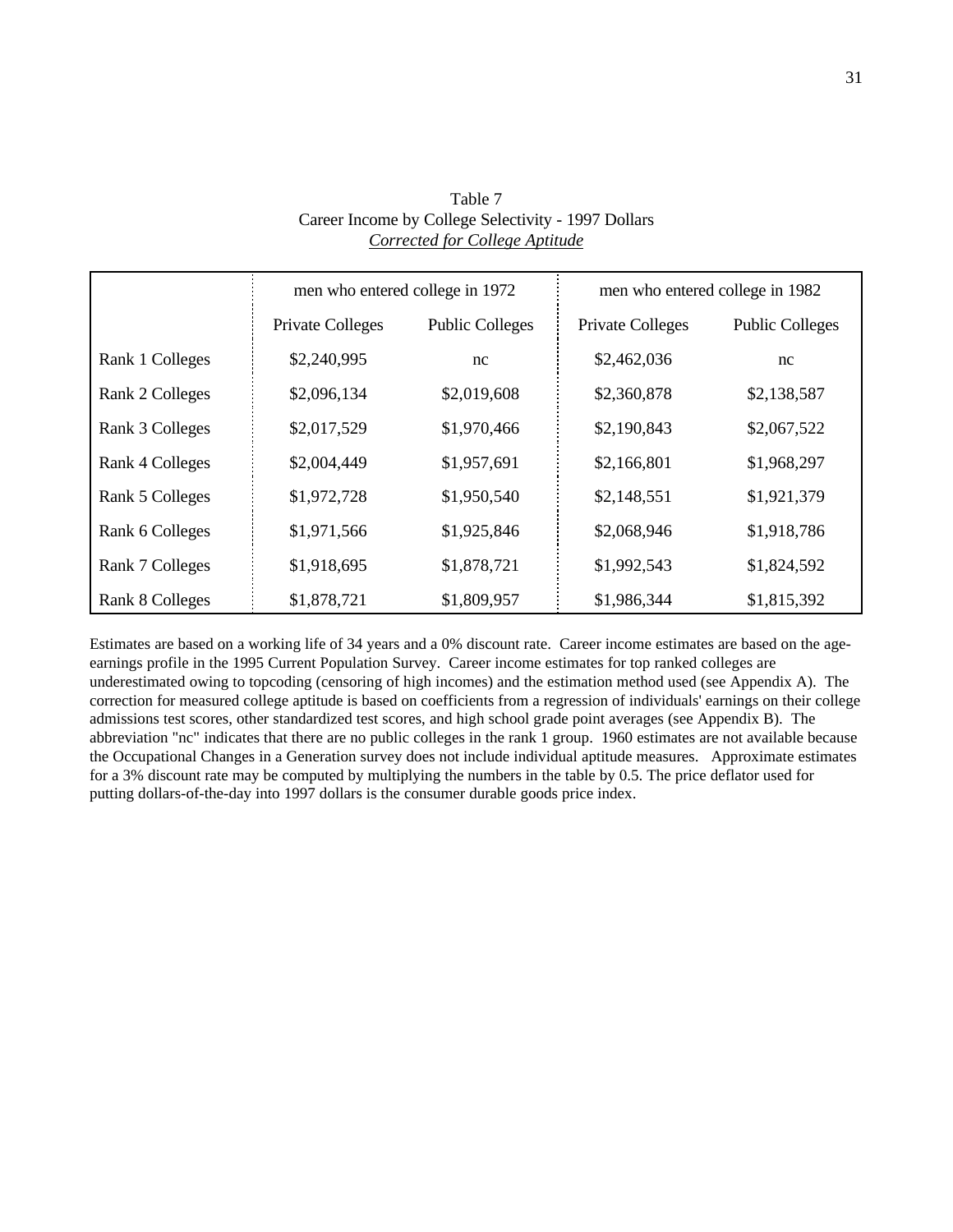## Table 8 Ratio of Return to Investment for Moving Up 2 Selectivity Levels *Corrected for College Aptitude*

#### Increase in Career Income for Moving Up 2 Selectivity Levels Ratio of Return to Investment = Increase in Tuition Payments for Moving Up 2 Selectivity Levels

Based on Student Paying "List Price" for Private Colleges and In-State Tuition for Public Colleges

| Dased on Student Paying List Price for Private Coneges and in-State Tuttion for Public Coneges |                                            |       |                                           |                             |  |  |  |  |
|------------------------------------------------------------------------------------------------|--------------------------------------------|-------|-------------------------------------------|-----------------------------|--|--|--|--|
|                                                                                                | Private College to Private College<br>Move |       | Public College to Private College<br>Move |                             |  |  |  |  |
|                                                                                                | men who entered college in:                |       |                                           | men who entered college in: |  |  |  |  |
|                                                                                                | 1972                                       | 1982  | 1972                                      | 1982                        |  |  |  |  |
| from Rank 3 to Rank 1 College                                                                  | 104.1                                      | 128.5 | 11.1                                      | 13.7                        |  |  |  |  |
| from Rank 4 to Rank 2 College                                                                  | 51.8                                       | 63.0  | 6.1                                       | 14.7                        |  |  |  |  |
| from Rank 5 to Rank 3 College                                                                  | 12.6                                       | 7.2   | 3.2                                       | 10.4                        |  |  |  |  |
| from Rank 6 to Rank 4 College                                                                  | 5.8                                        | 14.6  | 3.6                                       | 9.8                         |  |  |  |  |
| from Rank 7 to Rank 5 College                                                                  | 10.2                                       | 25.5  | 4.9                                       | 15.3                        |  |  |  |  |
| from Rank 8 to Rank 6 College                                                                  | 12.9                                       | 10.0  | 9.2                                       | 12.6                        |  |  |  |  |

## Based on Student Paying Average Tuition Paid (both in Private and Public Colleges)

|                               |       | Private College to Private College<br>Move | Public College to Private College<br>Move |      |  |
|-------------------------------|-------|--------------------------------------------|-------------------------------------------|------|--|
|                               |       | men who entered college in:                | men who entered college in:               |      |  |
|                               | 1972  | 1982                                       | 1972                                      | 1982 |  |
| from Rank 3 to Rank 1 College | 120.2 | 123.7                                      | 14.8                                      | 15.4 |  |
| from Rank 4 to Rank 2 College | 21.5  | 36.9                                       | 6.7                                       | 17.3 |  |
| from Rank 5 to Rank 3 College | 18.7  | 8.8                                        | 3.9                                       | 11.8 |  |
| from Rank 6 to Rank 4 College | 6.2   | 12.2                                       | 4.3                                       | 10.6 |  |
| from Rank 7 to Rank 5 College | 12.9  | 20.5                                       | 5.9                                       | 16.2 |  |
| from Rank 8 to Rank 6 College | 18.7  | 11.8                                       | 11.3                                      | 14.6 |  |

Estimates are based on a working life of 34 years and a 0% discount rate. Career income estimates are based on the ageearnings profile in the 1995 Current Population Survey. Career income estimates for top ranked colleges are underestimated owing to topcoding (censoring of high incomes) and the estimation method used (see Appendix A). The correction for measured college aptitude is based on coefficients from a regression of individuals' earnings on their college admissions test scores, other standardized test scores, and high school grade point averages (see Appendix B). 1960 estimates are not available because the Occupational Changes in a Generation survey does not include individual aptitude measures. Approximate estimates for a 3% discount rate may be computed by multiplying the numbers in the table by 0.5.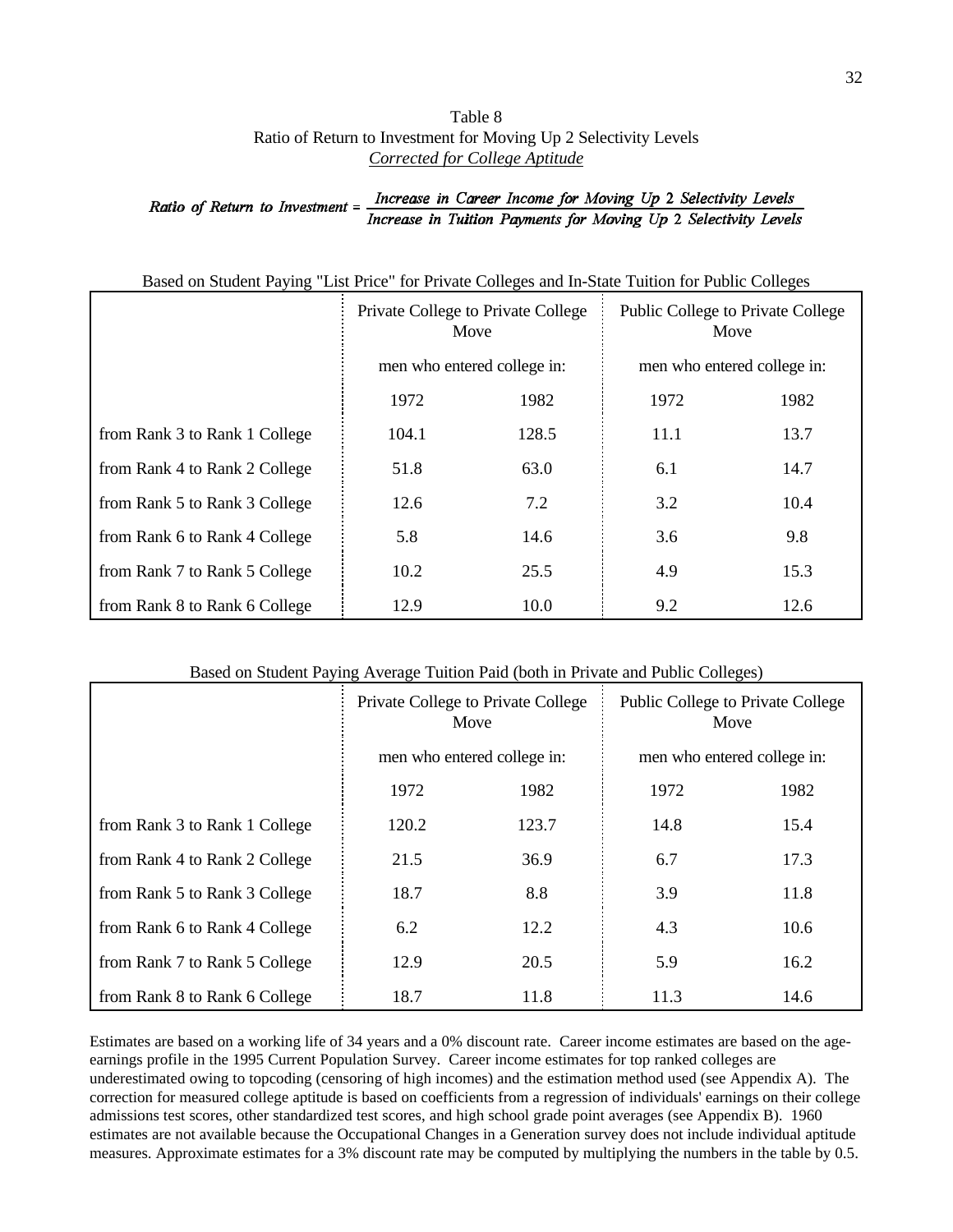## Table 9 Years of Earnings Needed to Break Even on Moving Up 2 Selectivity Levels *Corrected for College Aptitude*

|                               |              | Private College to Private College<br>Move | Public College to Private College<br>Move |      |  |
|-------------------------------|--------------|--------------------------------------------|-------------------------------------------|------|--|
|                               |              | men who entered college in:                | men who entered college in:               |      |  |
|                               | 1972<br>1982 |                                            | 1972                                      | 1982 |  |
| from Rank 3 to Rank 1 College | 0.3          | 0.3                                        | 3.1                                       | 2.5  |  |
| from Rank 4 to Rank 2 College | 0.7          | 0.5                                        | 5.5                                       | 2.3  |  |
| from Rank 5 to Rank 3 College | 2.7          | 4.7                                        | 10.6                                      | 3.3  |  |
| from Rank 6 to Rank 4 College | 5.8          | 2.3                                        | 9.6                                       | 3.5  |  |
| from Rank 7 to Rank 5 College | 3.3          | 1.3                                        | 6.9                                       | 2.2  |  |
| from Rank 8 to Rank 6 College | 2.6          | 3.4                                        | 3.7                                       | 2.7  |  |

## Based on Student Paying "List Price" for Private Colleges and In-State Tuition for Public Colleges

## Based on Student Paying Average Tuition Paid (both in Private and Public Colleges)

|                               |                             | Private College to Private College<br>Move | Public College to Private College<br>Move |                             |  |
|-------------------------------|-----------------------------|--------------------------------------------|-------------------------------------------|-----------------------------|--|
|                               | men who entered college in: |                                            |                                           | men who entered college in: |  |
|                               | 1972                        | 1982                                       | 1972                                      | 1982                        |  |
| from Rank 3 to Rank 1 College | 0.3                         | 0.3                                        | 2.1                                       | 2.1                         |  |
| from Rank 4 to Rank 2 College | 1.6                         | 0.9                                        | 5.1                                       | 2.0                         |  |
| from Rank 5 to Rank 3 College | 1.8                         | 3.8                                        | 8.6                                       | 2.9                         |  |
| from Rank 6 to Rank 4 College | 5.5                         | 2.8                                        | 7.9                                       | 3.2                         |  |
| from Rank 7 to Rank 5 College | 2.6                         | 1.7                                        | 5.8                                       | 2.1                         |  |
| from Rank 8 to Rank 6 College | 1.8                         | 2.9                                        | 3.0                                       | 2.3                         |  |

Estimates are based on a working life of 34 years and a 0% discount rate. Career income estimates are based on the ageearnings profile in the 1995 Current Population Survey. Career income estimates for top ranked colleges are underestimated owing to topcoding (censoring of high incomes) and the estimation method used (see Appendix A). The correction for measured college aptitude is based on coefficients from a regression of individuals' earnings on their college admissions test scores, other standardized test scores, and high school grade point averages (see Appendix B). 1960 estimates are not available because the Occupational Changes in a Generation survey does not include individual aptitude measures. Approximate estimates for a 3% discount rate may be computed by multiplying the numbers in the table by 2.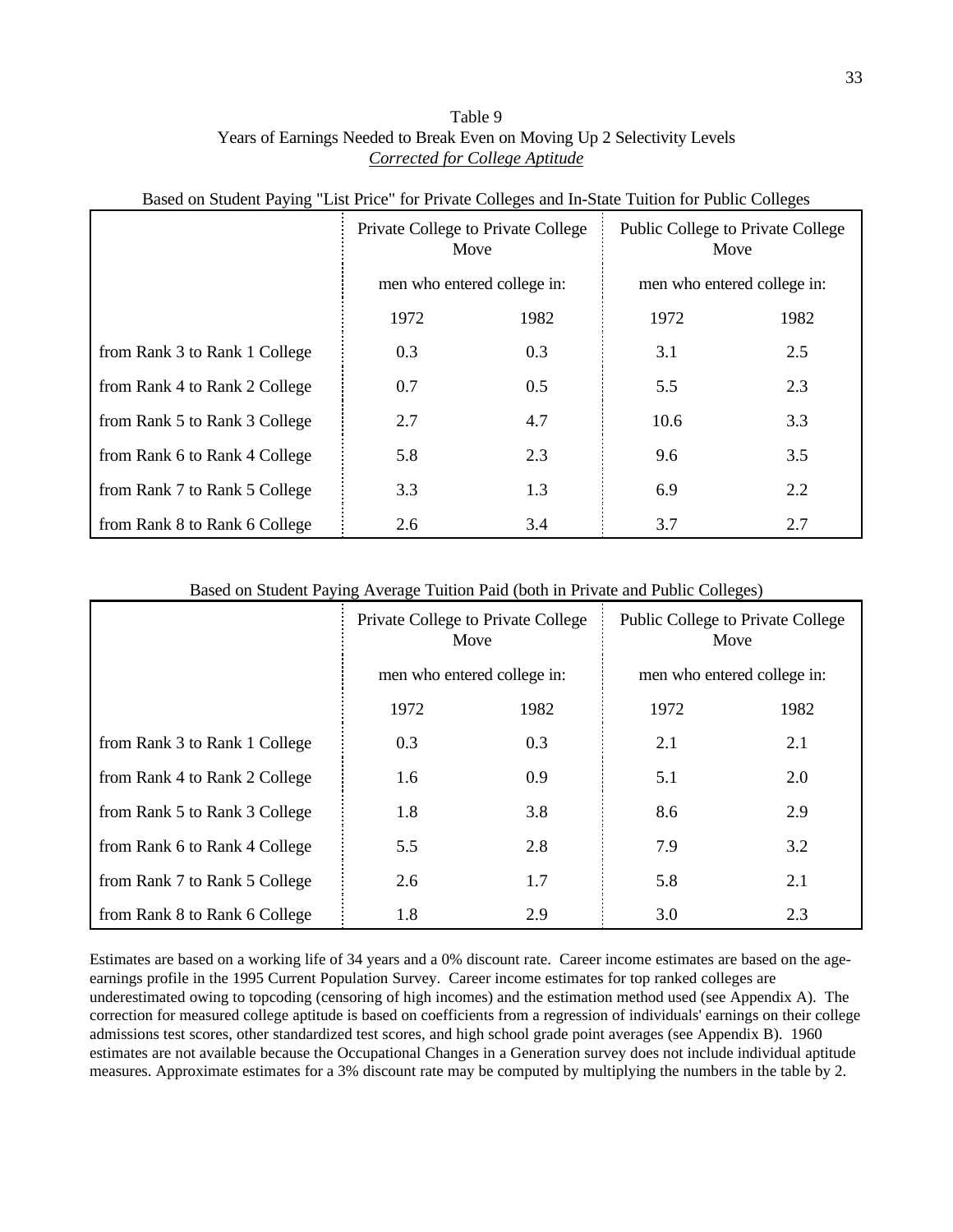## Table 10 Comprehensive College Costs (Tuition, Fees, Room, and Board) in 1997 Dollars

comprehensive costs are not strictly comparable between colleges that have different residence patterns (on- vs. off-campus, dormitory vs. fraternity/sorority housing)

|                 |          | <b>Private Colleges</b> |          |         | <b>Public Colleges</b> |          |
|-----------------|----------|-------------------------|----------|---------|------------------------|----------|
|                 | 1972     | 1982                    | 1997     | 1972    | 1982                   | 1997     |
| Rank 1 Colleges | \$10,116 | \$11,512                | \$27,596 | nc      | nc                     | nc       |
| Rank 2 Colleges | \$10,986 | \$12,053                | \$27,218 | \$2,942 | \$3,315                | \$10,834 |
| Rank 3 Colleges | \$10,084 | \$10,761                | \$26,388 | \$2,722 | \$2,971                | \$8,873  |
| Rank 4 Colleges | \$9,789  | \$10,724                | \$25,475 | \$5,000 | \$4,855                | \$10,505 |
| Rank 5 Colleges | \$9,075  | \$9,444                 | \$23,693 | \$4,176 | \$3,911                | \$9,000  |
| Rank 6 Colleges | \$7,717  | \$8,239                 | \$20,568 | \$3,095 | \$3,100                | \$8,230  |
| Rank 7 Colleges | \$7,158  | \$7,306                 | \$18,055 | \$3,422 | \$3,209                | \$7,753  |
| Rank 8 Colleges | \$5,859  | \$5,912                 | \$13,933 | \$3,038 | \$2,794                | \$6,015  |

Colleges report "typical" room and board charges, which vary with housing patterns, the usual number of meals taken, and so on. Measures of comprehensive cost are not available for 1960. The abbreviation "nc" indicates that there are no public colleges in the rank 1 group. The price deflator used for putting dollars-of-the-day into 1997 dollars is the consumer durable goods price index.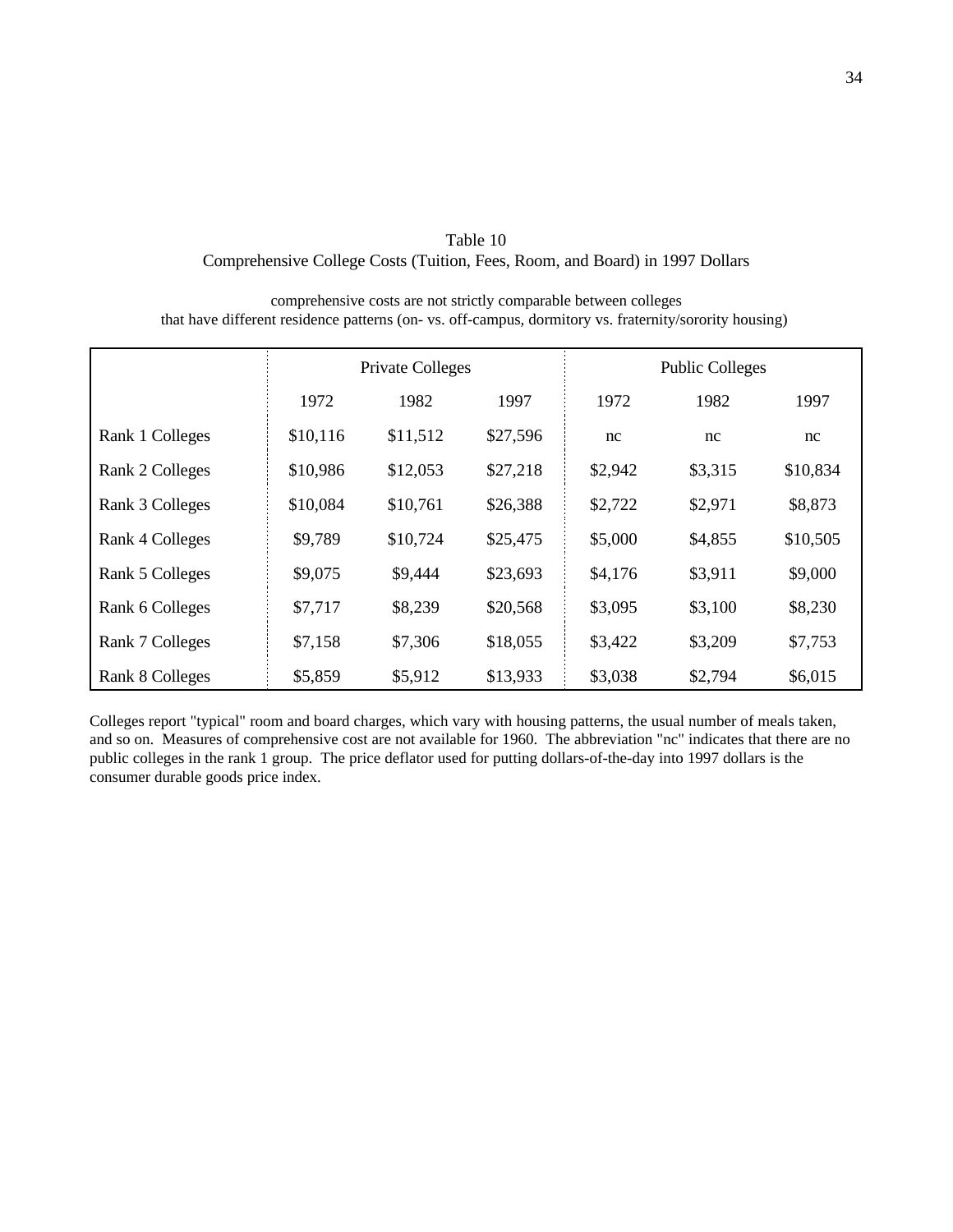## Table 11 Predictions for 1997 College Entrants

## predictions use actual 1997-98 tuition

and assume that 1997 college entrants have the same earnings patterns as 1982 college entrants (the most recent students who have income histories long enough to permit estimation of career income)

## Ratio of Return to Investment for Moving Up 2 Selectivity Levels Corrected for College Aptitude

|                       | Private College to Private College Move    |                                                                    |                                                                     |                                                      | Public College to Private College Move       |                                                                    |                                                                    |                                                       |
|-----------------------|--------------------------------------------|--------------------------------------------------------------------|---------------------------------------------------------------------|------------------------------------------------------|----------------------------------------------|--------------------------------------------------------------------|--------------------------------------------------------------------|-------------------------------------------------------|
|                       | full<br>tuition<br>-to-<br>full<br>tuition | average<br>tuition<br>paid<br>$-to-$<br>average<br>tuition<br>paid | compre-<br>hensive<br>cost<br>$-t$ o-<br>compre-<br>hensive<br>cost | free<br>ride<br>$-to-$<br>compre-<br>hensive<br>cost | full<br>tuition<br>$-to-$<br>full<br>tuition | average<br>tuition<br>paid<br>$-to-$<br>average<br>tuition<br>paid | compre-<br>hensive<br>cost<br>$-to-$<br>compre-<br>hensive<br>cost | free<br>ride<br>$-t$ o-<br>compre-<br>hensive<br>cost |
| from Rank 3 to Rank 1 |                                            | not defined<br>(rank 3 costs more<br>than rank $1$ )               | 56.1                                                                | 3.4                                                  | 6.3                                          | 30.1                                                               | 5.3                                                                | 5.0                                                   |
| from Rank 4 to Rank 2 | 67.4                                       | 17.5                                                               | 27.8                                                                | 2.3                                                  | 5.9                                          | 17.2                                                               | 5.9                                                                | 4.7                                                   |
| from Rank 5 to Rank 3 | 3.0                                        | 2.8                                                                | 3.9                                                                 | 0.5                                                  | 4.0                                          | 10.2                                                               | 3.9                                                                | 3.2                                                   |
| from Rank 6 to Rank 4 | 5.0                                        | 5.8                                                                | 5.0                                                                 | 1.2                                                  | 3.7                                          | 9.6                                                                | 3.6                                                                | 3.1                                                   |
| from Rank 7 to Rank 5 | 8.0                                        | 8.1                                                                | 6.9                                                                 | 2.2                                                  | 5.7                                          | 15.3                                                               | 5.1                                                                | 4.6                                                   |
| from Rank 8 to Rank 6 | 3.5                                        | 4.1                                                                | 3.1                                                                 | 1.4                                                  | 4.9                                          | 12.2                                                               | 4.4                                                                | 4.2                                                   |

## Years of Earnings Needed to Break Even on Moving Up 2 Selectivity Levels Corrected for College Aptitude

|                       | Private College to Private College Move    |                                                                    |                                                                  |                                                      | Public College to Private College Move       |                                                                     |                                                                    |                                                    |
|-----------------------|--------------------------------------------|--------------------------------------------------------------------|------------------------------------------------------------------|------------------------------------------------------|----------------------------------------------|---------------------------------------------------------------------|--------------------------------------------------------------------|----------------------------------------------------|
|                       | full<br>tuition<br>-to-<br>full<br>tuition | average<br>tuition<br>paid<br>$-to-$<br>average<br>tuition<br>paid | compre-<br>hensive<br>cost<br>-to-<br>compre-<br>hensive<br>cost | free<br>ride<br>$-to-$<br>compre-<br>hensive<br>cost | full<br>tuition<br>$-to-$<br>full<br>tuition | average<br>tuition<br>paid<br>$-t$ o-<br>average<br>tuition<br>paid | compre-<br>hensive<br>cost<br>$-to-$<br>compre-<br>hensive<br>cost | free<br>ride<br>-to-<br>compre-<br>hensive<br>cost |
| from Rank 3 to Rank 1 | $\theta$                                   | $\boldsymbol{0}$                                                   | 0.6                                                              | 10.0                                                 | 5.4                                          | 1.1                                                                 | 6.5                                                                | 6.9                                                |
| from Rank 4 to Rank 2 | 0.5                                        | 1.9                                                                | 1.2                                                              | 14.6                                                 | 5.8                                          | 2.0                                                                 | 5.8                                                                | 7.2                                                |
| from Rank 5 to Rank 3 | 11.4                                       | 11.9                                                               | 8.7                                                              | 67.7                                                 | 8.6                                          | 3.3                                                                 | 8.8                                                                | 10.6                                               |
| from Rank 6 to Rank 4 | 6.8                                        | 5.9                                                                | 6.8                                                              | 28.0                                                 | 9.1                                          | 3.6                                                                 | 9.5                                                                | 11.0                                               |
| from Rank 7 to Rank 5 | 4.3                                        | 4.2                                                                | 4.9                                                              | 15.3                                                 | 6.0                                          | 2.2                                                                 | 6.7                                                                | 7.4                                                |
| from Rank 8 to Rank 6 | 9.6                                        | 8.2                                                                | 10.9                                                             | 25.1                                                 | 6.9                                          | 2.8                                                                 | 7.8                                                                | 8.2                                                |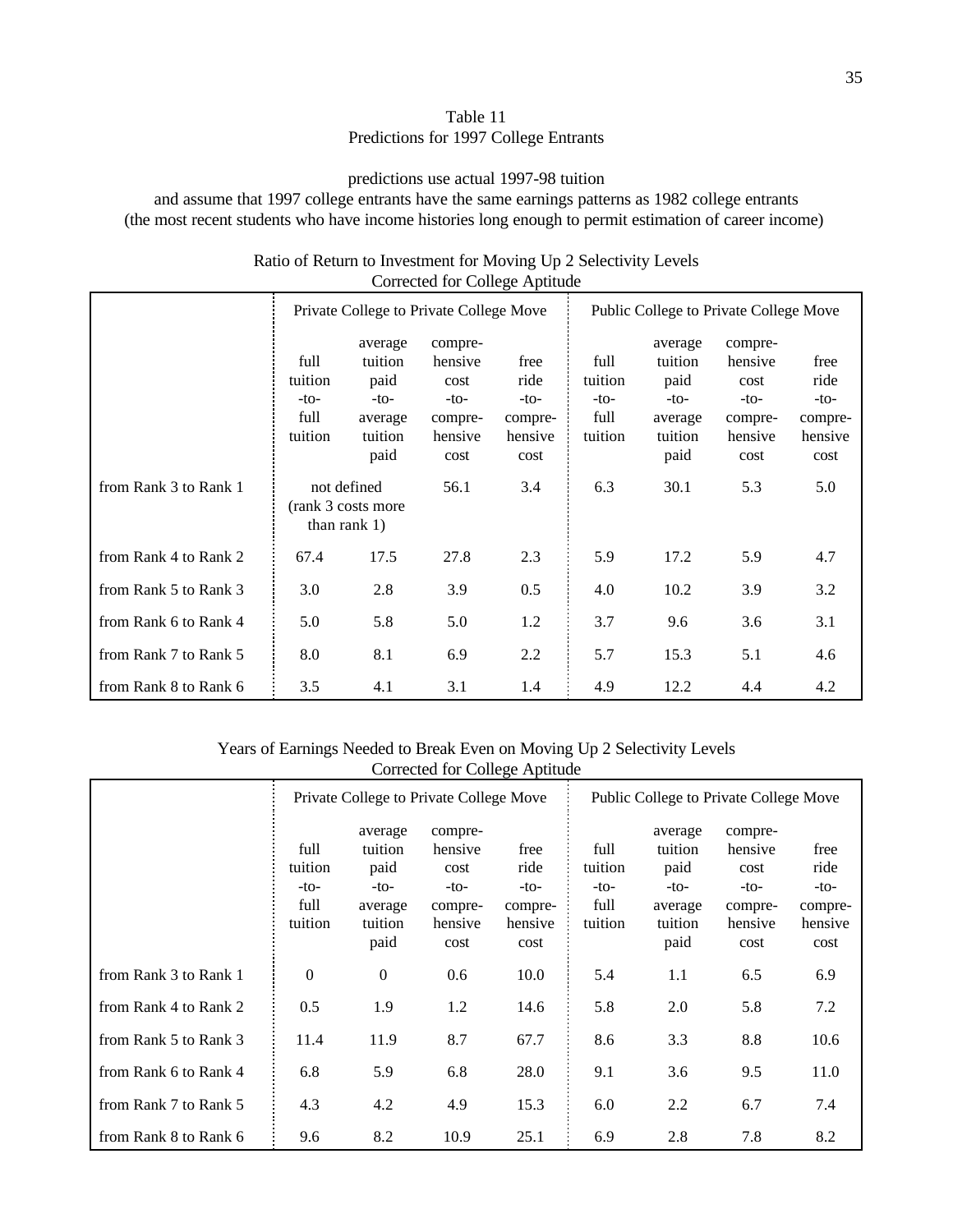## **Appendix A: Estimating Career Earnings Using Empirical-Age Earnings Profiles**

I used two methods to estimate career earnings from earnings at age 32. The first is the preferred method for cross-section data, and the second is the preferred method for longitudinal data.

There are three advantages to using cross-section data: the age-earnings profile is up-to-date, the number of survey respondents is large, and the researcher does not have to account for inflation. The disadvantage of using cross-section data is that, while each individual sets his own earnings *level*, all individuals must share the same pattern of earnings *growth*. We know that people who graduate from more selective colleges tend to have higher earnings growth as well as higher earnings levels, so using cross-section data generates career earnings that are underestimates for graduates of highly selective colleges.

The advantage of using longitudinal data (a survey that follows the same individuals over their lifetimes) is that one can model individual earnings growth as well as individual earnings levels. There are three disadvantages of using longitudinal data: a mixture of past and present age-earnings profiles are simultaneously used so that time trends in the profiles are suppressed, the number of survey respondents is small (relative to cross-section data), and the quality of the age-earnings profile depends on the quality of the adjustment for inflation. Because this method suppresses time trends, it generates career earnings that are underestimates for graduates of highly selective colleges during periods when income inequality is rising, like the current period.

Thus, both methods understate the career incomes of graduates of more selective colleges relative to graduates of less selective colleges. This underestimation cannot be avoided without making restrictive assumptions. It is probably best to accept the fact that career incomes for highly selective colleges are *conservatively estimated*.

Murphy and Welch (1986) demonstrate that quartic equations for log earnings capture most of the information in age-earnings data, so I adopt quartic specifications.

## The Method for Cross-Section Data

The Current Population Survey is the 1-in-1000 rotating sample of the United States population that is used for computing most common labor force statistics, such as the unemployment rate. I estimated the following quartic equation for males who held baccalaureate degrees and worked full-time in 1995.

## $ln(Earnings_i) = \alpha_0 + \alpha_1 Age_i + \alpha_2 Age_i^2 + \alpha_3 Age_i^3 + \alpha_4 Age_i^4 + \epsilon_i$

The coefficients from this equation are used to predict career earnings for each individual for whom I have earnings at age 32 in one of the three following surveys: Occupational Changes in a Generation, the National Longitudinal Study of the Class of 1972, the National Longitudinal Survey of Youth. Each individual is sets his own earnings level--that is, the prediction incorporates an individual-specific intercept.

## The Method for Longitudinal Data

The Panel Survey of Income Dynamics is the largest long-panel survey of the United States population. It covers the period from 1968 to the present. I estimated the following equation for males who held baccalaureate degrees, worked full-time, and were between age 40 and age 65 in 1995. The equation allows both the level and growth rate of earnings to be quartic in age.

$$
\ln(Examples_i) = Earn32_i + \beta_1 Age_i + \beta_2 Age_i^2 + \beta_3 Age_i^3 + \beta_4 Age_i^4 +
$$
  
 
$$
Earn32_i \cdot Age_i + Earn32_i \cdot Age_i^2 + Earn32_i \cdot Age_i^3 + Earn32_i \cdot Age_i^4 + \epsilon_i
$$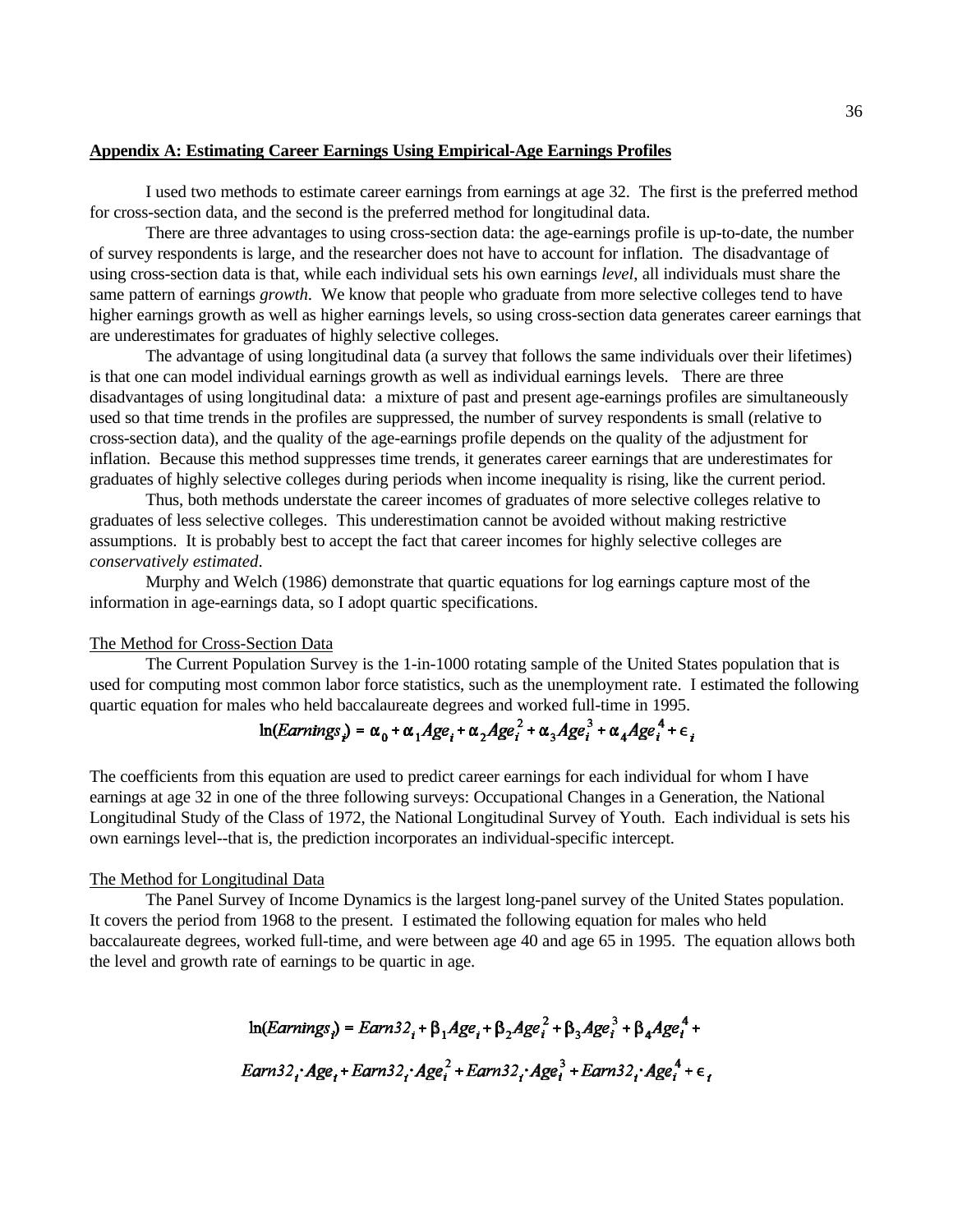The coefficients from this equation are used to predict career earnings for individuals in the three surveys named above. The predicted level and growth of earnings are specific to each individual.